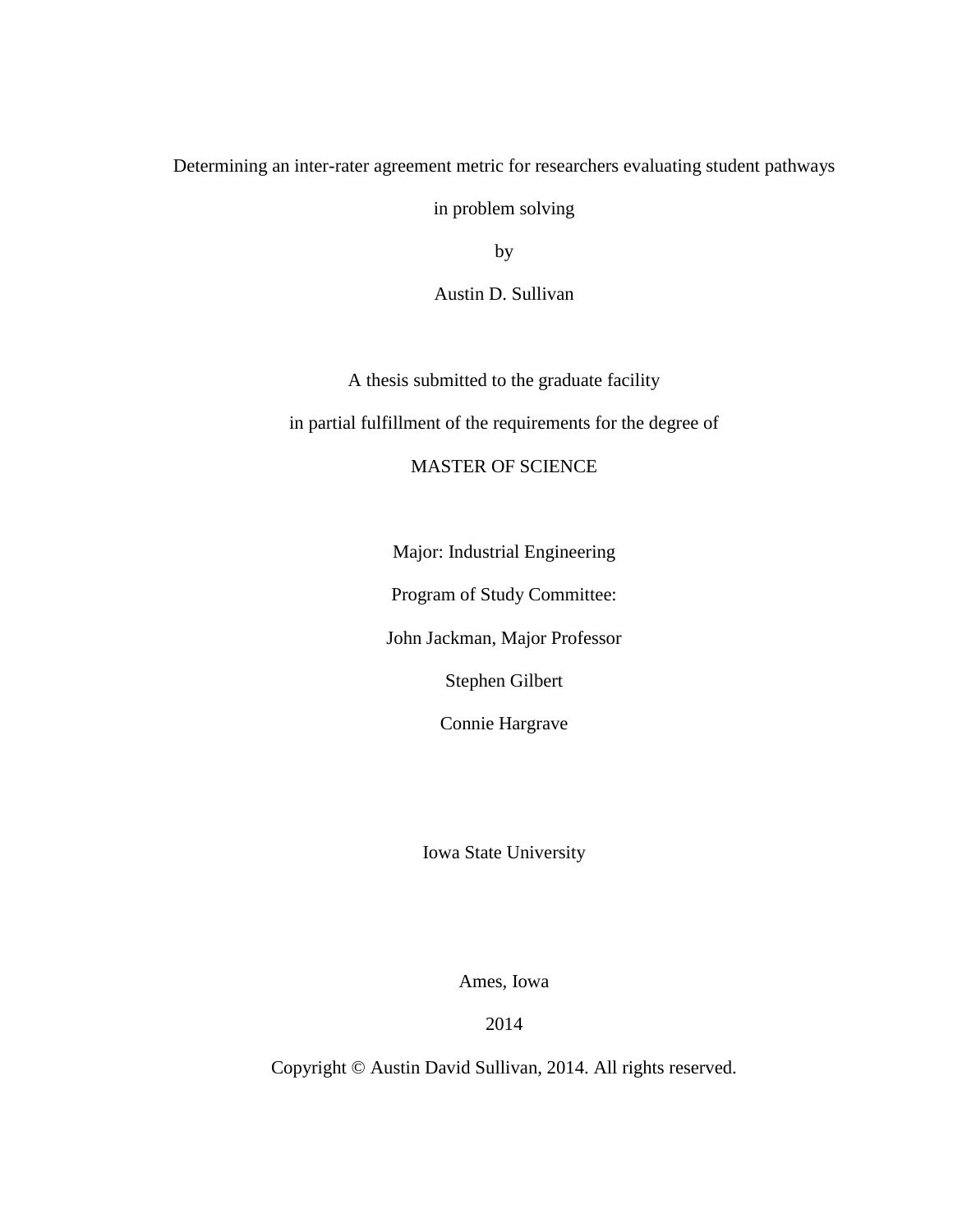### TABLE OF CONTENTS

| <b>CHAPTER 3: USING INTER-RATER AGREEMENT METRICS FOR STUDENT</b> |  |
|-------------------------------------------------------------------|--|
|                                                                   |  |
|                                                                   |  |
| CHAPTER 4: INTER-RATER METRIC FORMULATION FOR STUDENT             |  |
|                                                                   |  |
|                                                                   |  |
|                                                                   |  |
|                                                                   |  |
|                                                                   |  |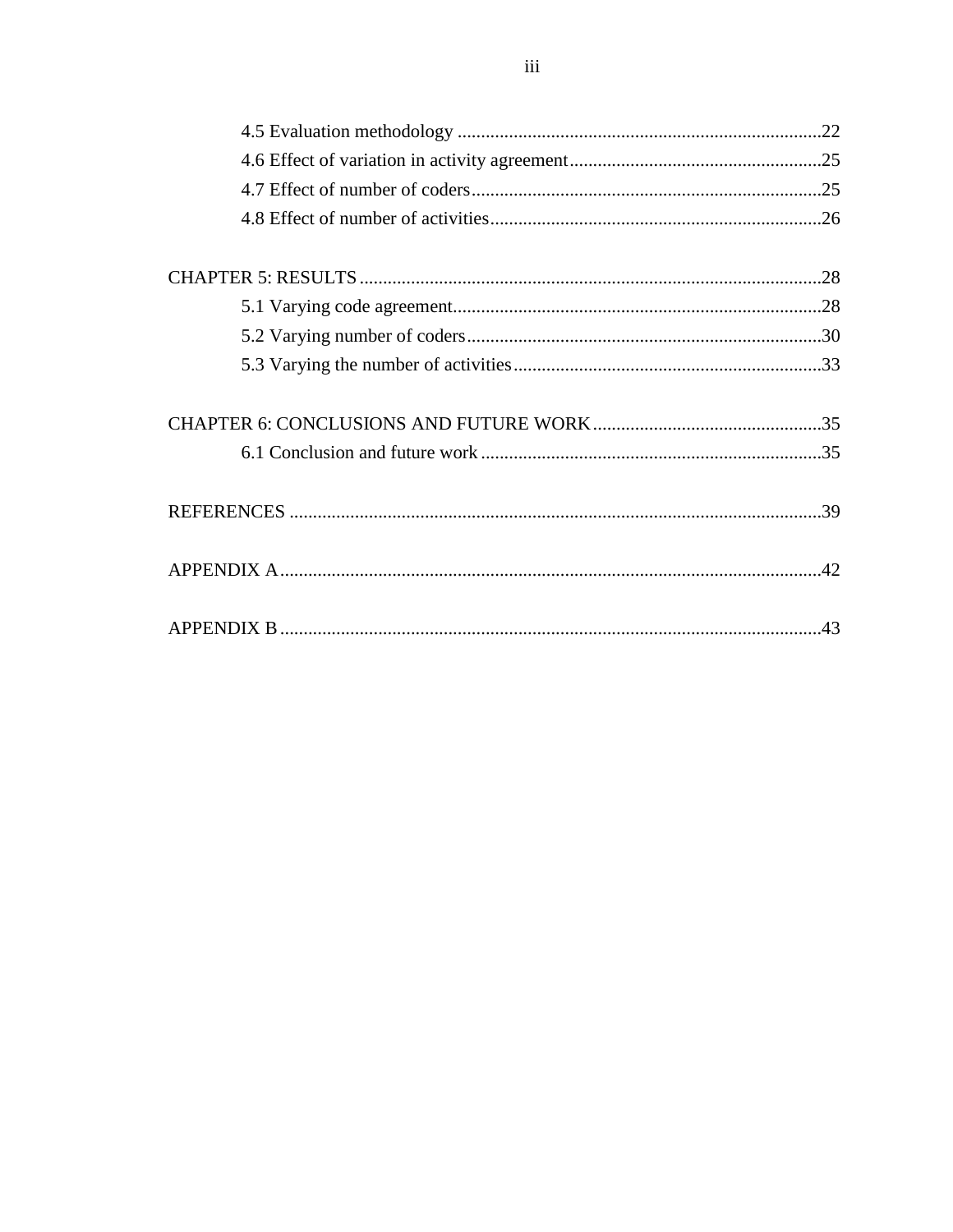# **LIST OF FIGURES**

<span id="page-3-0"></span>

| Figure 1: Minimum Edit distance pseudocode, returns single edit distance $(ED_k)$ 20 |  |
|--------------------------------------------------------------------------------------|--|
|                                                                                      |  |
|                                                                                      |  |
|                                                                                      |  |
|                                                                                      |  |
|                                                                                      |  |
|                                                                                      |  |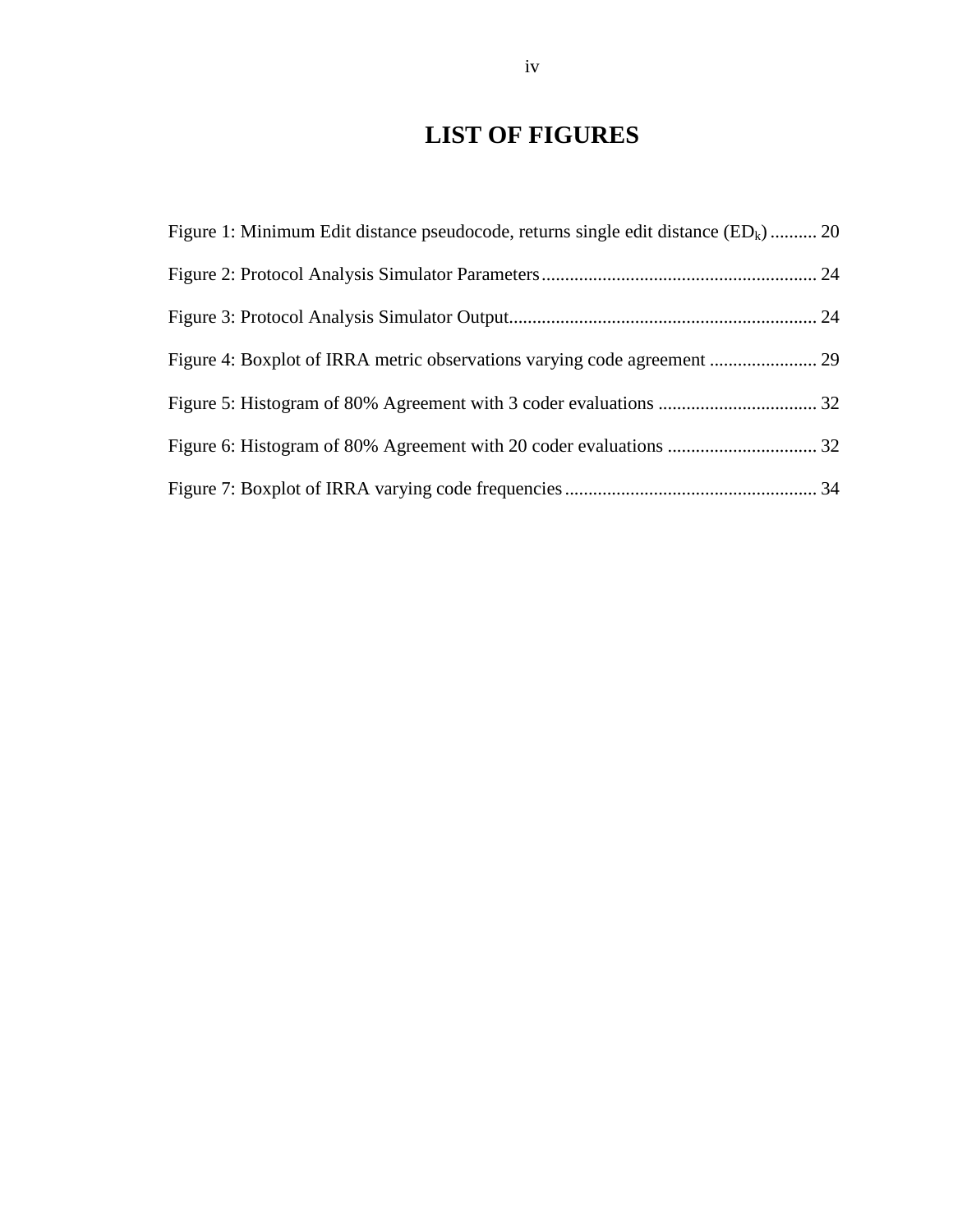# **LIST OF TABLES**

<span id="page-4-0"></span>

| Table 5: Confusion matrix for coders 1 and 2, highlighted indicates agreement  14    |
|--------------------------------------------------------------------------------------|
| Table 6: Expected frequency (ef) values highlighted summing to expected agreement 15 |
|                                                                                      |
|                                                                                      |
|                                                                                      |
|                                                                                      |
| Table 11: Means and standard deviations of agreement levels for 300 samples each 30  |
|                                                                                      |
|                                                                                      |
|                                                                                      |
|                                                                                      |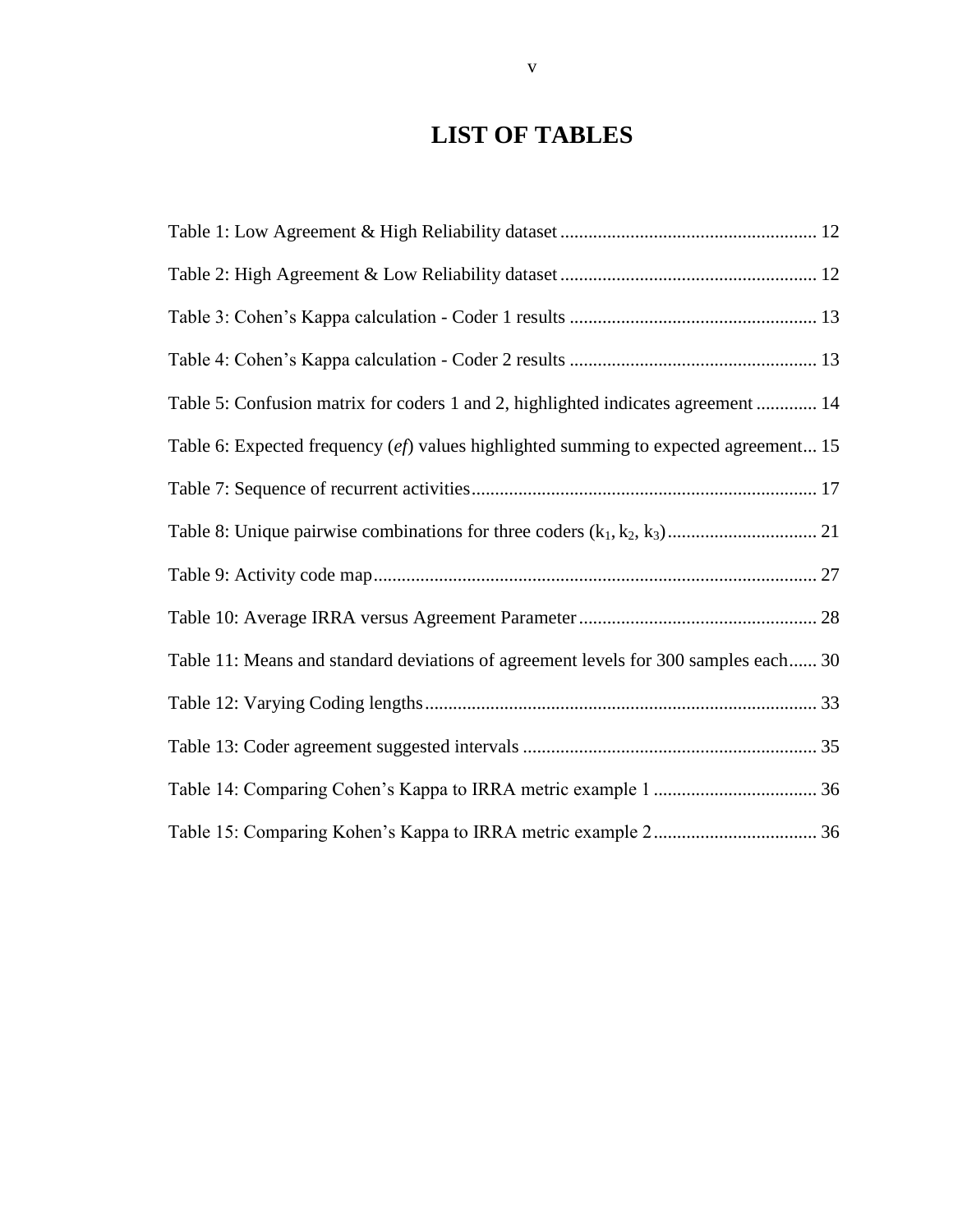## **ACKNOWLEDGEMENTS**

<span id="page-5-0"></span>I would like to thank my committee chair, Dr. Jackman, for all his encouragement, support, and patience in the development of this thesis. In addition, I thank you for the guidance you have provided in my academic and professional careers. I do not believe I would be where I am today without your support. Thank you to my committee members, Dr. Gilbert and Dr. Hargrave for great insights and support during this process.

I would like to thank my friends and colleagues who have been there over the years. I have formed an incredible network of close personal relationships that I look forward to retaining in the years to come. You have all influenced me both academically and culturally and I am humbled by the generosity I have been shown. Furthermore, I would like to thank the department faculty and staff at Iowa State University for making my adventure an unforgettable experience.

Finally, thanks to my family for if it weren't for their loving support this would not have been possible.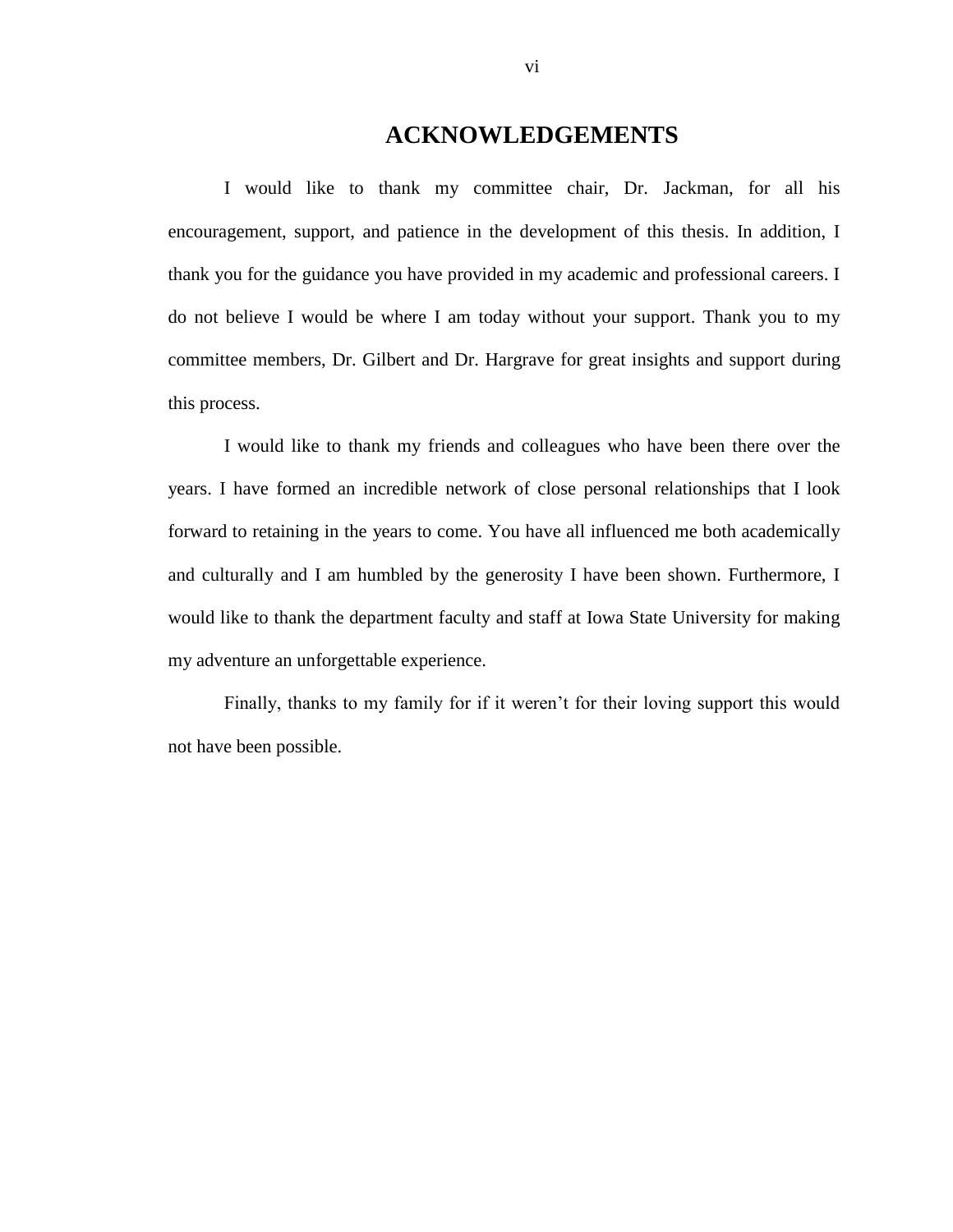# **ABSTRACT**

<span id="page-6-0"></span>A new inter-rater agreement metric (IRRA) was developed for measuring agreement between multiple research coders when they code activities as they observe student problem-solving sessions. The complex nature of the student data includes activities that 1) are dependent on prior activities, 2) are ordinal data types, 3) can occur at any point in time, and 4) can reoccur. The assumptions used in traditional inter-rater agreement metrics are violated in this context and may lead to erroneous conclusions in particular datasets. In this study, coded activities are considered to be a sequence codes that can be analyzed using a string matching algorithm. We evaluated the metric's performance by simulating the variability of coders in a controlled fashion. The results show that the algorithm performed well as an inter-rater agreement metric over a wide range of conditions.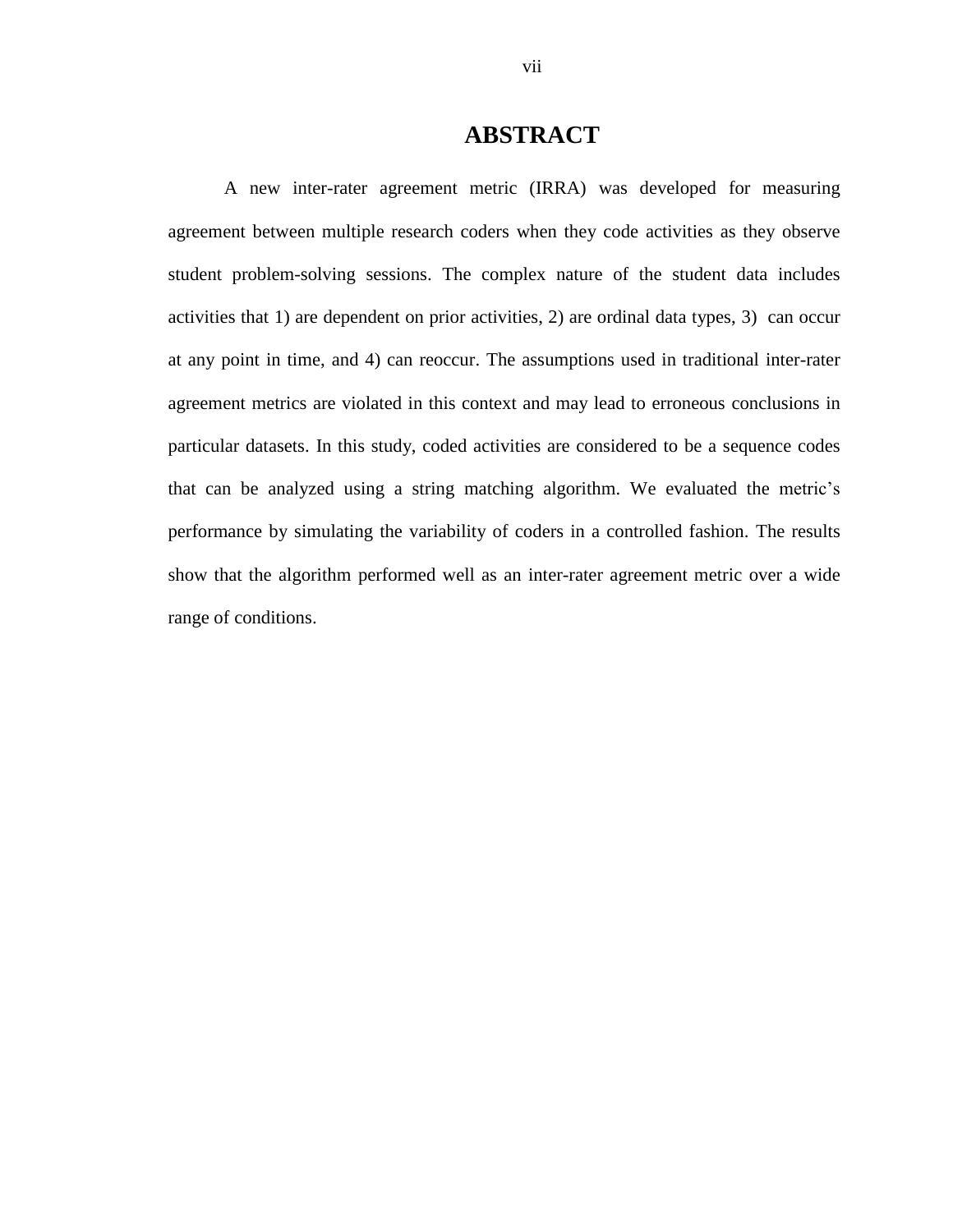# **CHAPTER 1: INTRODUCTION**

### **1.1 Introduction**

<span id="page-7-1"></span><span id="page-7-0"></span>Student pathways during problem solving have been studied to understand the rationale a novice student uses while solving a problem and how the novice strategy differs from an expert pathway (Antonenko, et al., 2011). Expert pathway strategies differ from novice pathways because of the amount of knowledge gained from prior domain experience (Ericsson, 2006). Protocol analysis is widely used to characterize novice and expert behavior by articulating cognitive activities (Ericsson & Simon, 1993).

In protocol analysis, research coders use a coding scheme to assign codes to activities they observe as students solve problems. A coding scheme is a finite set of codes and descriptions of the possible activities. Each coded activity has a code, start time, and end time. Ideally, two research coders analyzing the same data for a student should produce the same set of coded activities. The degree of agreement between sets varies because even with training, coders interpret observed behavior differently. In studies involving multiple coders, a high degree of agreement is necessary to make valid conclusions. Inter-rater agreement metrics measure the similarity of results from multiple coders (Gwet, 2001).

The goal of this research is to develop and evaluate a new method for comparing coded activity sets produced by two or more research coders.

### **1.2 Statement of the problem**

<span id="page-7-2"></span>Measuring inter-rater agreement in student pathway studies is difficult because of the complex nature of the coded data. Inter-rater measurements typically focus on data types such as discrete, nominal, or ordinal datasets (Tinsley & Weiss, 1975). For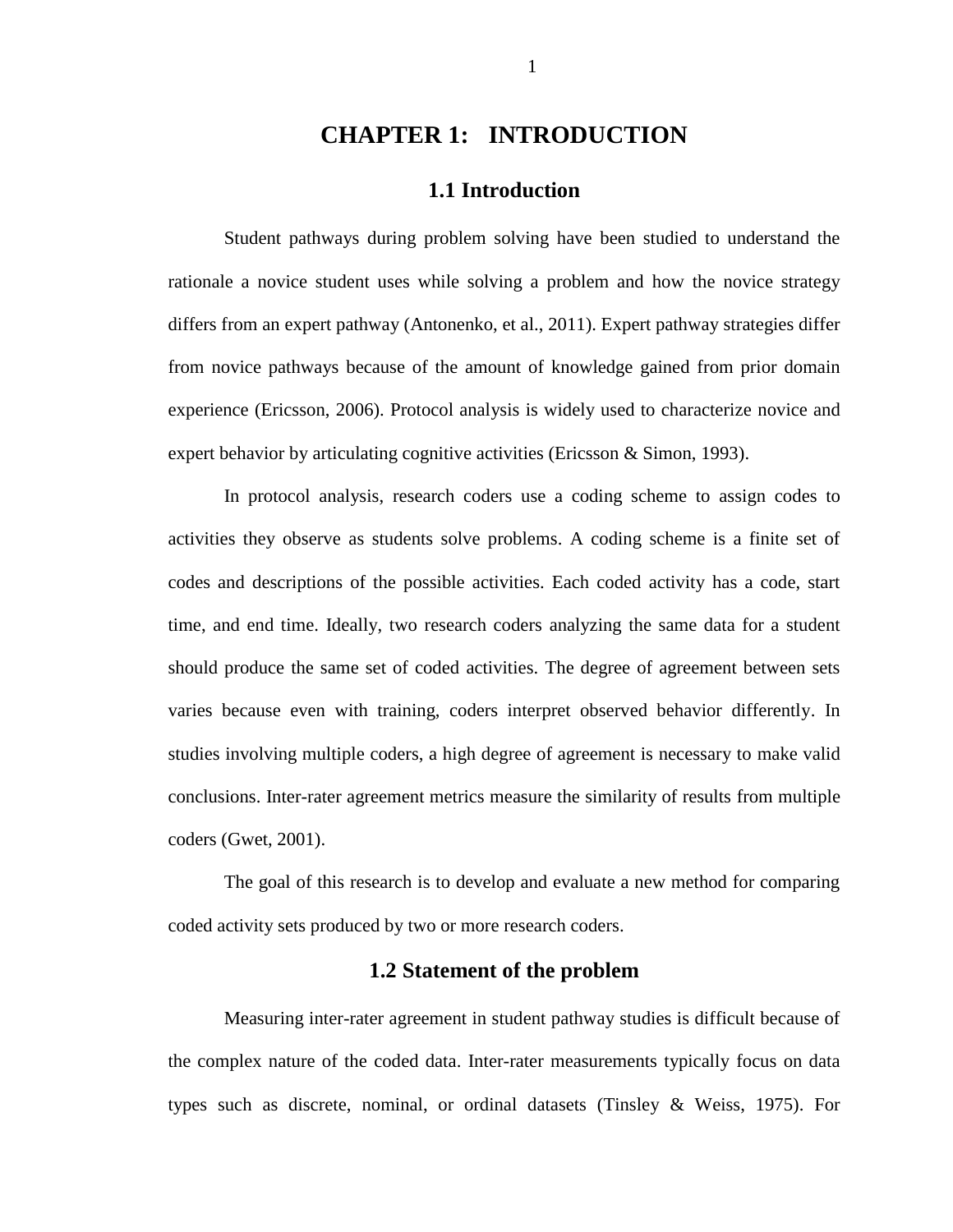continuous data, statistical methods such as analysis of variance have been used (Neter, 1996). Comparing coded activity sets is challenging because: 1) coded values depend on prior activities, 2) activity types are nominal or categorical, 3) coded activity times are continuous variables, and 4) coded activity types appear multiple times throughout the analysis. Numerous metrics have been used to measure agreement between research coders, but there is no definitive metric.

### **1.3 Purpose of the study**

<span id="page-8-0"></span>The goal of this study is to develop a new comparison method based on a stringediting algorithm and evaluate its suitability as an agreement metric for coded activity sets. Protocol analysis is a new problem domain for string-editing algorithms; however, similar algorithms have been used and proven effective in a variety of applications including string comparisons, computational biology, signal processing, text retrieval, and social sciences (Abbot & Forrest, 1986; Navarro, 2001). These algorithms measure the cost associated with transforming one sequence of elements into another. Without this study a sufficient measurement quantifying coder bias in all protocol analysis datasets does not exist which can lead to incorrectly evaluated datasets from research coders.

### **1.4 Significance of the study**

<span id="page-8-1"></span>We propose a new method for measuring agreement between multiple research coders in contexts where reoccurring activities can be coded as a sequence of alphabetical characters (i.e., a sequence of activities). When this method indicates a high degree of agreement, research coders may perform protocol analysis studies independently as coders are capable of accurately applying the coding scheme. A low degree of agreement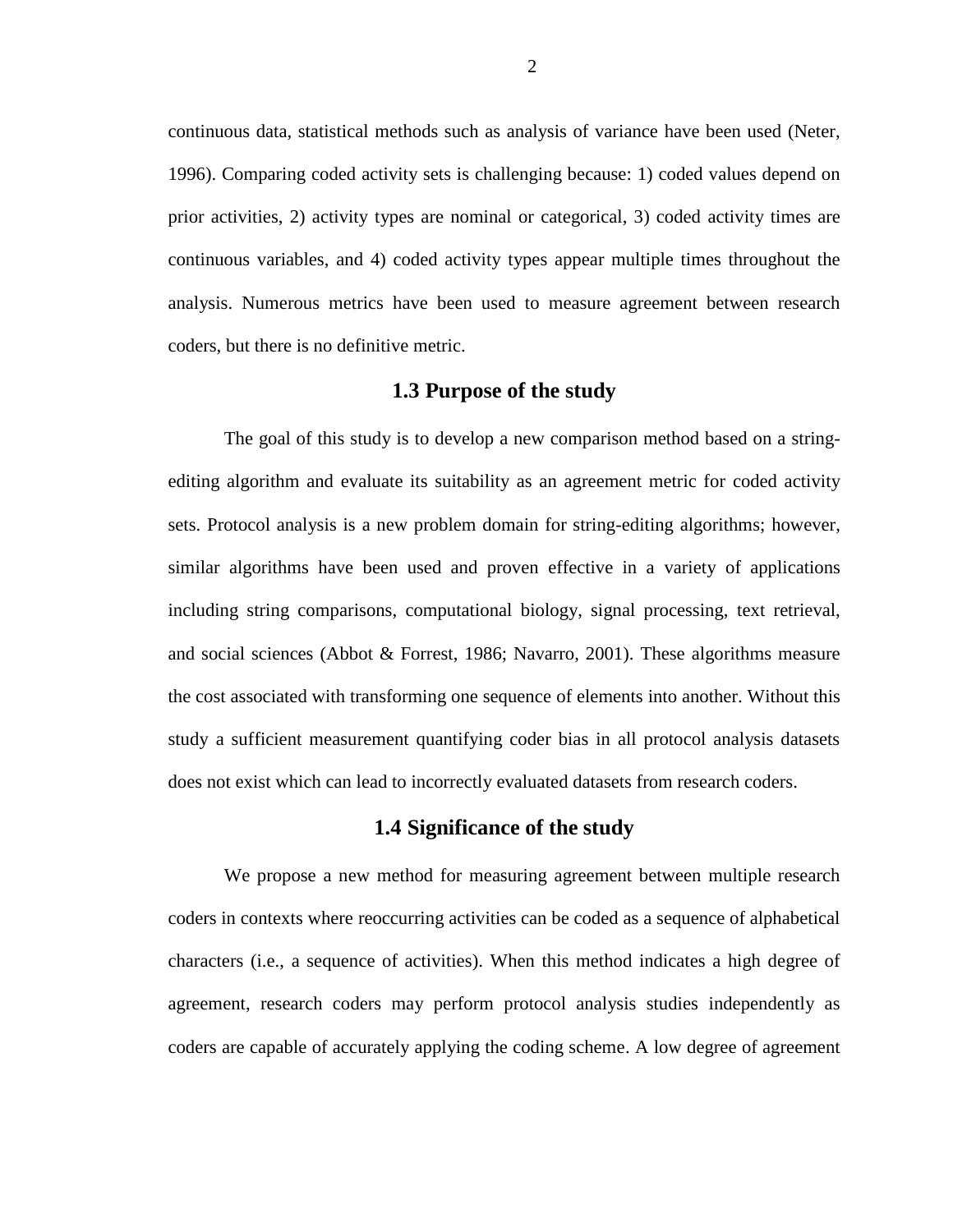indicates that activity descriptions may be too ambiguous, the coding scheme needs to be modified, or research coders need more training.

Training increases the level of inter-rater agreement among coders (Pulakos, 1984). In some instances reoccurring training may be beneficial because individual raters may change judgments over time (Myford & Wolfe, 2009). An inter-rater metric, such as the one proposed in this study, can be used as an indicator for the degree of proficiency of coders.

### **1.5 Definition of terms**

<span id="page-9-0"></span>*Activity* –Used synonymously with code and corresponds to a cognitive activity in a coding scheme having *n* codes.

*Coding XML (Extensible markup Language) Files* – defined by a schema, this file is exported by the ANVIL annotation software program (Kipp, 2001) which contains a research coder's set of coded activities.

*Inter-rater agreement* – Multiple coders agree on the interpretation of student pathway activities.

*Edit distance* – Used synonymously with *Levenshtein distance* to measure the minimum number of insert, delete, and substitution operations to change one sequence into another.

*Protocol Analysis* – The process that a research coder uses to articulate the cognitive activities of a student recorded as audio and video data (See Appendix A).

*Research coder* –Individual who performs the coding of activities, also referred to as a rater.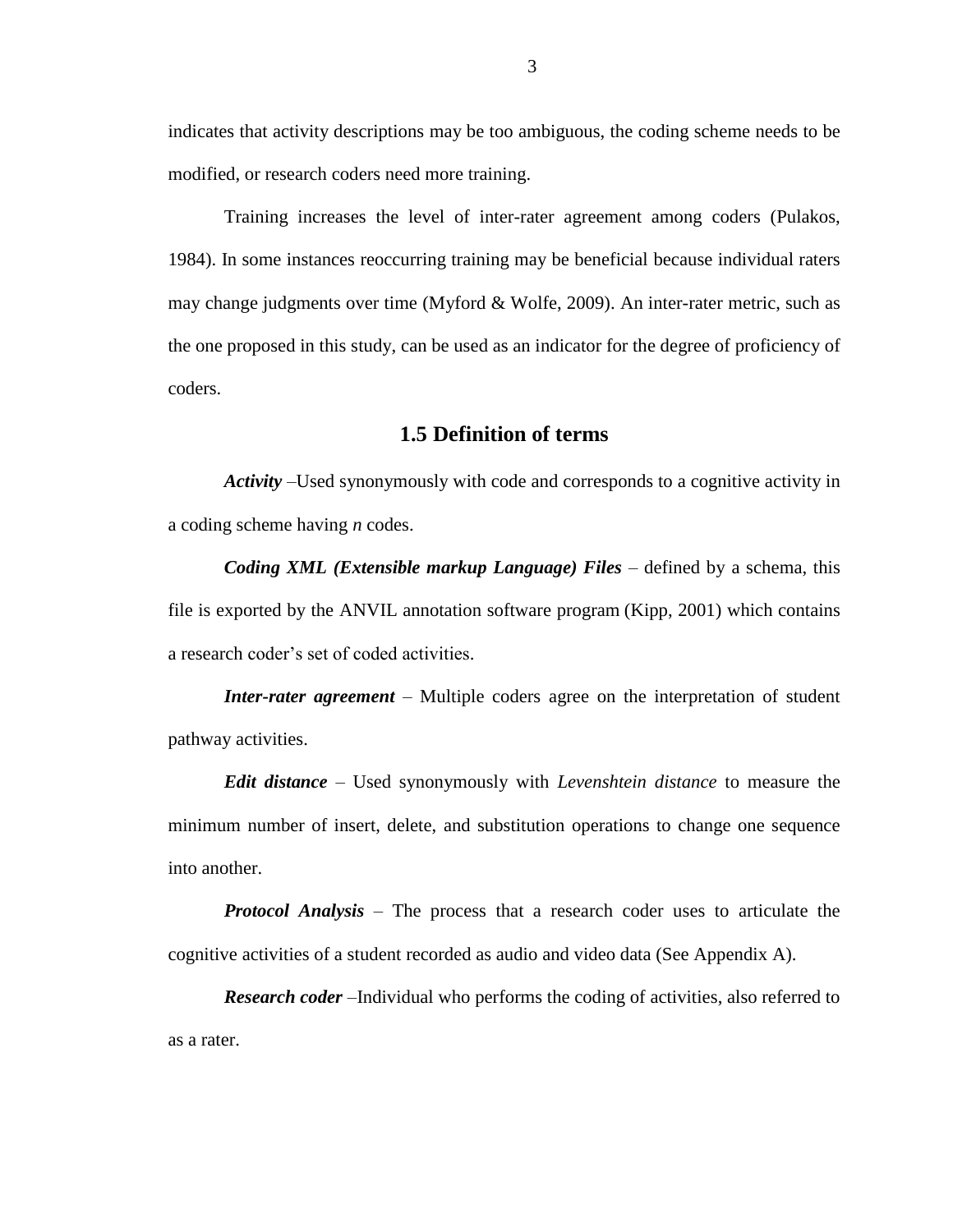*Student pathway* – A sequence of cognitive activities performed by a student while solving a problem.

### **1.6 Thesis organization**

<span id="page-10-0"></span>The remainder of this thesis is organized as follows. *Chapter 2* provides a literature review on three relevant topics:

- 1) Traditional views of inter-rater agreement within content analysis
- 2) Algorithms used in sequence analysis
- 3) Shortcomings of a sequence analysis approach

Chapter 3 presents some of the issues with existing inter-rater agreement metrics.

In Chapter 4 we describe the new method and the evaluation methodology. The results and conclusions are presented in Chapter 5. Chapter 6 is a discussion of opportunities for future research.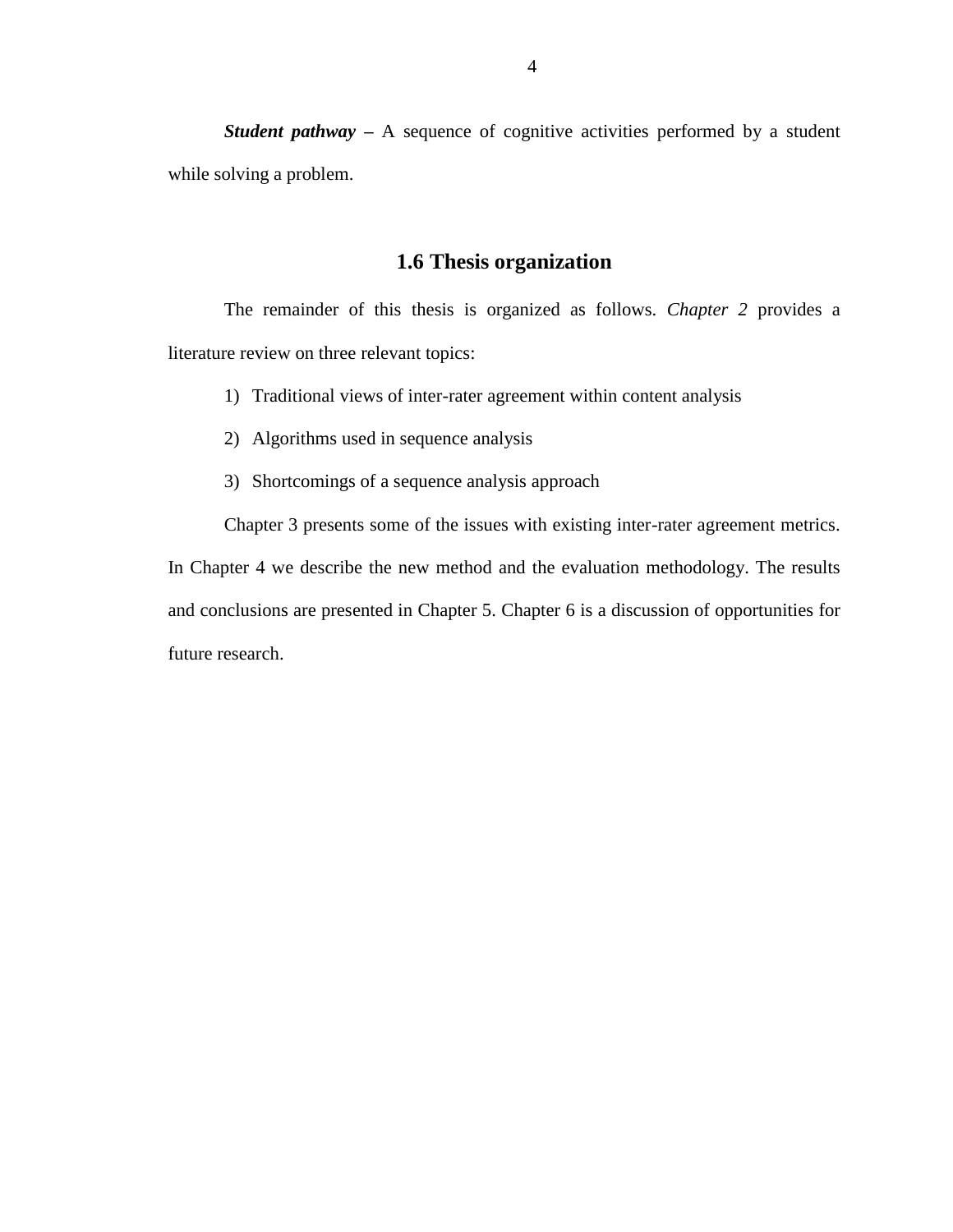### <span id="page-11-0"></span>**CHAPTER 2: LITERATURE REVIEW**

### **2.1 Inter-rater agreement metrics**

<span id="page-11-1"></span>Content analysis as defined by Kolbe and Burnett is "an observational research method that is used to systematically evaluate the symbolic content of all forms of recorded communication" (Kolbe & Burnett, 1991 pg. 243). The analysis of these communications depends on the goal of the study and the level of detail required (e.g., sentences, words, or letters). Inter-rater agreement is "the extent to which the different judges tend to assign exactly the same rating to each object" (Tagg, 2007 pg. 98). There are numerous inter-rater metrics that have been used to measure the degree of agreement. Typically, these metrics have values between 0.0 (no agreement) and 1.00 (perfect agreement).

One of the first measures, percent agreement, or Holsti's agreement (Holsti, 1969), is easy to calculate and understand, but does not take into consideration the probability of agreeing by chance. Not being able to consider the probability of chance agreement is problematic as a value close to 1.0 would not always represent true agreement between raters. The problem becomes more severe when there are few classification categories in the coding scheme and the probability of being correct by chance becomes larger.

Scott's Pi (Scott, 1955) does take into consideration chance agreement, yet can only be used for nominal or categorized data for two raters. Fleiss later generalized Scott's Pi to any number of raters given a nominal dataset (Fleiss, 1971). Both Scott's Pi and Fleiss' Kappa take into consideration chance-agreement, yet assume coders have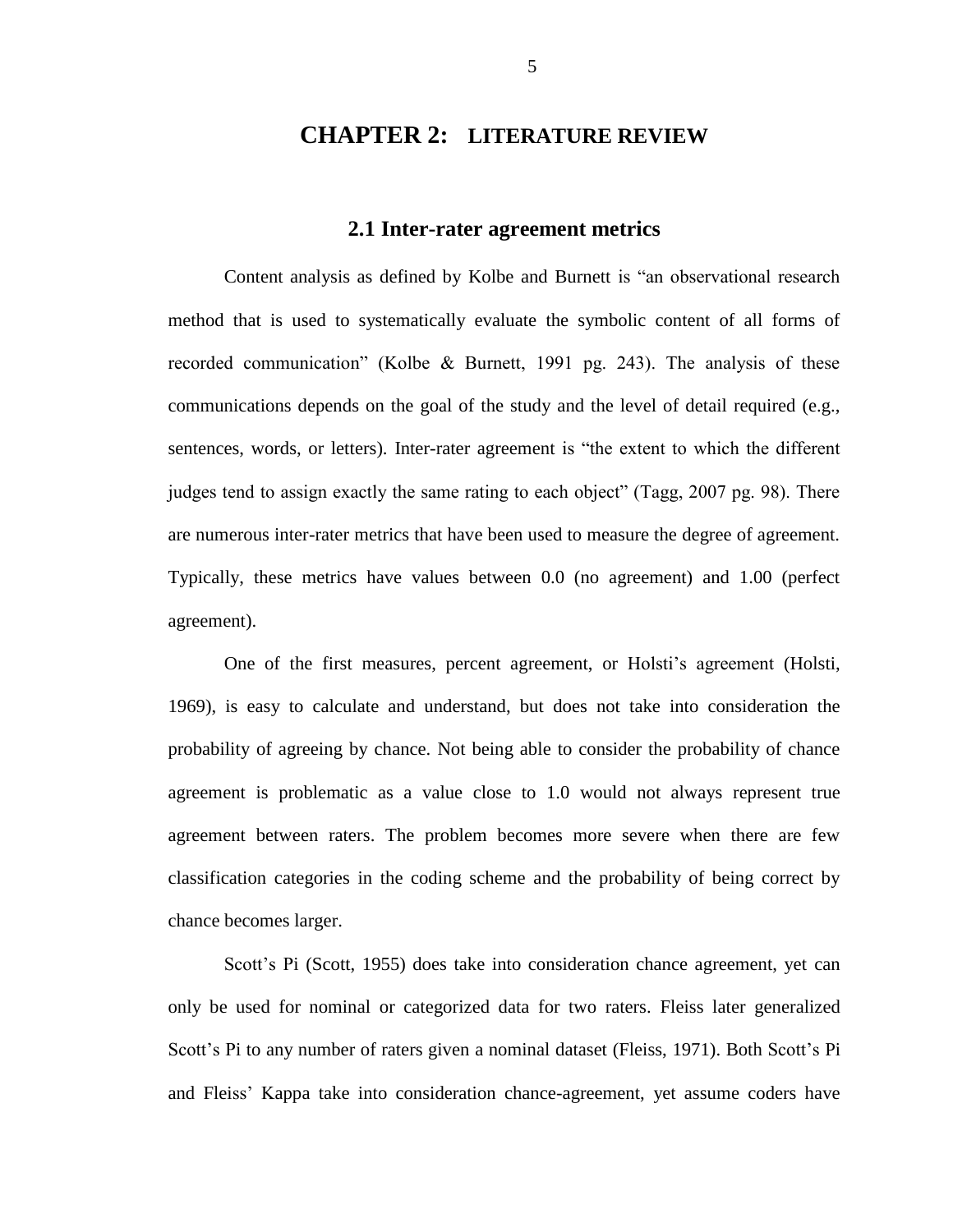distributed their codes uniformly over the entire set of codes. If this assumption is violated, the statistic is biased towards reduced agreement (Craig, 1981).

Cohen's Kappa (Cohen, 1960) was based on Scott's approach to nominal data, but includes a different measurement of chance agreement. This was accomplished using the concept of a *multiplicative marginal*. Craig reported that Cohen's Kappa was the most frequently used and well understood inter-rater statistic in the 1980's (Craig, 1981) and is still widely used today. Some weaknesses of Cohen's Kappa include the inability to handle missing data, unequal sample sizes, and different informational types (such as ratio, interval, and polar data). It is also limited to pairwise comparisons between raters.

Krippendorff's Alpha (Krippendorff, 1980) addressed the ability to handle any number of raters and additional data types. Krippendorff's Alpha has been shown to be a better metric for some applications (Hayes & Krippendorff, 2007). However, it is much more complex in usage than Cohen's Kappa and is implemented in statistical software (Hayes & Krippendorff, 2007).

All these traditional inter-rater measurements, while applicable in many cases, do not consider activity timing in measuring agreement. In some contexts, the time of an occurrence can be very important in determining agreement. Rater 1 may state that an activity starts at time *t = 0 units* while Rater 2 coded the same activity as occurring at time  $t = 100$  *units*. The raters are in agreement on the activity, but in disagreement on the timing of its occurrence. Additionally, all traditional methods assume independent observations which are not the case in protocol analysis research as future activities are based on prior activities.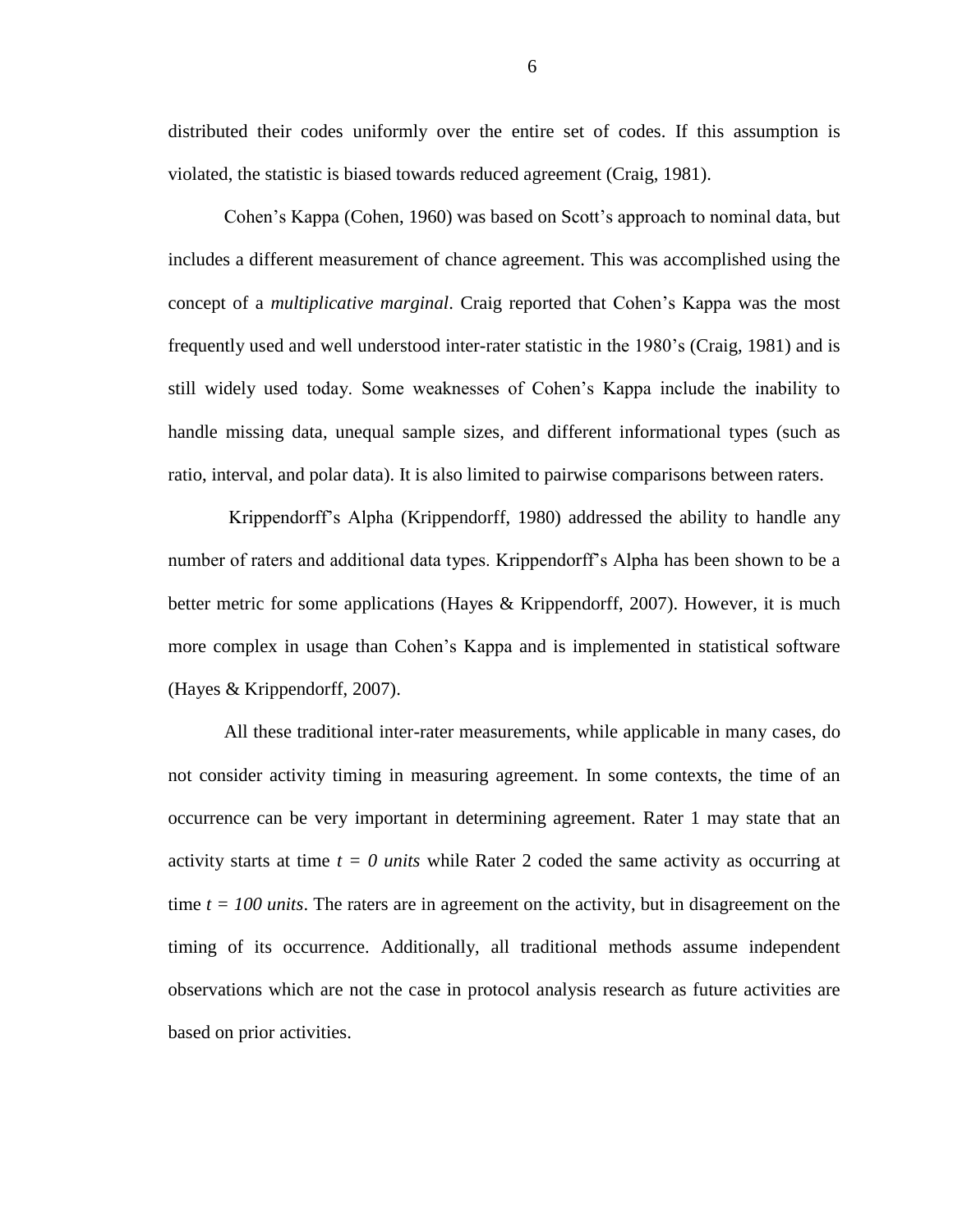### **2.2 Algorithms used in sequence analysis**

<span id="page-13-0"></span>A *sequence*, or categorical time series, is a listing of elements (MacIndoe & Abbott, 2004). These elements can be defined as:

- A state at a point in time (e.g., employed vs. non-employed)
- A physical object (e.g., base pair of DNA)
- An event (e.g., dance step)

These elements are associated with fixed portions in time (e.g. every month) or are the result of a specific action (e.g. accepted a job offer). Sequence analysis is the study of comparing these ordered arrangements. If we describe student behavior while solving engineering problems as a sequence of activities, then sequence analysis is applicable. Sequence analysis has its roots in the classical approximate string matching problem in the field of computer science and can be solved by numerous dynamic programming techniques (Levenshtein, 1966; Sellers, 1974; Masek & Paterson, 1980).

Additional sequence analysis algorithms have been studied, such as the longest subsequence problem in which the goal is to evaluate the longest matching subsequence within two different strings (Illiopoulos & Rahman, 2009). Only a subset of relevant approximate sequence matching techniques are reviewed here; for a comprehensive review of the string matching problems and applications refer to Navarro (2001).

Given any two sequences of equal length the Hamming distance identifies differences by counting the number of positions where the characters in the two strings are different (Hamming, 1950). While effective, this algorithm requires two strings of equal length and cannot evaluate differences in positioning. To address this limitation, the Levenshtein distance, commonly referred to as the edit distance, is a metric uses the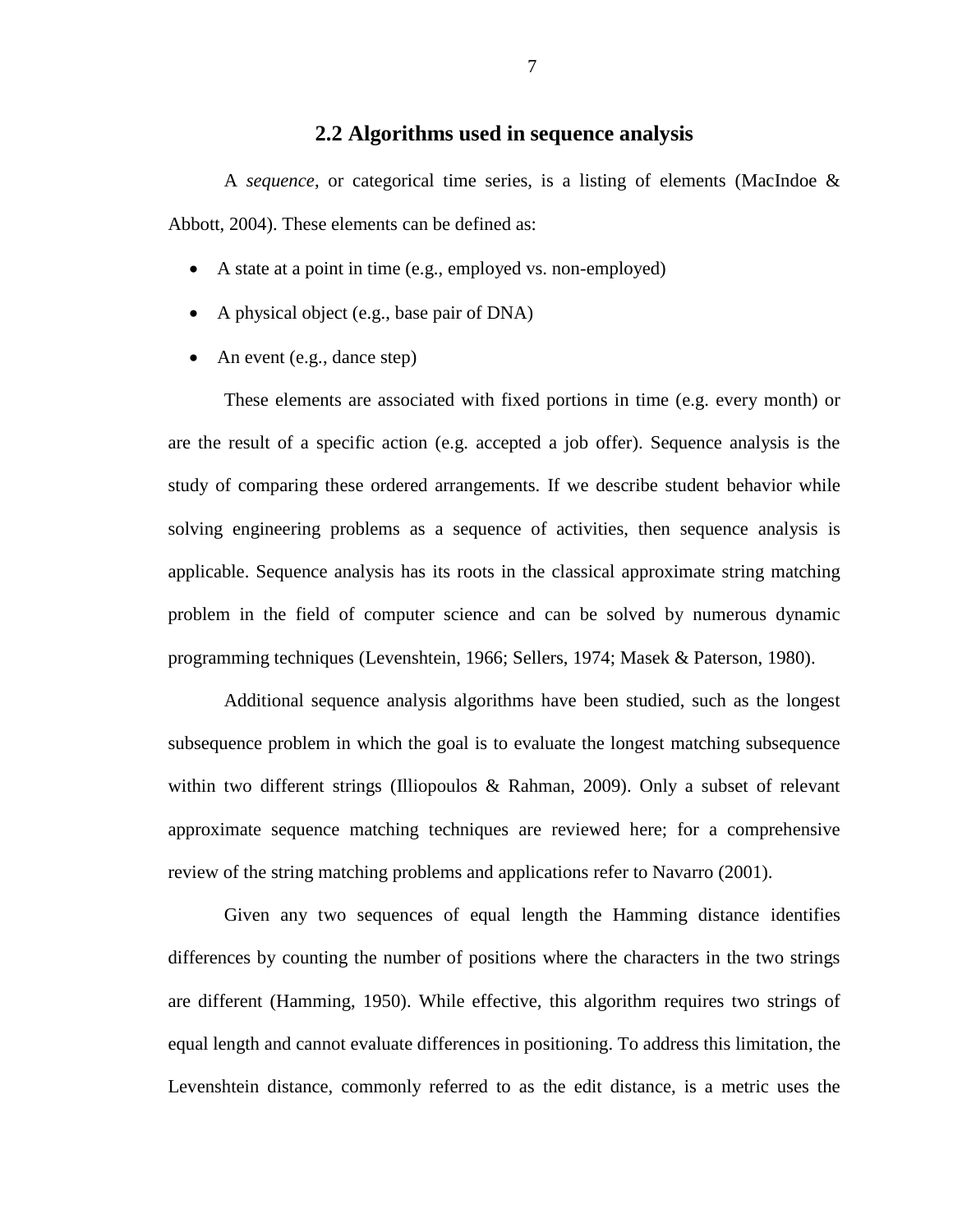transformational operations of insertion, deletion, and substitution of strings (Levenshtein, 1966). This algorithm not only lifts the restriction that strings be of equal length, but adds the ability to check character positions. The Hamming distance between the two strings "transform" and "ransform" is 9, but the edit distance is only 1 because a "t" can be inserted (i.e., 1 operation) at the beginning. Levenshtein distance is bounded between 0 (strings are the exactly the same) and the maximum length of the two strings (the two strings are completely different).

Needleman and Wunsch (1970) described an algorithm that uses the same concept of Levenshtein distance but uses two additional arrays. The first array, a *conversion matrix*, is used as a cost reference when converting a character to another character. The second parameter is a *penalty factor*, the cost of an insertion operation per character. These two parameters allow a cost adjustment for a specific operation. Because of the different cost structure, the metric is no longer bounded between 0 and the maximum length of the two sequences.

The Needleman and Wunsch algorithm has been referred to as the *evolutionary distance* when measuring the difference between two nucleotide sequences (Sellers, 1974) and *optimal matching* when measuring the distances of social event sequences over time (Abbott & Forrest, 1986). There is a substantial amount of recent research on *optimal matching* which is "the most frequently used technique for comparing sequences" (Brzinsky-Fay & Kohler, 2010 pp. 360). For additional applications of optimal matching see Kruskal (1983), Brzinsky-Fay & Kohler (2010), and Blanchard et al. (2012).

8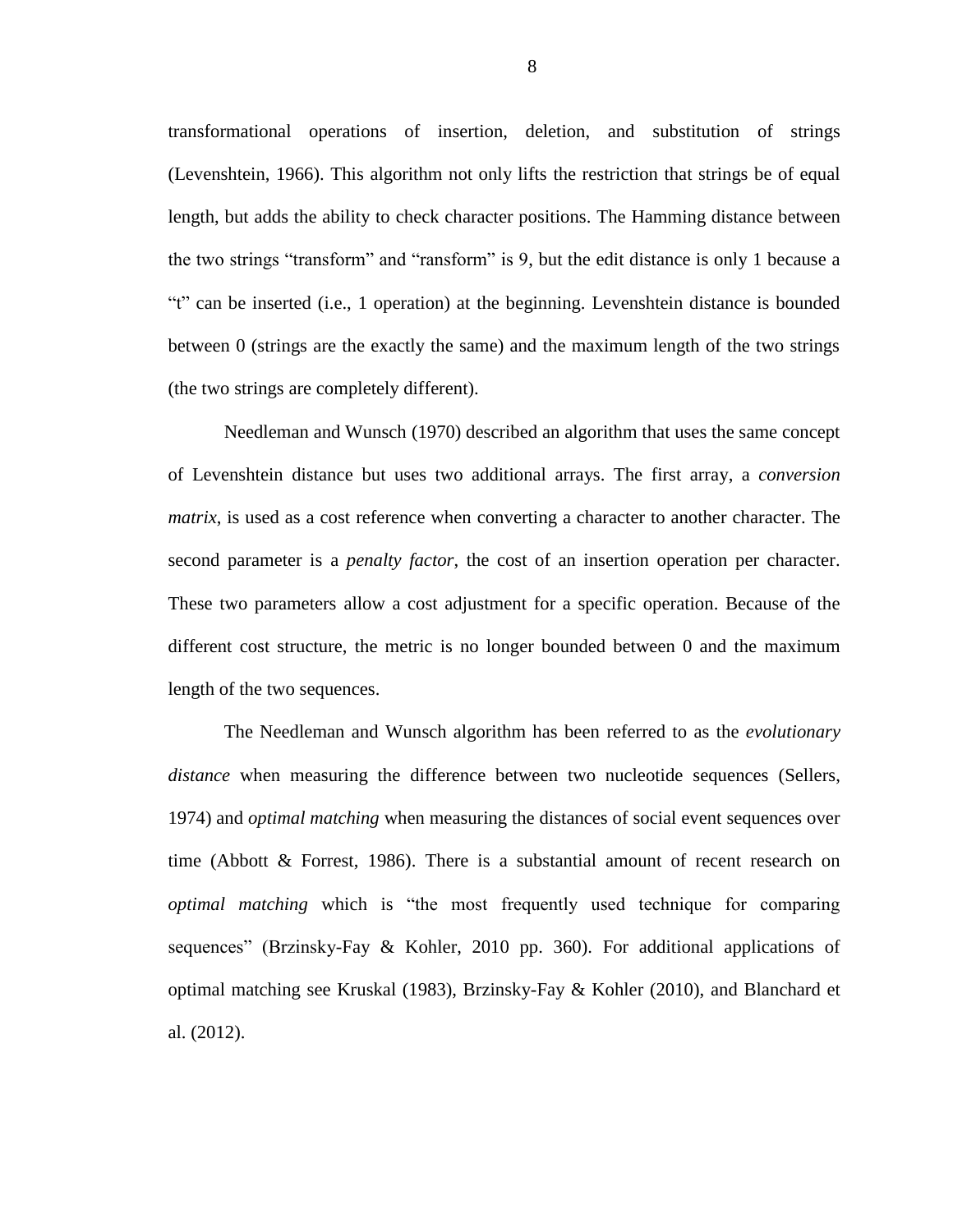In the Needleman and Wunsch approach (1970), conversion matrices largely influence the final result and therefore, a proper conversion matrix must be carefully chosen. If the conversion matrix is invalid, the distance between sequences is inaccurate due to linked relationship between the arrays and the results. When the Needleman and Wunsch algorithm is used with a unit-cost conversion matrix and penalty gap, then it is equivalent to the Levenshtein distance.

These algorithms have been used to search large databases for similarity between two sequences, such as amino acid sequences. Heuristic algorithms have been introduced to deal with the large number of comparisons that must be performed (Alschul et al. 1990; Mabroukeh & Ezeife, 2010). These methods do not provide the same level of accuracy as the previously mentioned algorithms, but the computational time is greatly reduced, providing added value when comparing large datasets.

### **2.3 Limitations of the sequence approach**

<span id="page-15-0"></span>Although sequence algorithms are extremely useful, some limitations exist that should be recognized when evaluating their use in measuring similarity (Dijkstra & Taris, 1995). A number of issues related to using optimal matching algorithms have been discussed (Abbot, 1995; Abbot, 1997; Abbott & Forrest, 1986; Lesnard, 2006).

One shortfall is the ability to validate the conversion matrix, which determines the cost when certain elements are displaced, removed, or substituted. This is central to the algorithm's decision making process. String editing algorithms make minimization choices based on the cost of converting one sequence to another (See Appendix B). Therefore, the final distance is highly sensitive to the conversion matrix associated with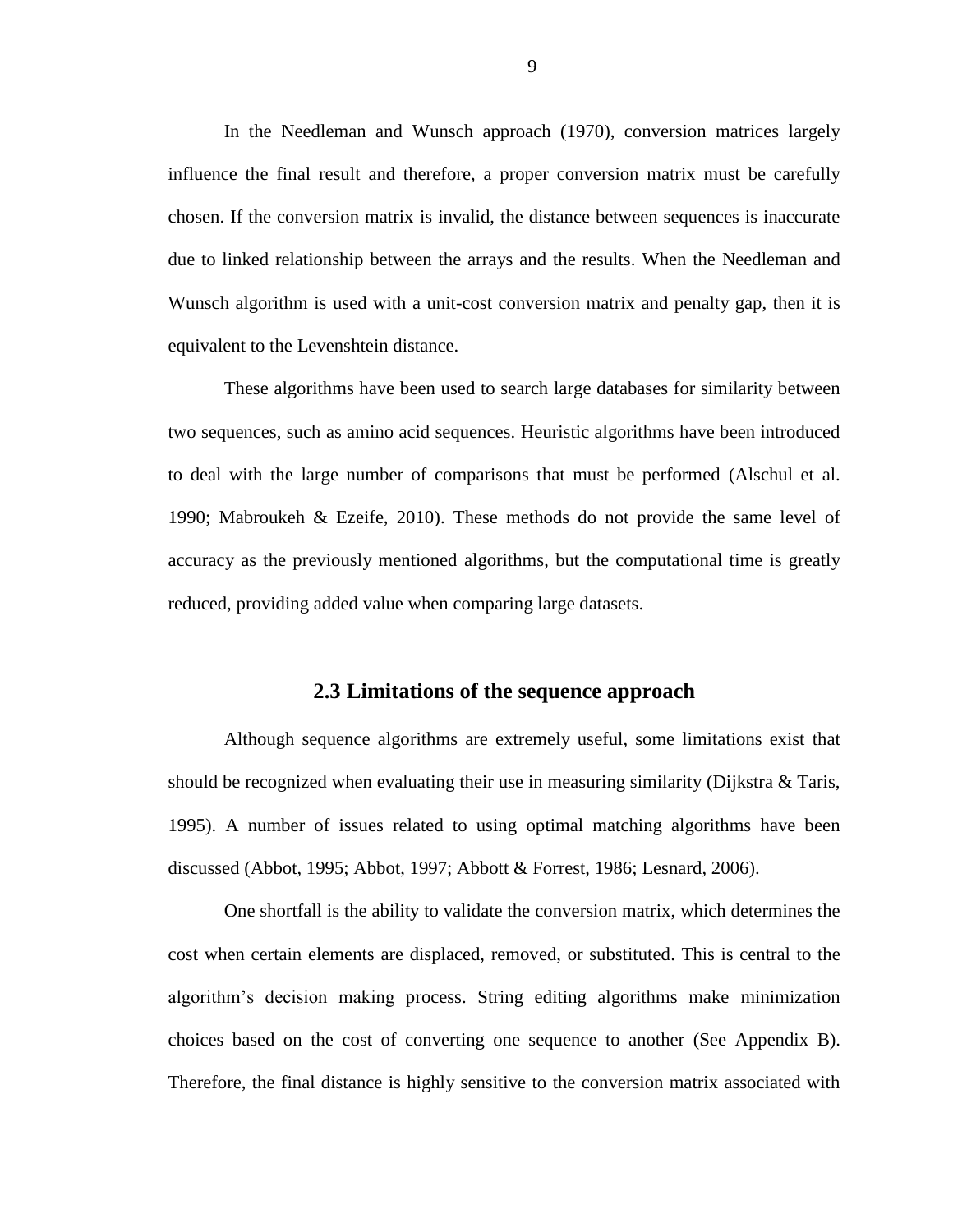the algorithm (Wu, 2000). If an accurate determination of the costs between elements cannot be performed, then the distance is inaccurate (Wu, 2000).

Sequence algorithm structures can only classify discrete data. If continuous data is used then a discrete approximation is necessary. Next, sequence algorithms do not consider the significance of activities or whether a series of activities causes changes in downstream activities (Dijkstra & Taris, 1995; Wu 2000; Elzinga, 2003). For example, a protocol analysis starting with an activity *Calculating* is not possible before the student completes the activity *Reads Problem Description*. Yet, these algorithms will calculate a distance as if it were possible with no indication of any error.

Another limitation is that sequence algorithms are indifferent to the direction of time (Wu, 2000). For example, the difference between sequences  $\{A, B, C, D\}$  and  $\{B,$ C,  $D$  is 1 using a unit cost edit distance algorithm. The same is true for sequences  $\{A, B, \}$ C, D} and {A, B, C, B}. When the timing of an activity is important in measuring the similarity of two sequences, such as in some applications of optimal matching, these algorithms may not be appropriate.

In response to these shortcomings, Lesnard (2006) recommends that sequence algorithms be treated as sequence arithmetic. Lesnard describes sequence algorithms as "an abstract operation, in this respect not very different from calculating the arithmetic mean of a series of numbers … substitution operations are just some of the building blocks of the abstract process of assessing the degree of similarity between sequences" (pg. 10).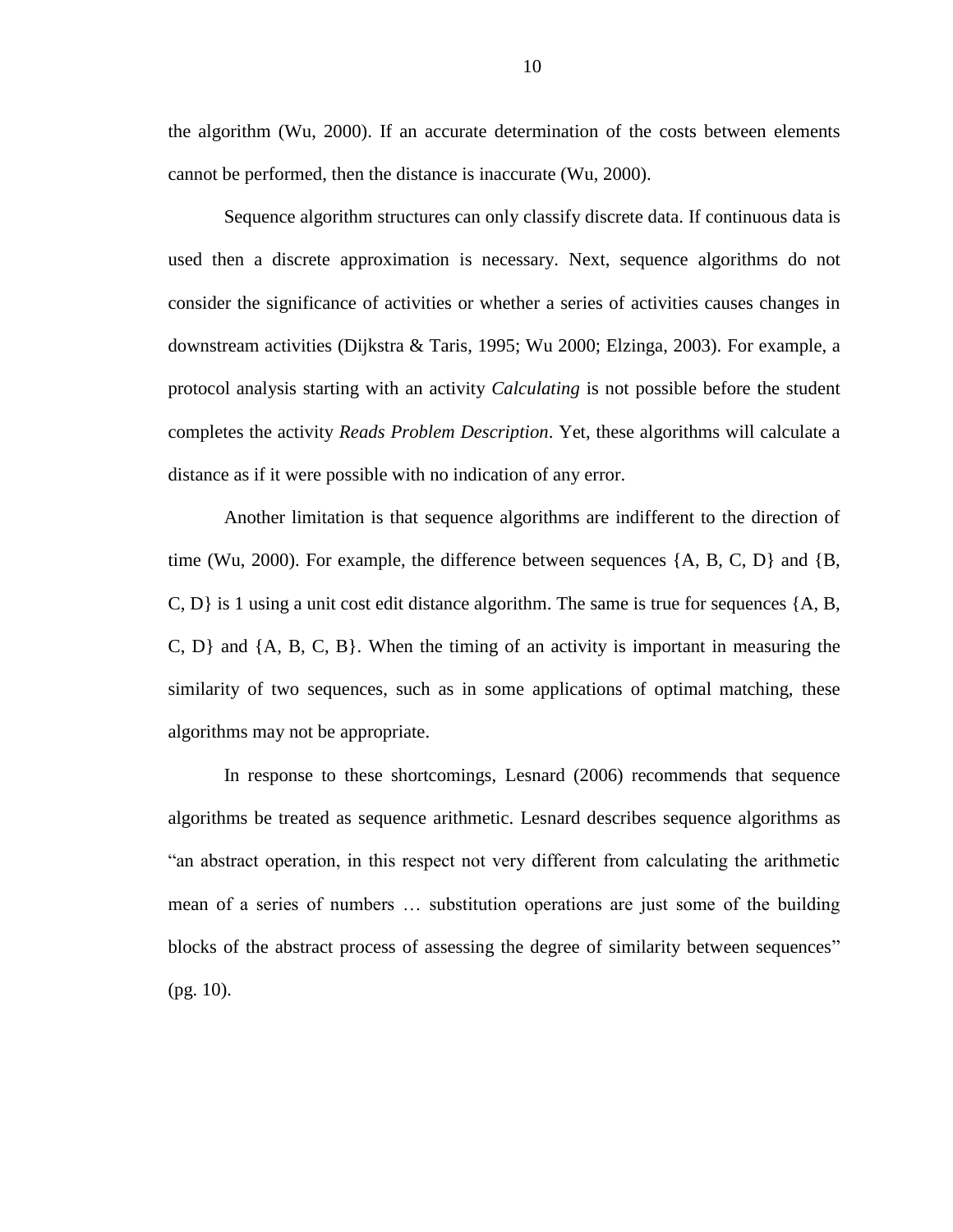# <span id="page-17-0"></span>**CHAPTER 3: USING INTER-RATER AGREEMENT METRICS FOR STUDENT PATHWAY DATA**

### **3.1 Explanation of inter-rater agreement vs. reliability**

<span id="page-17-1"></span>In many applications the terms inter-rater agreement and reliability are used interchangeably. We follow the convention of Tinsley & Weiss (1975) on the difference between the two measures of similarity. Inter-rater *agreement* statistics measure the differences in values between two coders (raters) while evaluating a subject under similar circumstances. "When judgments are made on a numerical scale, interrater agreement means that the judges assigned exactly the same values when rating the same person" (Tinsley & Weiss, 1975 pp. 359). They recommend that differences between coders when rating an individual subject should be evaluated with an inter-rater agreement metric.

Inter-rater *reliability* differs in the way it quantifies the relationship between two coders over the evaluation of multiple subjects. Inter-rater reliability is usually reported in terms of linear correlation or ANOVA analysis (Tinsley & Weiss, 1975).

We illustrate the difference between agreement and reliability using the two hypothetical datasets shown in Tables 1  $\&$  2. Inter-rater agreement focuses on single subject comparisons. When there is little agreement for individual subjects, reliability can still be high as shown in Table 1. Rater 2 in Table 1 always evaluates a subject three units greater than Rater 1 (i.e., no agreement). The relationship between raters is highly correlated (reliable) so that given a single rater's rating the second rater's evaluation may be predicted with high precision.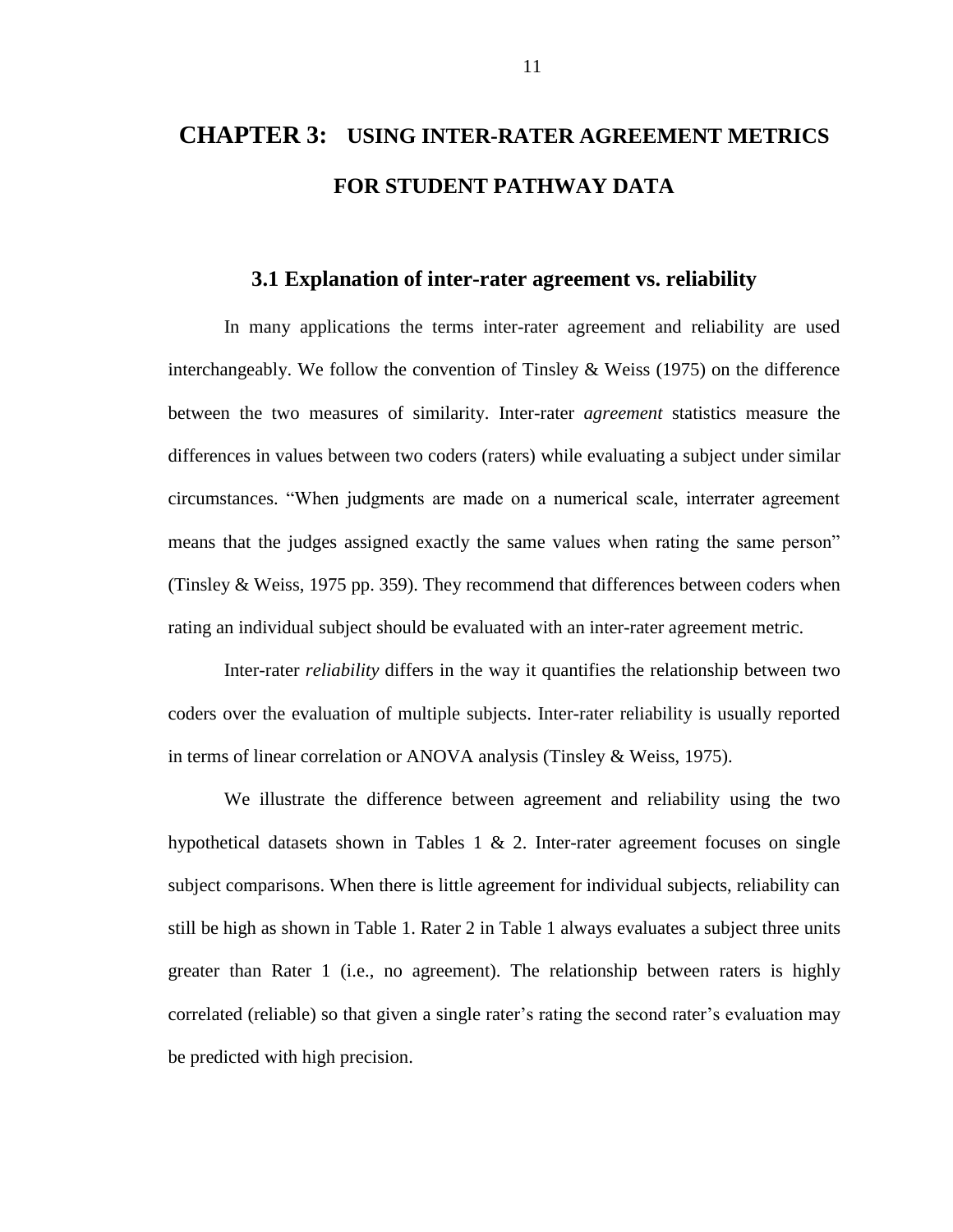Data can also have high inter-rater agreement, but little reliability as shown in Table 2. Raters have disagreement on only one of five subjects. Yet, it is more difficult to understand the relationship between the raters so the reliability (correlation) is lower than in Table 1. The quantitative relationship between agreement and reliability is analogous to the relationship between accuracy and precision in a numerical dataset. Each metric provides a different viewpoint of the same story.

<span id="page-18-1"></span>Table 1: Low Agreement & High Reliability dataset

| Subject<br>Number | Rater 1 | Rater 2 |
|-------------------|---------|---------|
| Subject 1         |         |         |
| Subject 2         | 3       | 6       |
| Subject 3         |         | 7       |
| Subject 4         | 2       | 5       |
| Subject 5         | 3       | 6       |
| Mean              | 2.8     | 5.8     |
| Correlation:      | 1.00    |         |

<span id="page-18-2"></span>Table 2: High Agreement & Low Reliability dataset

| Subject<br>Number | Rater 1 | Rater <sub>2</sub> |
|-------------------|---------|--------------------|
| Subject 1         |         |                    |
| Subject 2         | 3       | 3                  |
| Subject 3         |         |                    |
| Subject 4         | 3       | 3                  |
| Subject 5         | 3       | 5                  |
| Mean:             | 3.8     | 4.0                |
| Correlation:      | 0.22    |                    |

In summary, having a high degree of inter-rater reliability does not ensure high inter-rater agreement or vice versa. With the Tinsley & Weiss (1975) definitions in mind, the goal of this research is to provide a robust inter-rater agreement metric for *n* coders evaluating a single student pathway. Coder reliability over multiple student pathways was not considered.

### **3.2 Cohen's Kappa**

<span id="page-18-0"></span>Cohen's Kappa is one of the most popular statistics for inter-rater agreement (Craig, 1981). However, Cohen's Kappa has two issues for coded sets. 1) Kappa can only be calculated between two coders and 2) cannot take into account a timing error on the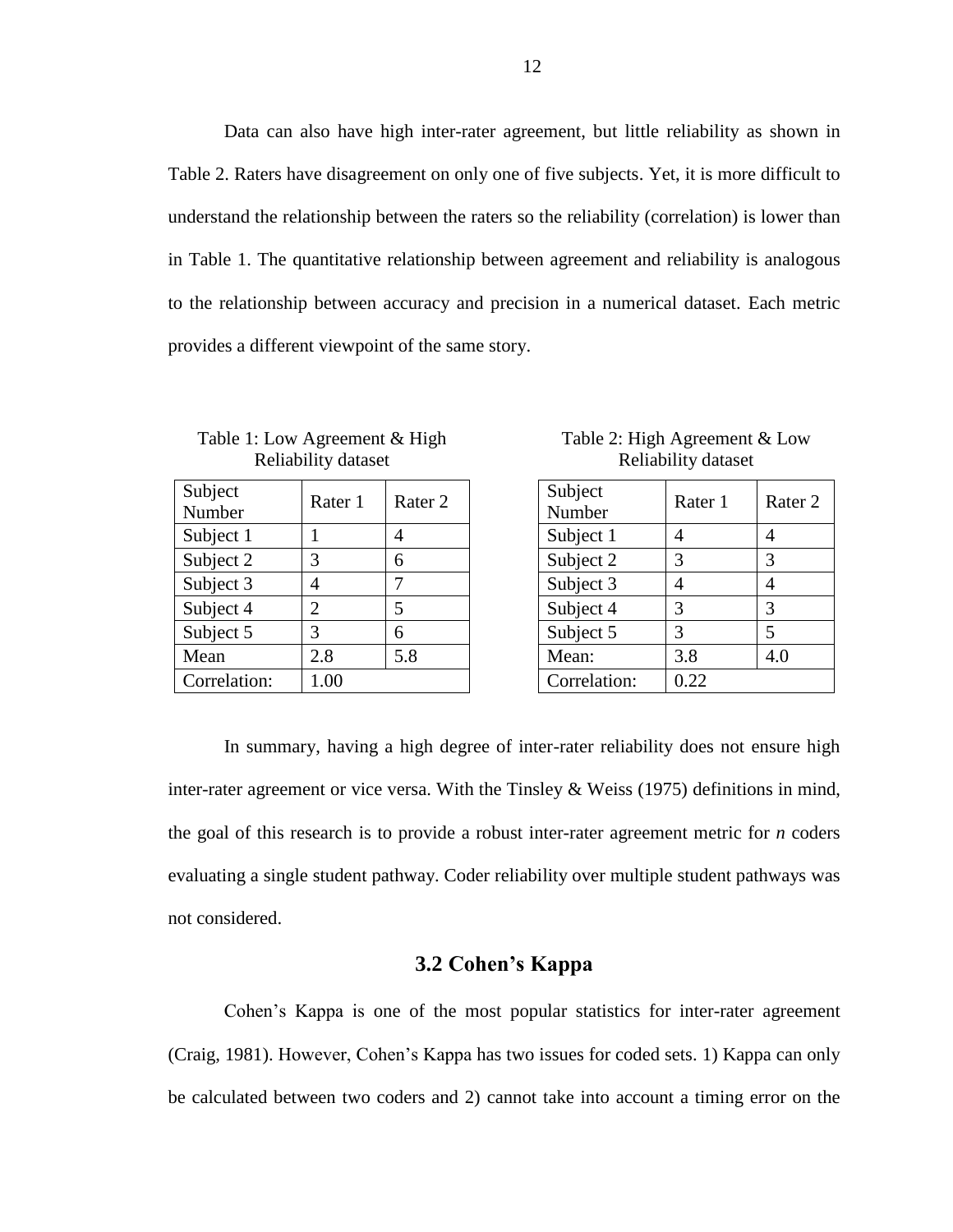activity scheme as a whole. The second issue occurs as coders are evaluating categories over a period of time. This limitation is illustrated using a simple coded activity set shown in Tables 3 and 4. The data is further divided into one-second intervals because each activity can have a variable amount of time.

<span id="page-19-0"></span>Activity **Start Time** End Time Code Finding information  $\begin{array}{|c|c|c|c|c|c|c|c|c|} \hline 0 & 5 & A \ \hline \end{array}$ Monitoring their status  $\begin{array}{|c|c|c|c|c|} \hline 5 & 10 & \text{B} \ \hline \end{array}$ Finding information  $\begin{vmatrix} 10 \\ 20 \\ 1 \end{vmatrix}$   $\begin{vmatrix} 20 \\ 4 \end{vmatrix}$ Monitoring their status  $\begin{array}{|c|c|c|c|c|c|c|c|c|} \hline \end{array}$  25  $\begin{array}{|c|c|c|c|c|c|c|c|c|} \hline \end{array}$ Calculating  $\begin{array}{ccc} \vert & 25 \end{array}$   $\begin{array}{ccc} \vert & 35 \end{array}$   $\begin{array}{ccc} \vert & C \end{array}$ 

Table 3: Cohen's Kappa calculation - Coder 1 results

|  | Table 4: Cohen's Kappa calculation - Coder 2 results |
|--|------------------------------------------------------|
|--|------------------------------------------------------|

<span id="page-19-1"></span>

| Activity                | <b>Start Time</b> | End Time | Code |
|-------------------------|-------------------|----------|------|
| Finding information     |                   |          |      |
| Monitoring their status |                   |          |      |
| Finding information     |                   |          | A    |
| Monitoring their status |                   | 22       |      |
| Calculating             | າາ                | 37       |      |

By partitioning the observations into one second time intervals we obtain the following sequences.

Rater 1: AAAAABBBBBAAAAAAAAAABBBBBCCCCCCCCCC

Rater 2: AABBBBBAAAAAAAAAABBBBBCCCCCCCCCC---

The sequences are of unequal length (35 codes versus 32 codes) and each code has the same duration (one second). Unequal lengths are common in student protocol analysis studies so sequences are made to be of equal length by inserting blanks in the remaining time slots. These coded sequences are not the same, but highly similar. Coder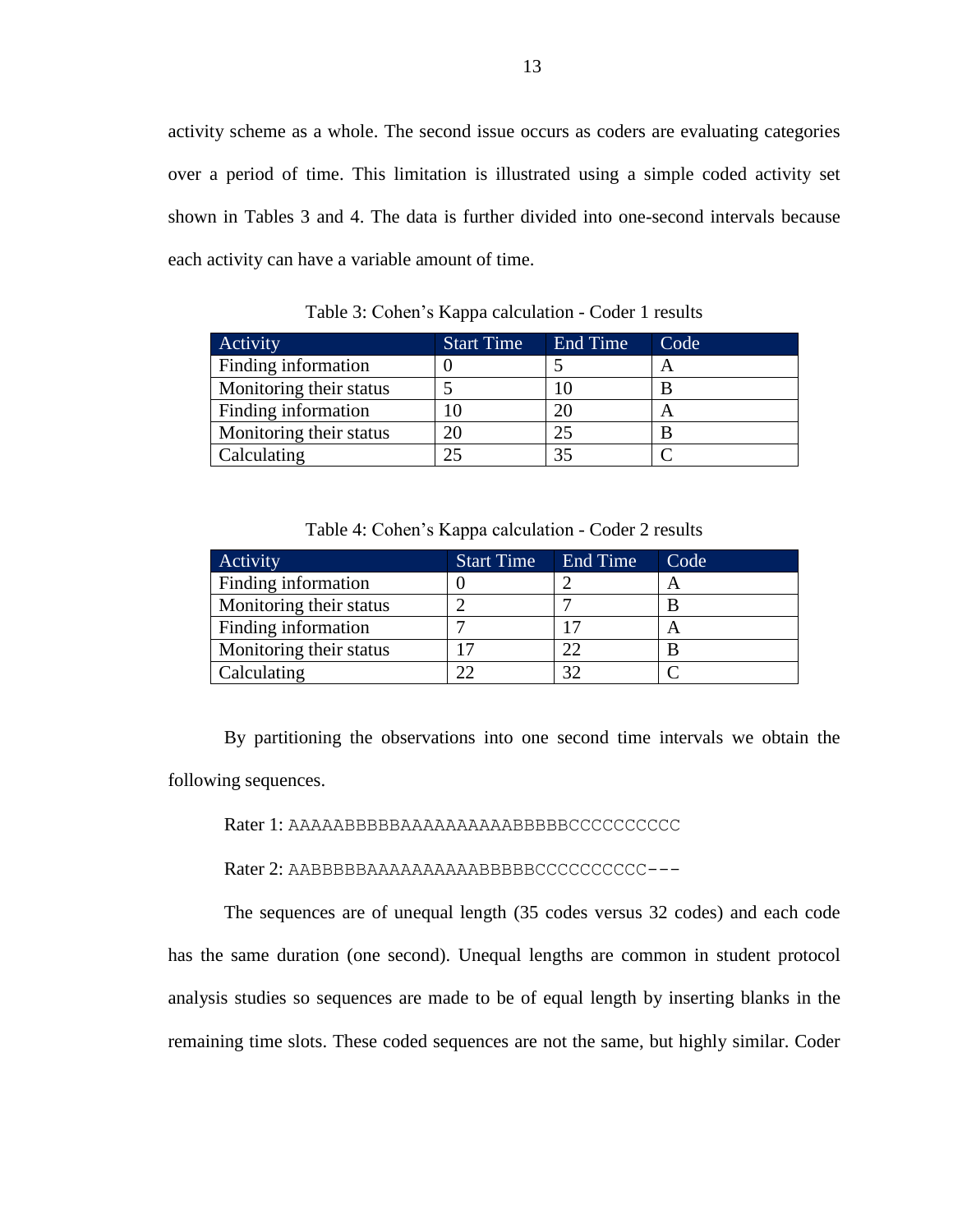2 coded activities lag three seconds behind Coder 1. Coders are in strong agreement, but a disagreement on timing yields unfavorable results.

Cohen's Kappa statistic treats all 35 one-second intervals as independent observations. A two dimensional confusion matrix (see Table 5) shows the relationship between coders at each second. Each column is a code assigned by Coder 1 and the row elements shows the number of codes assigned by Coder 2. In the same way, each row is a code assigned by Coder 2 and the column elements are the codes assigned by Coder 1. The matrix values are the summation of all activities by each rater.

<span id="page-20-0"></span>Table 5: Confusion matrix for coders 1 and 2, highlighted indicates agreement Coder 1

|                   |                  | A  | B  | C  | <b>Blank</b> | <b>Row</b><br>totals |
|-------------------|------------------|----|----|----|--------------|----------------------|
| $\mathbf{\Omega}$ | A                | 9  | 3  |    |              | 12                   |
|                   | B                | 6  | 4  |    |              | 10                   |
| Coder             | C                |    | 3  | 7  | 0            | 10                   |
|                   | <b>Blank</b>     |    |    | 3  | 0            | 3                    |
|                   | Column<br>totals | 15 | 10 | 10 |              | 35                   |

The total number of samples is given by

$$
N = \sum_{i=1}^{n} \sum_{j=1}^{n} a_{ij} \ (1)
$$

where  $a_{ii}$  represents a single matrix entry value in row i and column j.

To compute Cohen's Kappa the first step is to calculate observed agreement of events the two research coders agreed upon (*OA*). This can be found by summing the values across the diagonal and dividing by the number of observations or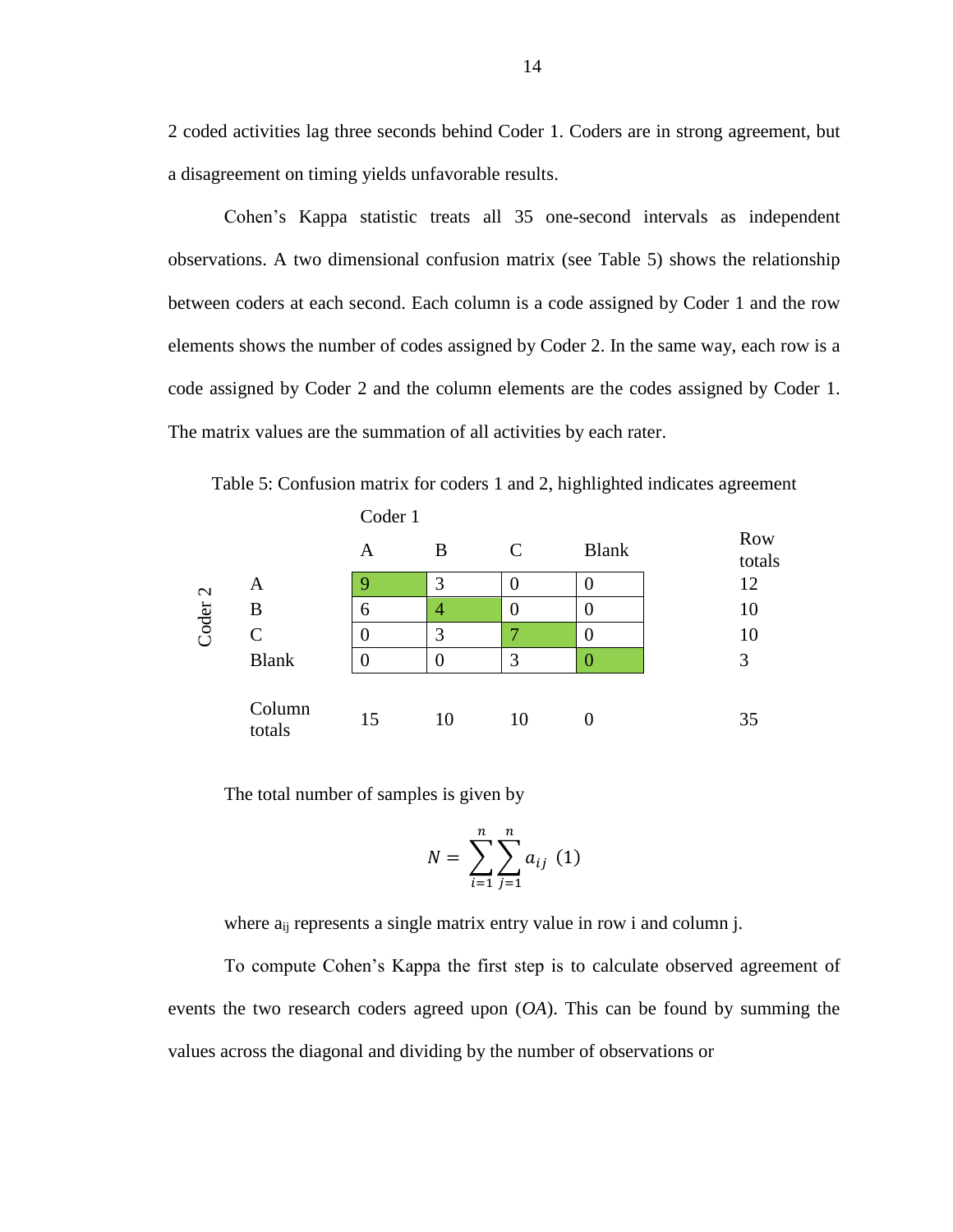$$
OA = \frac{\sum_{i=1}^{n} \sum_{j=1}^{n} a_{ij}}{N} \ \forall i = j \ (2).
$$

The OA equation

$$
OA = \frac{9+4+7}{35}
$$

equates 0.57. Observed agreement (OA) is the percent agreement, or Holsti's method (Holsti, 1969). The original dataset (Tables 3 and 4) provided an example of strong agreement offset by a constant 3 seconds and Holsti's method does a poor job quantifying that relationship declaring that raters agree 57% of the time.

Unlike Holsti's method, Cohen's Kappa accounts for chance agreement. The expected frequency (*ef*) is calculated by multiplying the row total by the column total and dividing by the total number of ratings or

$$
ef_{ij} = \frac{\sum_{i=1}^{n} a_i \sum_{j=1}^{n} a_j}{N}
$$
 (3).

Expected frequency (*ef*) can be calculated across the entire matrix (Table 6) however, the main concern is only the entries of agreement. These entries can be found across the diagonal in parenthesis.

<span id="page-21-0"></span>Table 6: Expected frequency (*ef*) values highlighted summing to expected agreement Coder 1

|                   |                  | А      | B       | $\mathcal{C}$ | blank  | <b>Row</b><br>totals |
|-------------------|------------------|--------|---------|---------------|--------|----------------------|
| $\mathbf{\Omega}$ | A                | (5.14) | 3       |               | O      | 12                   |
|                   | B                | 6      | 4(2.86) | $\theta$      |        | 10                   |
| Coder             | $\mathsf{C}$     |        | 3       | (2.86)        |        | 10                   |
|                   | blank            |        | 0       | 3             | 0(0.0) | 3                    |
|                   | Column<br>totals | 15     | 10      | 10            |        | 35                   |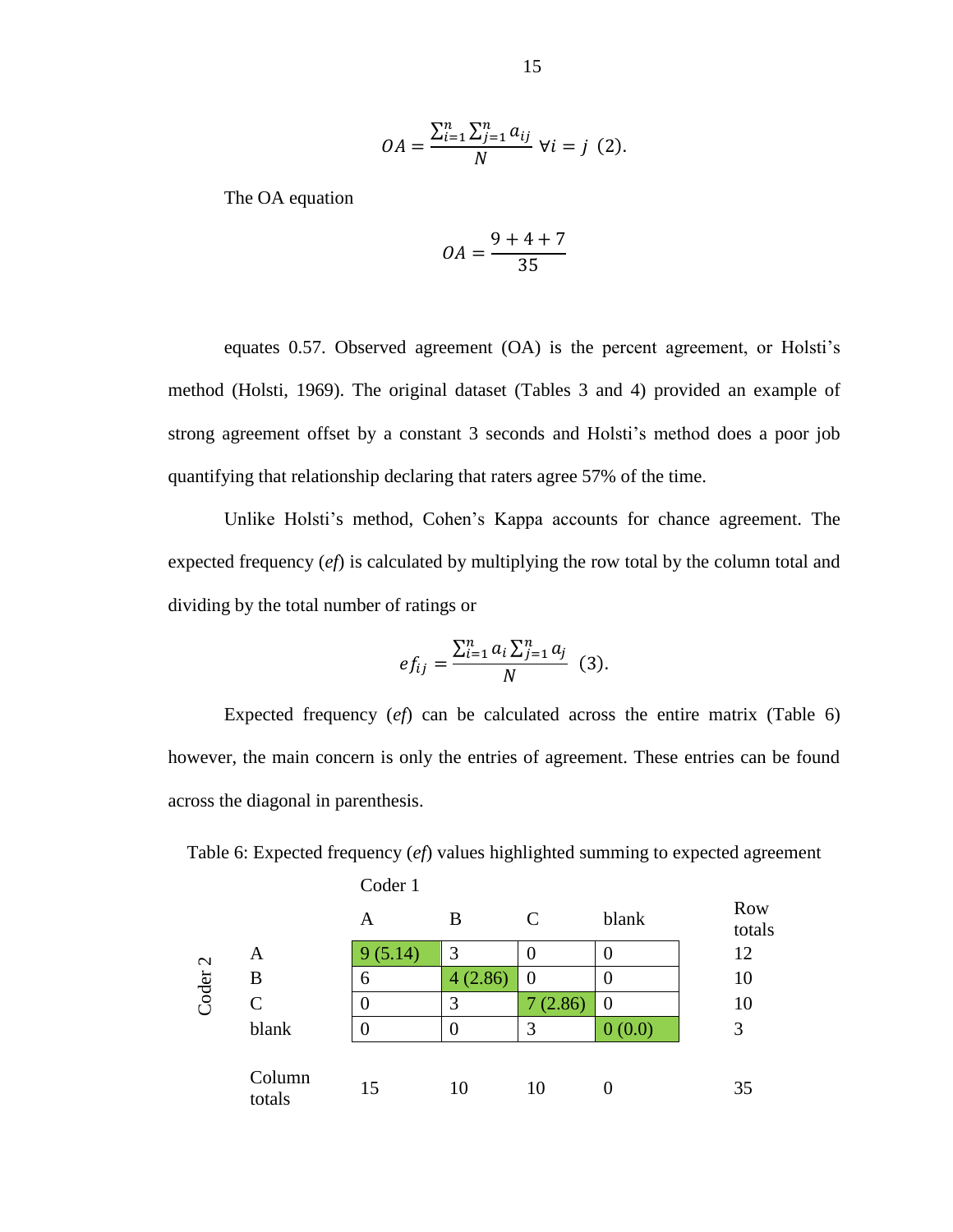Expected agreement (*EA*), defined as

$$
EA = \frac{\sum_{i=1}^{n} \sum_{j=1}^{n} ef_{ij}}{N} \ \forall i = j \ (4)
$$

uses the expected frequency  $(\epsilon f_{ii})$  by summing the values across the diagonal of the expected frequency matrix (see Table 6).

Consequently, the expected agreement (*EA*) or entries expected to be correct by coder guessing, is 10.86 of the 35 total samples in this dataset. Finally, Cohen's kappa (*K*) is defined as

$$
K = \frac{\text{NA-EA}}{1 - EA} \tag{5}.
$$

For this example, we obtain

$$
K = \frac{0.57 - 0.31}{1 - 0.31} = 0.38.
$$

According to the scale suggested by Landis & Koch (1997) Tables 3 and Table 4 indicate only fair agreement.

Another more extreme example is given by the following two sequences:

Rater 1: ABCDEFGH

Rater 2: BCDEFGH

where here the behavioral activities are not parsed by one second intervals. The set of events are off by a position of one activity (A). Cohen's Kappa produces value of 0.00 in this example.

No traditional inter-rater measurement can account for this kind of lagging behavior over time periods (Cohen, 1960; Fleiss, 1971; Holsti, 1969; Krippendorf, 1980; Scott, 1955).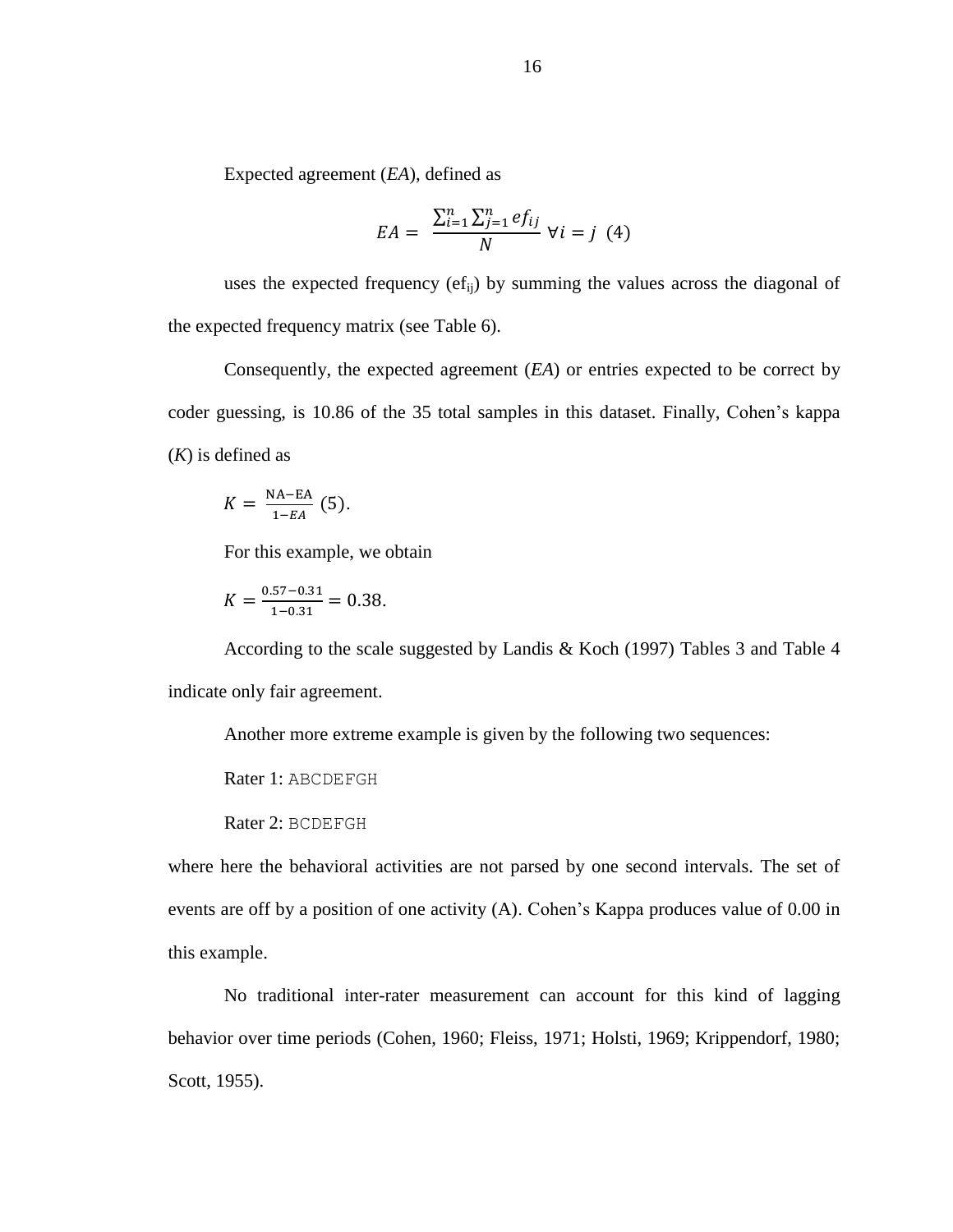# <span id="page-23-0"></span>**CHAPTER 4: INTER-RATER METRIC FORMULATION FOR STUDENT PATHWAY SEQUENCES**

### **4.1 Definition of a sequence**

<span id="page-23-1"></span>A sequence, also known as a categorical time series, is a listing of elements (Abbot, 1995) and can be defined as an ordered set of *n* elements,  $S = \{a_1, a_2, ... a_n\}$ . Letters (i.e., codes) are often used to define a sequence element rather than the full activity description. Codes make it easier to write and understand the sequence of activities. Table 7 is an example of a very simple sequence in a coded activity set.

<span id="page-23-2"></span>

| <b>Activity Description</b>      | Code | Cumulative<br>sequence of<br>activities |
|----------------------------------|------|-----------------------------------------|
| Describing a problem description | А    | A                                       |
| <b>Finding Information</b>       | B    | AB                                      |
| Drawing a diagram                |      | <b>ABC</b>                              |
| Picking information              |      | <b>ABCD</b>                             |
| Drawing a diagram                |      | <b>ABCDC</b>                            |

Table 7: Sequence of recurrent activities

Sequences have certain characteristics that can distinguish them from each other. First, sequence elements can either be unique or repeatable. If an event in a sequence is unique and cannot be repeated, it is a *nonrecurrent* sequence*.* If a sequence represents sampling elements with replacement, it is a *recurrent sequence.* In Table 7 the sequence is recurrent because the element *Drawing a diagram* (C) appears twice. Sequences can have dependencies between their elements. This property is similar to a stochastic Markov process where the  $n+1$  state depends on the *nth* state. An example of this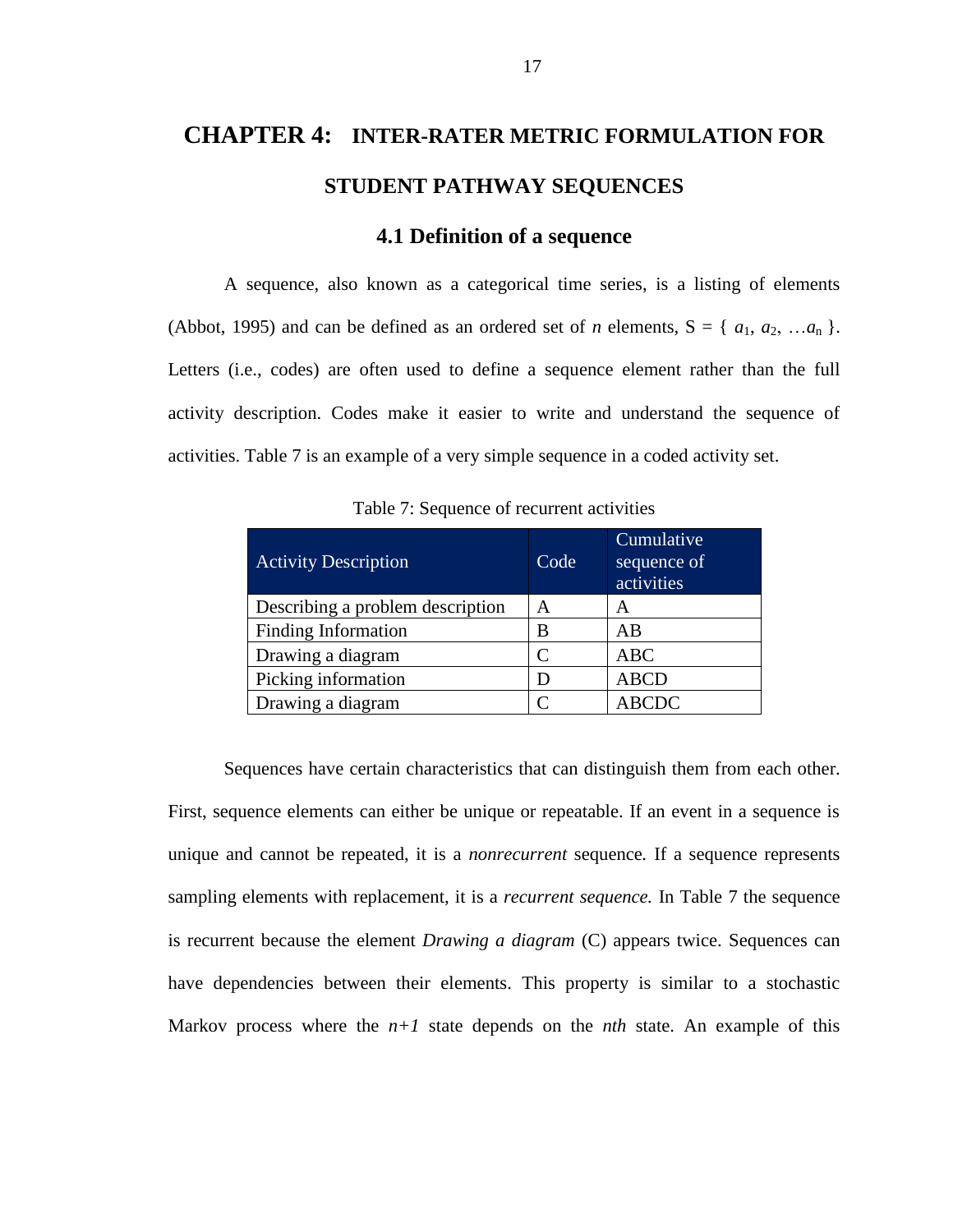scenario would be that it is more likely the activity *Calculating* to immediately follow *Drawing a diagram/figure*.

#### **4.2 Basis for the metric**

<span id="page-24-0"></span>String matching algorithms can be viewed as a type of spell checker measuring the distance from one word to another in a dictionary. Given that comparisons are always performed pairwise, the inter-rater agreement metric must address comparisons of three or more coders. The student video and audio data have a defined length and therefore both protocol analysis outputs are similar in length, but not typically equal due to the coders applying codes within continuous time within the coding software (Kipp, 2001). Therefore, Hamming distance (1950) is automatically excluded as a potential candidate because it assumes equal lengths.

For each insertion, deletion, or substitution, unique costs can be associated with each operation. When comparing student pathway data, an assumption was made that all costs are equal to 1. This assumption ensures that the maximum dissimilarity is the maximum length of the two sequences (i.e. sequences are completely different), and assumes all coding disagreements are equally important. Typically, costs of transforming one code to another are inversely proportional to the frequency of each code being substituted for another (Lesnard, 2006). Common transformational errors in text analysis would be less costly and rare transformation errors would be associated with higher costs.

According to Chapter Wu (2000) introducing a conversion matrix without proper analysis could yield incorrect distance measurements if not carefully evaluated and the data to validate the matrix was not available. Also, the Needleman and Wunsch (1970) algorithm is bounded by the conversion matrix and therefore, more difficult to normalize.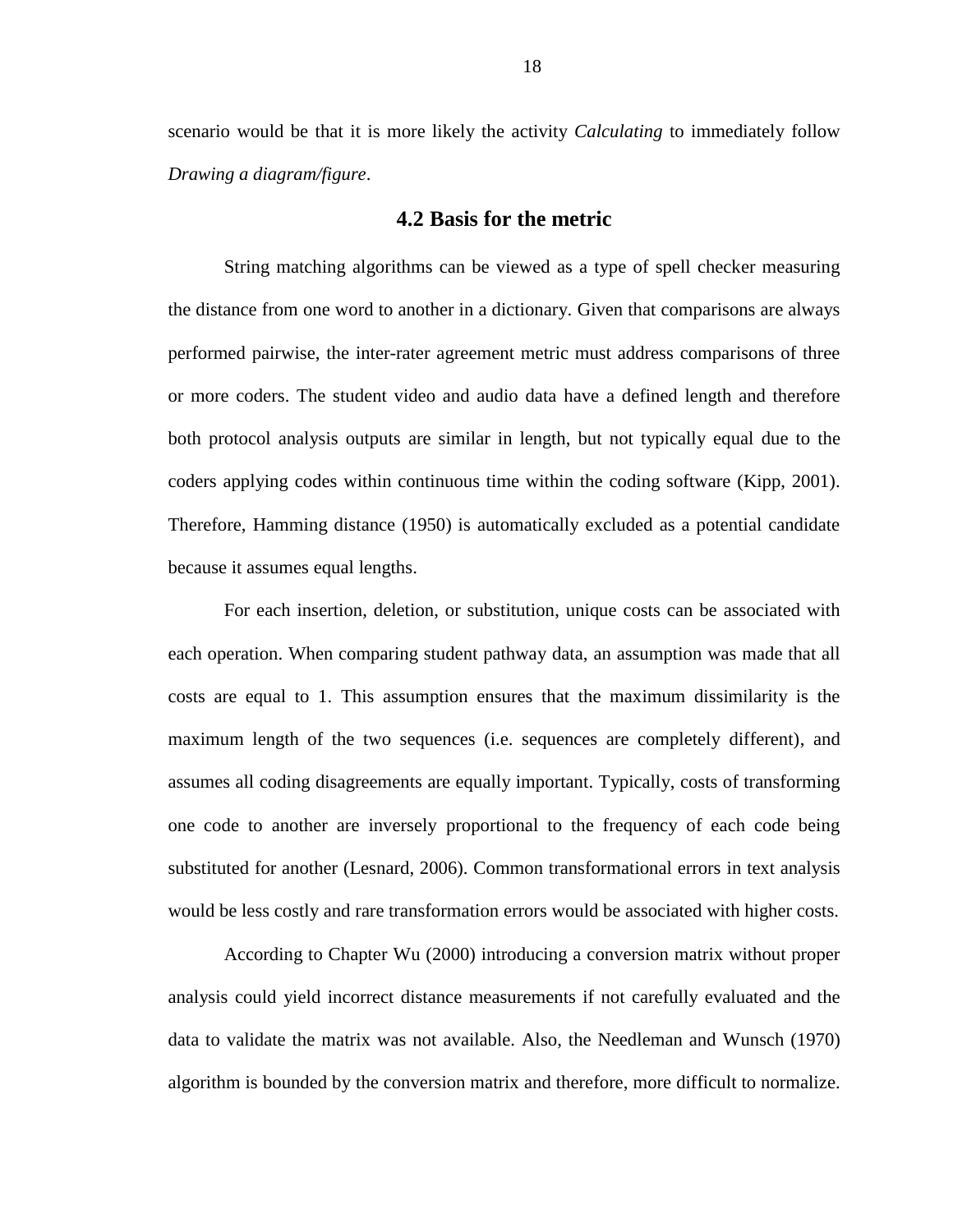Levenshtein distance, or Needleman and Wunsch with a unit cost conversation matrix, constrains the distance between 0 (sequences are exactly the same) and the maximum length of the two sequences (sequences are completely different).

### **4.3 Notation**

<span id="page-25-0"></span>*m*: sequence 1 length

*n*: sequence 2 length

*v*: matrix defined of dimensions *n* x *m*

*i*: matrix *v* row iterator (0 to *m*)

 $j$ : matrix  $v$  column iterator (0 to  $n$ )

*k*: single pairwise combination of two coder sequences

*NR*: number of coders (raters) evaluating single student pathway

*NC*: total number of coder combinations

*EDk*: Edit distance between coder combination *k*

*NEDk*: Normalized edit distance (dissimilarity) between coder combination *k*

*Sk*: Similarity for coder combination *k*

*IRRA*: Average similarity among all coders (*NR)*

### **4.4 Metric algorithm**

<span id="page-25-1"></span>Based on the coded activity set properties and the assumption that all transformation costs are 1, the algorithm chosen for implementation of the edit distance was a dynamic programming algorithm (Wagner & Fischer, 1974). This is due to its ease of implementation and computational efficiency in calculating a unit cost edit distance. The dynamic programming algorithm for calculating the edit distance for one pair of coder sets is shown in Figure 1.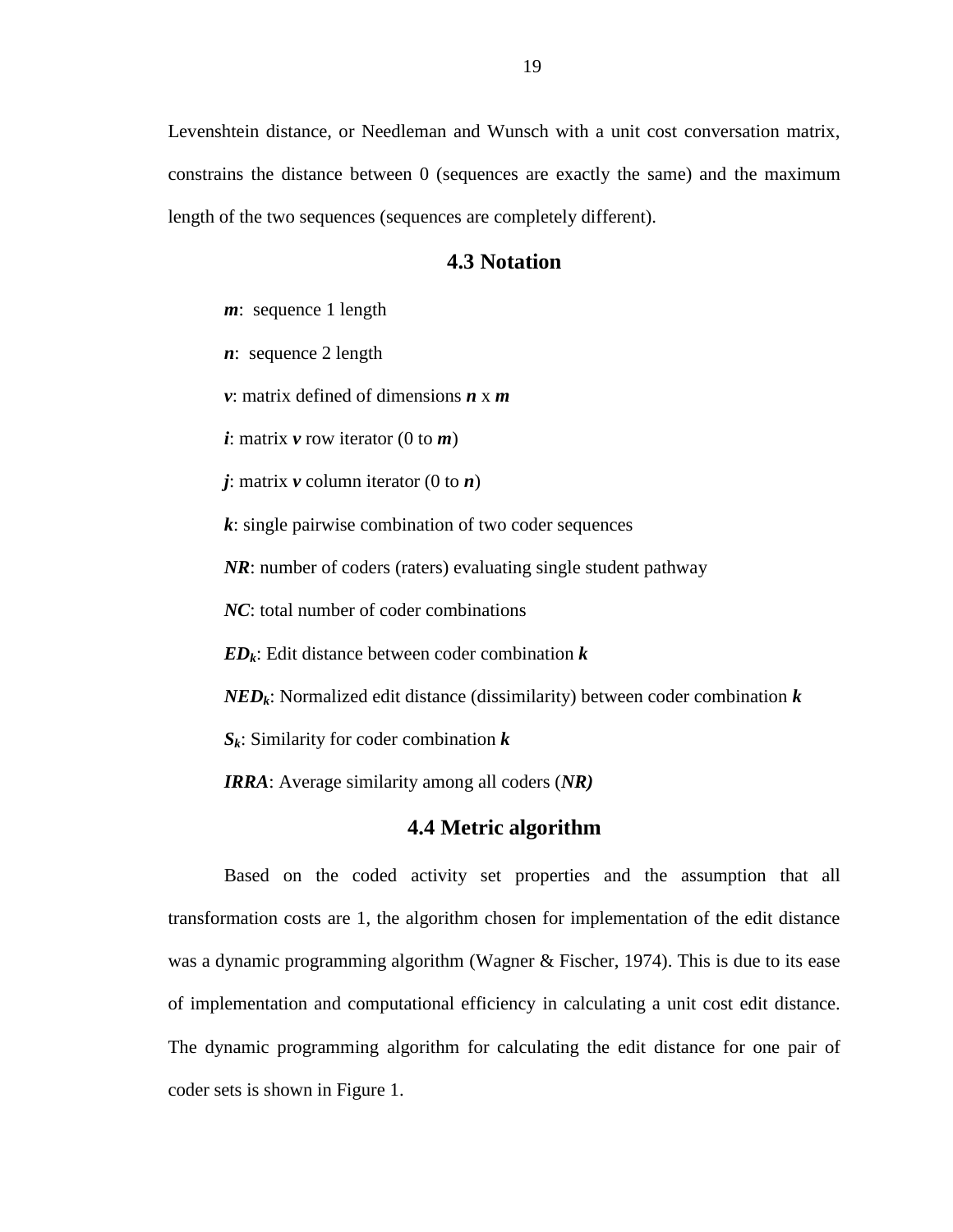Matrix,  $v[m][n]$ , is created where *m* is the length of the first code set and *n* is the length of the second code set. The rest of the algorithm minimizes the costs associated to transformational operations to this matrix. A detailed example walkthrough of the algorithm can be found in Appendix B.

```
int MinEditDistance(string seq1, string seq2)
{
int m = \text{seq1.length}.
int n = \text{seq2.length}.
//Define first row of cost matrix
for (int i = 0; i <= m; i++) {
   v[i][0] = i;}
//Define first column of cost matrix
for (int j = 0; j \le n; j++) {
    \overline{v} [0][j] = j;
}
//Find the minimum distance for each cell in the matrix by evaluating minimum of /1 +cell left, above, and left above 
for (int i = 1; i <= m; i++) {
 for (int j = 1; j <= n; j++) {
      \mathbf{if}(\text{seq1}[i] == \text{seq2}[i]) then
            v[i][j] = v[i-1][j-1] else 
             v[i][j] = 1 + min (min (v[i][j-1], v[i-1][j], v[i-1][j-1])) }
}
//Return the final value in the cost matrix
return v[m][n]
}
```
<span id="page-26-0"></span>Figure 1: Minimum Edit distance pseudocode, returns single edit distance  $(ED_k)$ 

The algorithm returns one value,  $v[m][n]$ , the scalar minimized edit distance for a single pairwise combination of the research coders  $(ED_k)$ . Similar to Scott's Pi or Cohen's Kappa, sequence editing algorithms perform a single pairwise comparison of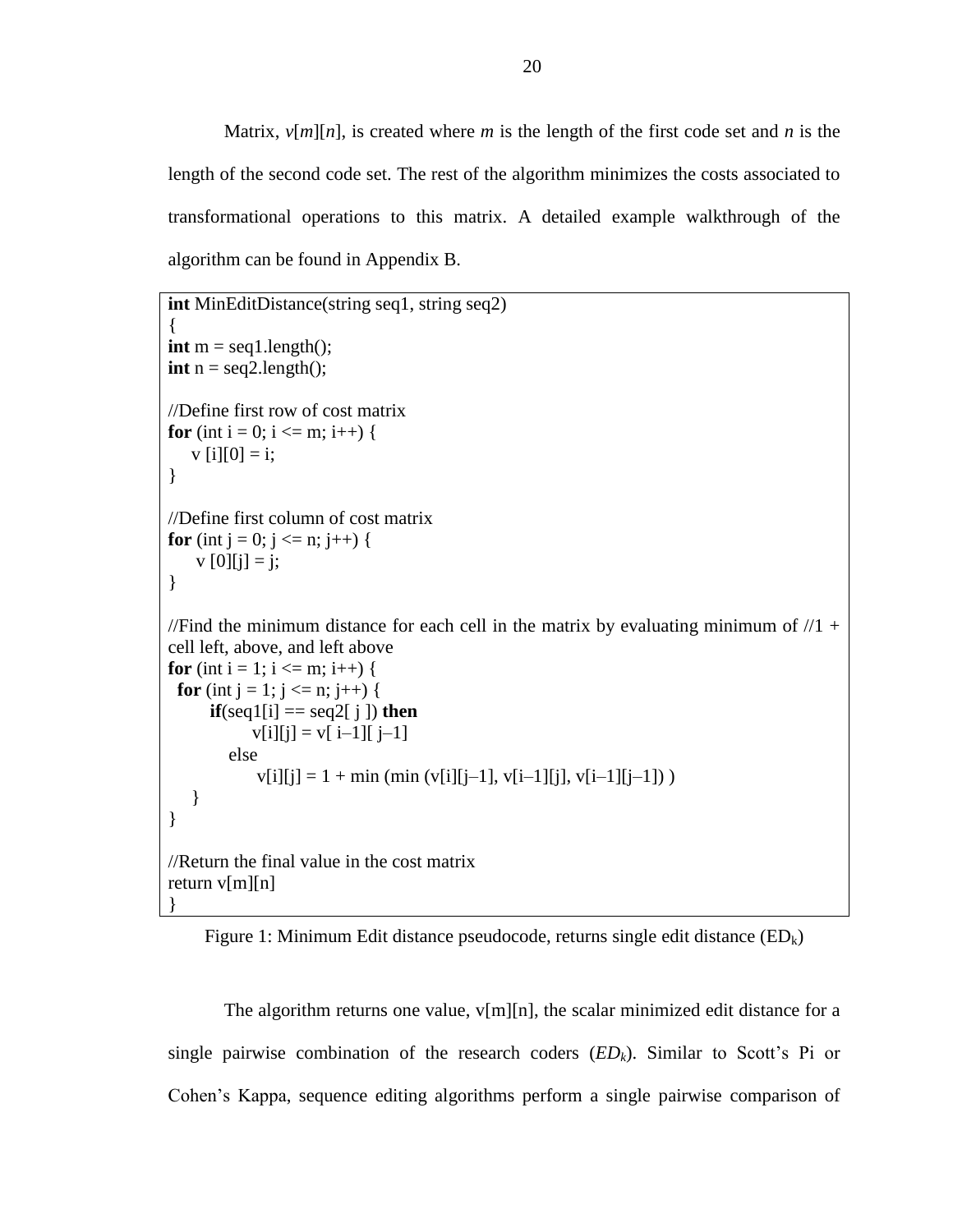sequences. To provide an average rating among all research coders, all combinations of coders must be considered. Given a list of three research coders, each performing a protocol analysis on a student solving a problem, the unique pair-wise combinations between raters  $\{1, 2\}, \{1, 3\},$  and  $\{2, 3\}$  are shown in Table 8.

| $k=1$      | $k=2$      | $k=3$      |
|------------|------------|------------|
| $\{1, 2\}$ | $\{1, 3\}$ | $\{2, 3\}$ |

<span id="page-27-0"></span>Table 8: Unique pairwise combinations for three coders  $(k_1, k_2, k_3)$ 

One weakness of the edit distance is that it strictly provides a magnitude value and lacks the ability to take into consideration the length of the sequences being compared. The edit distance can be normalized by dividing by the maximum possible edit distance (maximum length of two sequences). This can only be done with when all costs are 1. Otherwise, the distance is bounded by values determined by the conversion matrix.

The normalized edit distance has a value between 0 and 1 and is found by dividing the scalar value edit distance (*EDk*) by the maximum length of the two sequences (strings) being compared. The normalized edit distance for combination *k* of two code sequences, is given by

$$
NED_k = \frac{ED_k}{Max(Length(sequence1, sequence2))}
$$
 (6).

Equation (6) measures the amount of dissimilarity between 0 and 1, with 1 corresponding to the maximum dissimilarity. Since similarity  $(S_k)$  is the complement of dissimilarity (*NEDk*), it follows that

$$
S_k = 1 - NED_k \quad (7).
$$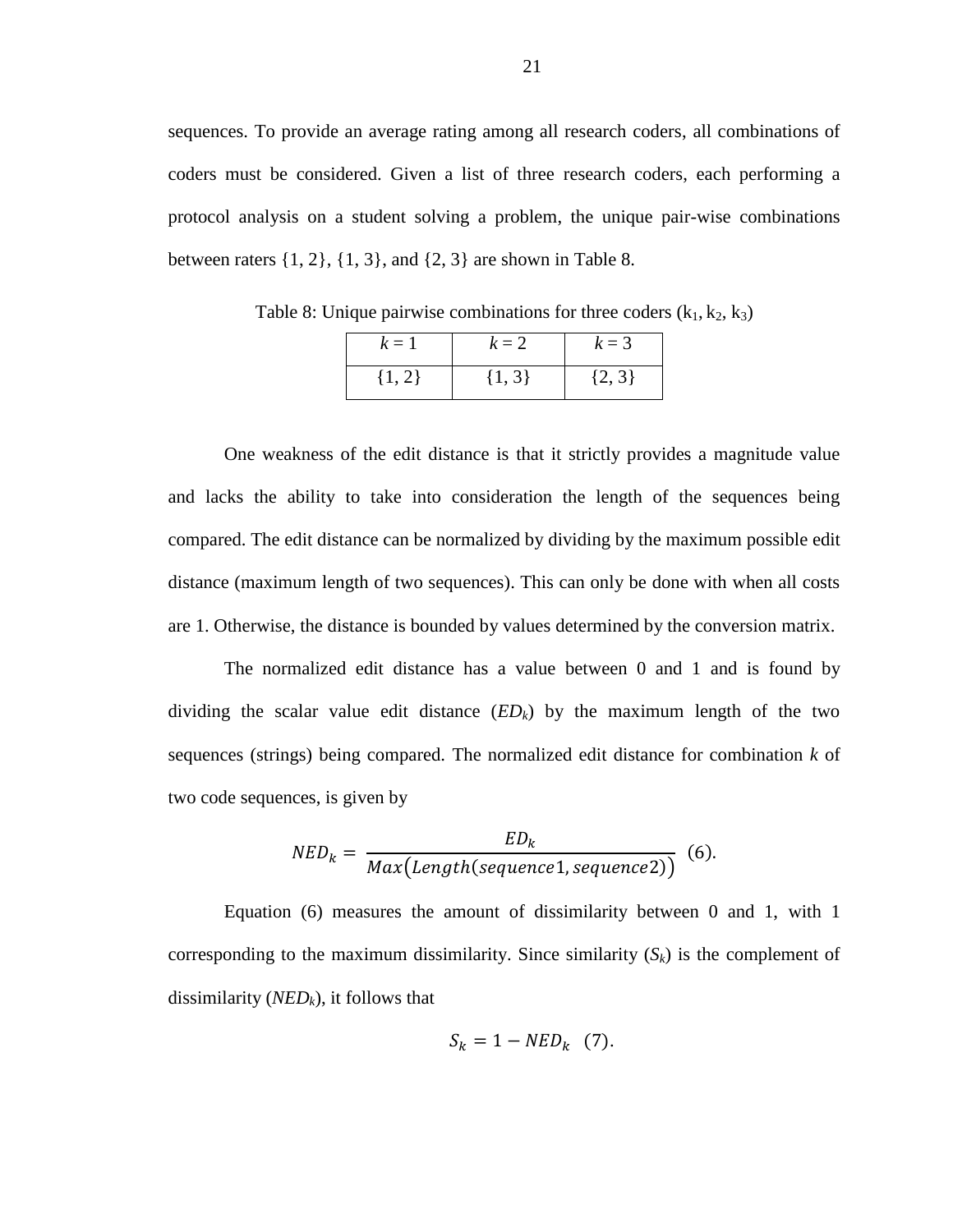Equation (7) is limited in that it provides only similarity between two pairwise sequences. The total number of unique combinations (NC) is given by

$$
NC = \binom{NR}{2} = \frac{NR!}{2!(NR-2)!} \quad (8)
$$

where *NR* is the number of research coders.

Average similarity is the sum of all  $S_k$  divided by the total number of unique coder combinations (NC). This yields a singular normalized distance for the agreement of *N* research coders for a single student pathway dataset. This inter-rater agreement (IRRA) metric is the average similarity and is given by

$$
IRRA = \frac{\sum_{k=1}^{NC} S_k}{NC} \quad (9).
$$

IRRA has a value between 0 (no agreement) and 1 (complete agreement) for any number of coders. Typical studies use three coders or less, therefore, estimates of the variance of  $S_k$  would be inaccurate.

### **4.5 Evaluation methodology**

<span id="page-28-0"></span>The following steps were performed to evaluate the suitability of IRRA as an inter-rater agreement metric.

Step 1) Generate coded activity sets for analysis

To evaluate IRRA in a controlled manner, a *protocol analysis simulator* was created so that parameters affecting similarity could be varied. In addition, the simulator allowed the creation of any number of coded activity sets (representing coders) which are otherwise limited by the actual number of coders in a study. The simulator uses a set of probability distributions to produce random perturbations of the original coded activity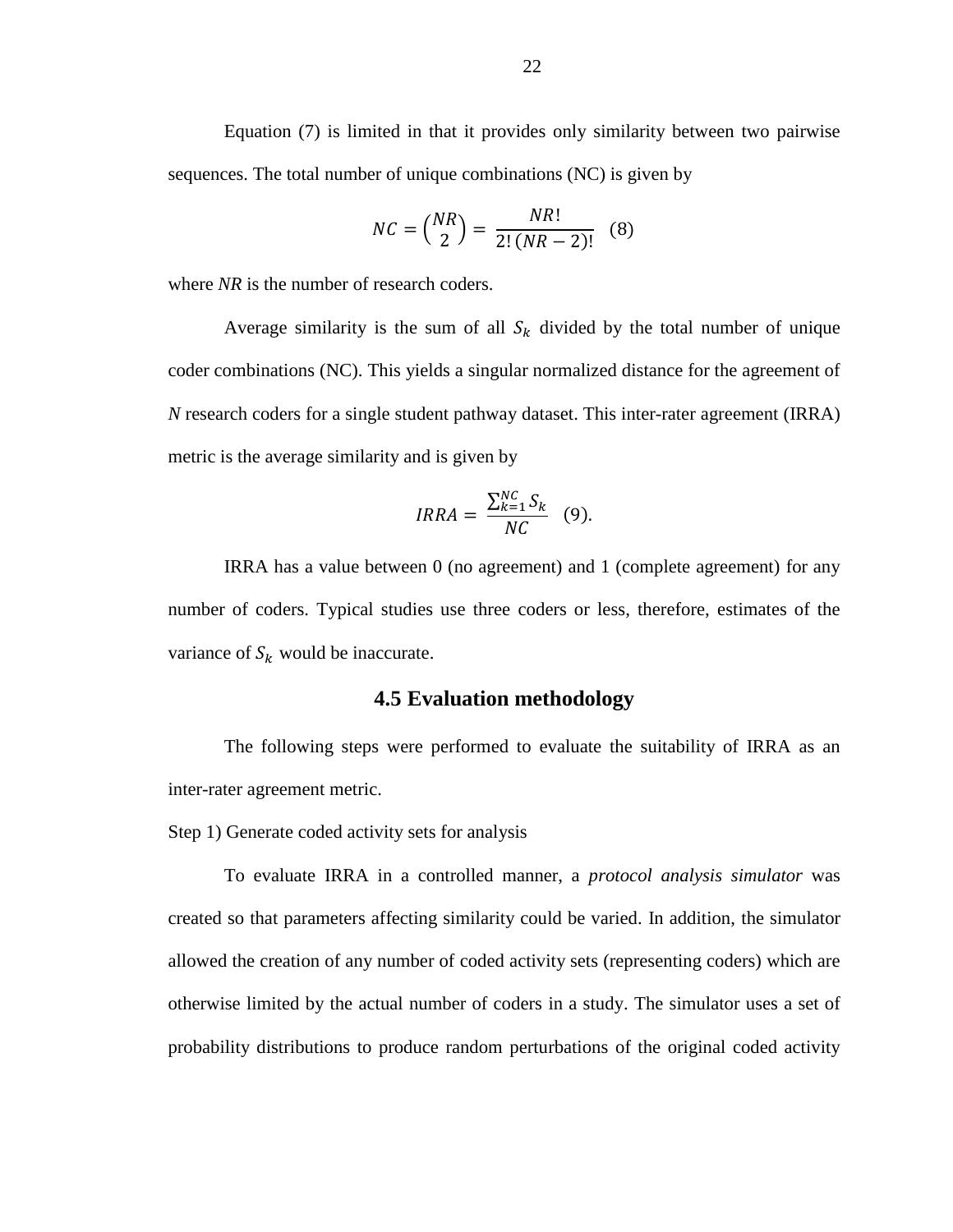set which represents the "true" set of codes for a which is randomly generated. The parameters that are used to control the perturbations are as follows.

*Length of code (sec)* – The duration of an activity has a uniform distribution  $\sim U(a, b)$ .

*Agreement* – This is the probability of success, *p,* for a Bernoulli random variable indicating whether a code in the original coded activity set will remain unchanged (i.e., success is no change and a failure results in a perturbation). Therefore, the total number of perturbations has a binomial distribution. Using Monte Carlo simulation, we generate a value (success or failure) from the Bernoulli distribution for each code.

If it is a success, then there are three equally likely perturbations – delete the code, modify the code, or insert a new code. If a code is deleted, then all subsequent codes are shifted on the time scale by the duration of the deleted code. If a code is modified, then 70% of the time a new code value is randomly generated and 30% of the time the duration of the code is modified by randomly generating a new *Length of code*.

A value of 0.0 for *Agreement* would produce complete random datasets, while a value of 1.00 corresponds to the same sequence.

*Repetitions* –This parameter specifies the number of different research coders or protocol analyses being performed on a single recorded student session.

*File Length (min/max)* – The length of the original coded activity set has a uniform distribution  $\sim U(a, b)$ .

*Time between codes (sec)* – Mean empty (blank) time between activities where time between activities has an exponential distribution.

The parameters are specified as shown in the example in Figure 2.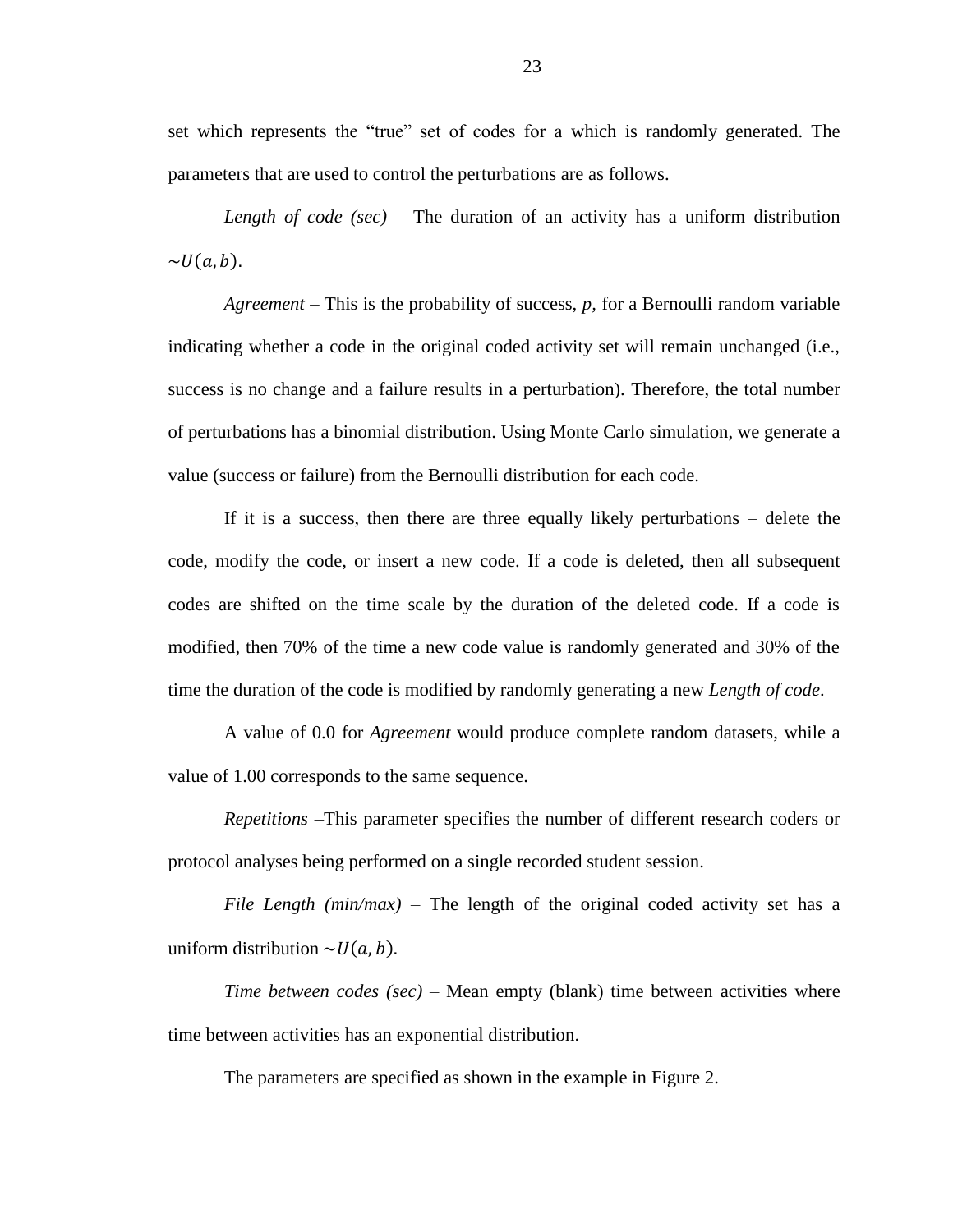| Agreement level (0-1)<br>Repetitions | 1.0<br>3 |       |  |
|--------------------------------------|----------|-------|--|
|                                      |          |       |  |
|                                      |          |       |  |
| File prefix                          | Coder    |       |  |
|                                      | Min      | Max   |  |
| Coding Length (min)                  | 10.0     | 20.0  |  |
|                                      | Mean     |       |  |
| Time between codes (sec)             | 2.0      |       |  |
|                                      | Min      | Max   |  |
| Length of a code (sec)               | 3.0      | 120.0 |  |

Figure 2: Protocol Analysis Simulator Parameters

<span id="page-30-0"></span>After specifying the parameters, the simulator generates the codings in ANVIL (Kipp, 2001) compatible XML files. These files have the same structure as those recorded manually by coders. An example of the file structure is shown in Figure 3.

<span id="page-30-1"></span>

Figure 3: Protocol Analysis Simulator Output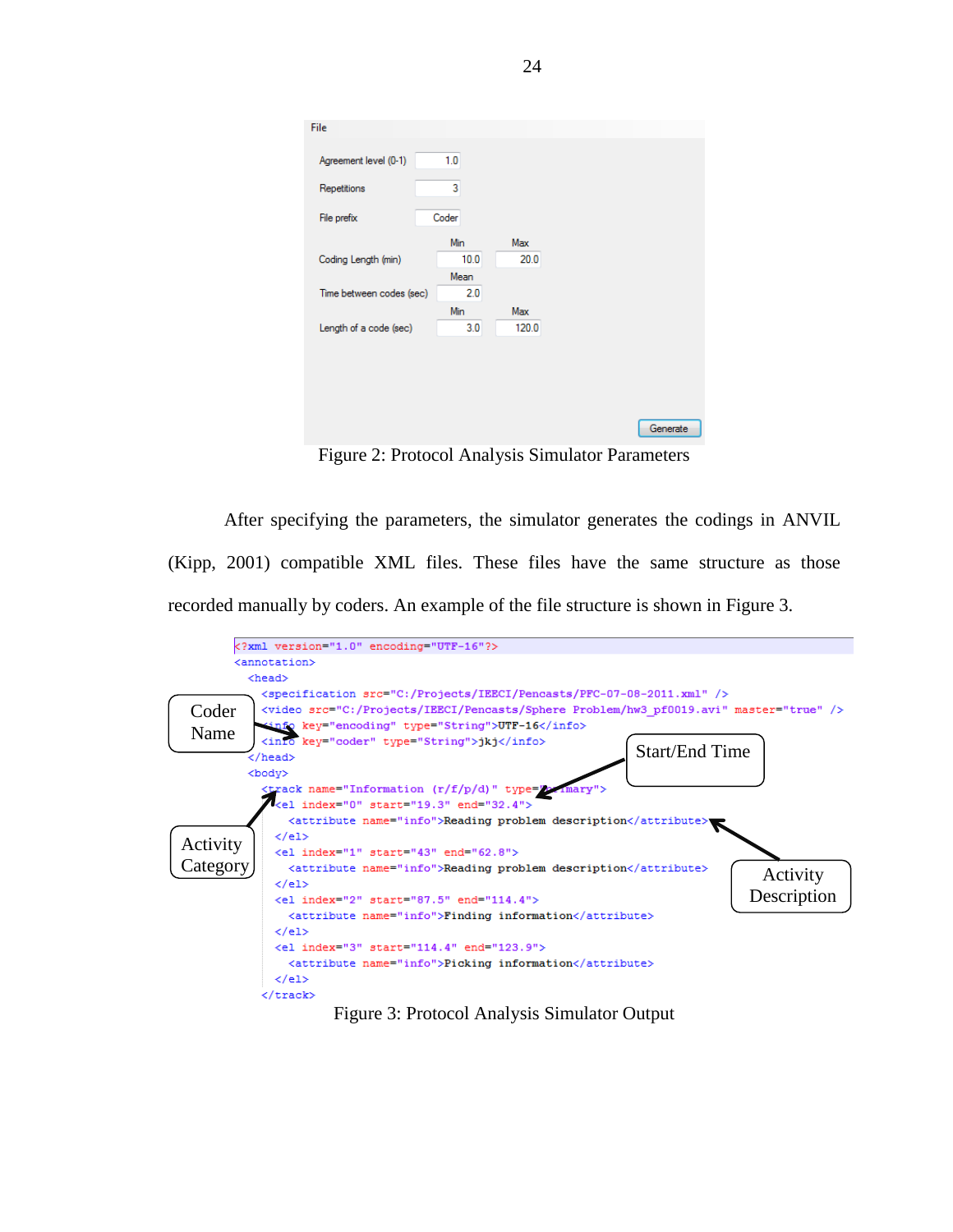Three sample datasets were generated using the simulator in order to evaluate parameter effects on IRRA. For each variable tested 300 independent simulations were generated each representing a new student pathway to be analyzed by the coders. Each time a parameter was changed for a dataset 300 additional simulations were run.

### **4.6 Effect of variation in activity agreement**

<span id="page-31-0"></span>This dataset was designed to evaluate the effect of varying levels of agreement on

IRRA. Simulator values were *Agreement* were varied between at 0.00 and 0.95.

Dataset 1 Simulation Parameters:

Agreement: 0.00 | 0.20 | 0.40 | 0.60 | 0.80 | 0.95

Repetitions: 3

Coding Length:  $10.0 - 20.0$  min

Time between codes (sec): 5

Length of a code (sec):  $3 - 120$ 

### **4.7 Effect of number of coders**

<span id="page-31-1"></span>The number of coders should not affect the overall average, yet should decrease the standard deviation among independent observations. The *Repetitions* parameter was varied in the simulator to study the effects of increasing the number of coders. The activity time variation was set at a medium level as compared with the first dataset. The numbers of research coders tested was: 3, 5, 10, and 20. For the case of 20 coders a total of 6000 coded XML files were generated (20 coders x 300 student pathways) for evaluation. Agreement of 0.80 was chosen as it provided the most uncertainty, or variance, from Dataset 1 results to study the effects of increasing coders.

Dataset 2 Parameters: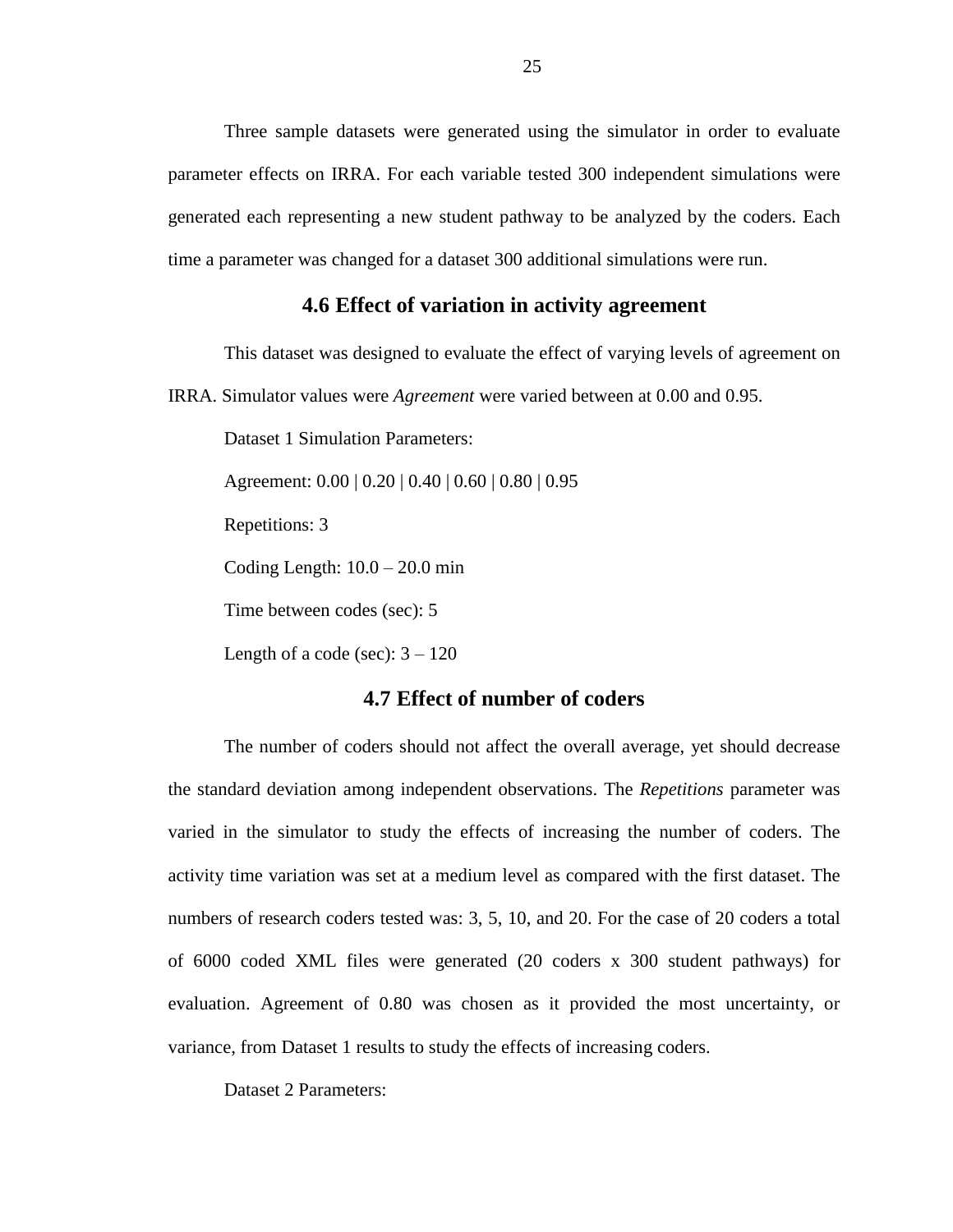Agreement: 0.80 Repetitions:  $3 \mid 5 \mid 10 \mid 20$ Coding Length: 15 - 20 min Time between codes (sec): 2 Length of a code (sec):  $30 - 60$ 

### **4.8 Effect of number of activities**

<span id="page-32-0"></span>The final dataset examined the effect of number of activities on IRRA. The *Coding Length* parameter was varied while the *Length of a code* parameter was set to a constant. *Time between codes* is the inverse of frequency of codes and was fixed at 2 seconds. An *Agreement* value of 0.80 was chosen as it resulted in the most variation in Dataset 1.

Dataset 3 Simulation Parameters:

Agreement: 0.80

Repetitions: 3

Coding Length: 10 | 20 | 40 | 80 min

Time between codes (sec): 2

Length of a code (sec): 30

Step 2) Transform XML files into coded sequences

The XML files from Step 1 were transformed into coded sequences based on the mapping in Table 9. The activities were segmented into one second intervals before calculating IRRA. Without first parsing into one second intervals, the codes would be of varying lengths. Furthermore, not parsing by one second allows two coded sets to have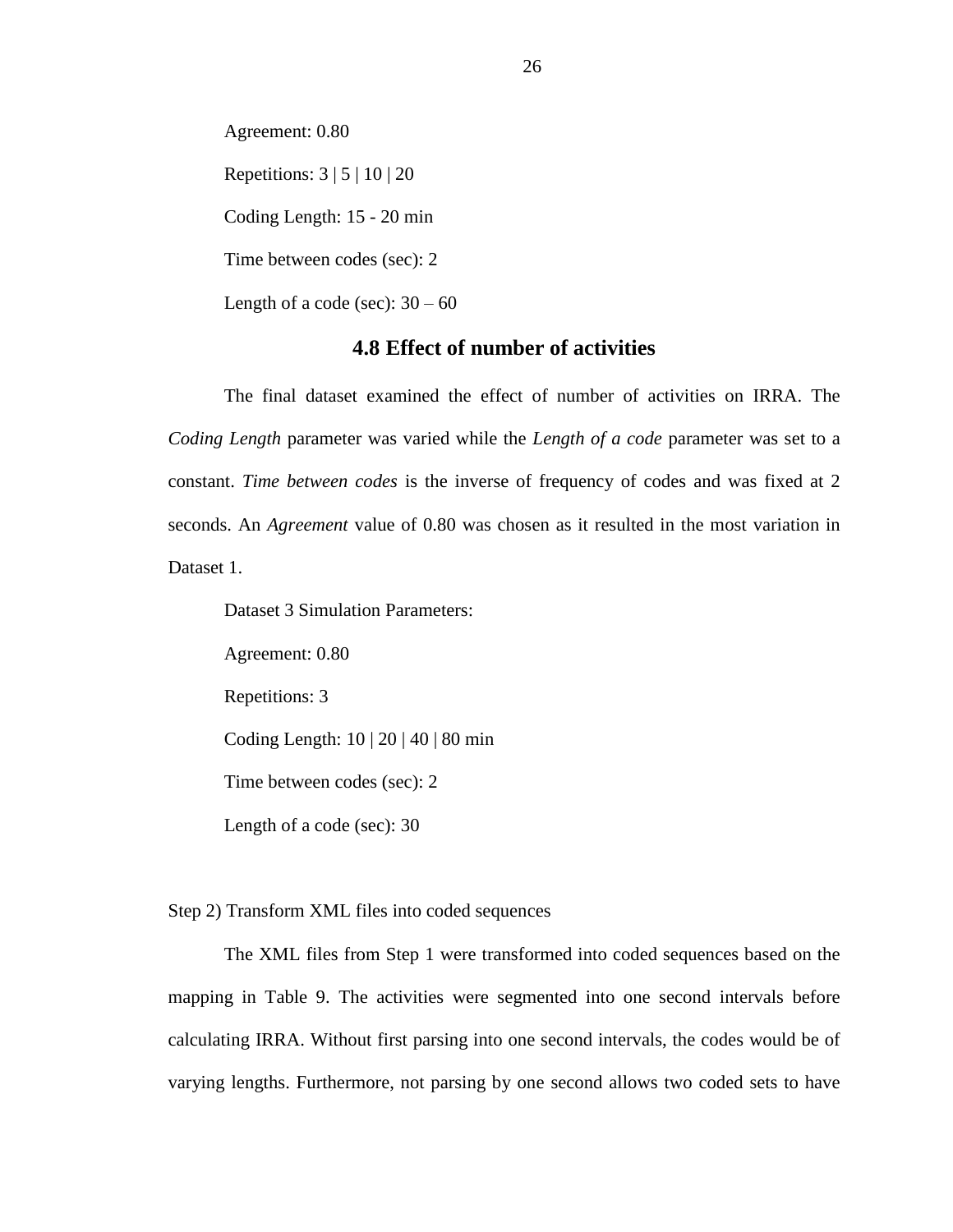identical code sequences, but different times associated with individual code activities which is less than ideal. Times related with no activities are associated with a *Blank* activity in order to distinguish time slots with no activity apart from those with activities before applying the measurement.

<span id="page-33-0"></span>

| Category of   |                                     | Short-hand letter |
|---------------|-------------------------------------|-------------------|
| Activity      | <b>Activity Description</b>         | representation    |
| Information   | Reading problem description         | Α                 |
| Information   | Finding Information                 | B                 |
| Information   | Picking Information                 | $\mathcal{C}$     |
| Information   | Deselecting Information             | D                 |
| Reasoning     | Connecting Multiple phenomena       | E                 |
| Reasoning     | Drawing a diagram/figure            | F                 |
| Reasoning     | Writing an equation                 | G                 |
| Reasoning     | Identifying relevant phenomena      | $H_{\rm}$         |
| Reasoning     | Stating an assumption               | I                 |
| Reasoning     | Describing a relevant principal     | J                 |
| Reasoning     | Justifying phenomena, assumption,   | $\bf K$           |
| Metacognitive | Developing a plan                   | L                 |
| Metacognitive | Monitoring their status             | M                 |
| Metacognitive | Evaluating their approach           | N                 |
| Metacognitive | Justifying their plan or evaluation | $\overline{O}$    |

Table 9: Activity code map

Step 3) Evaluate and analyze coded sets

A separate application was developed, the *protocol analysis evaluator*, to automate Step 2 and apply the IRRA metric. The evaluation process was separated from the simulation process to remove any dependencies. Upon successful assessment the evaluator results were transferred to JMP statistical software to be analyzed. A boxplot was used to visualize differences between simulated agreement and IRRA and the correlation was calculated to quantify the relationship.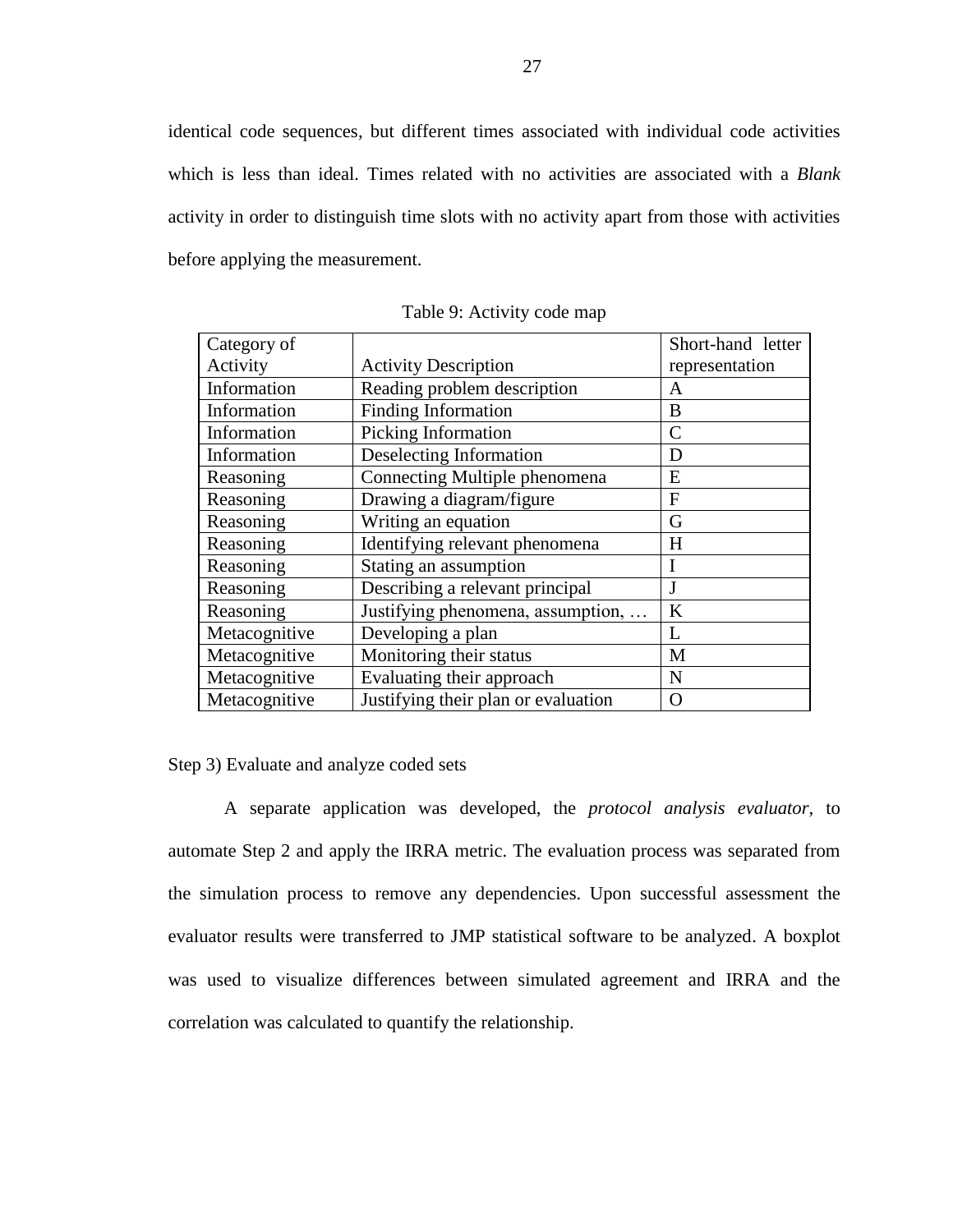## **CHAPTER 5: RESULTS**

### **5.1 Varying code agreement**

<span id="page-34-1"></span><span id="page-34-0"></span>Increasing the levels of the Agreement parameter increases the average IRRA (Table 10) based on three simulated coders.

<span id="page-34-2"></span>

|                  |       | <b>Agreement Parameter</b> |       |       |      |       |
|------------------|-------|----------------------------|-------|-------|------|-------|
|                  |       | $0.2\,$                    | 0.4   | 0.6   | 0.8  | 0.95  |
| Average<br>IRR A | 0.122 | 0.161                      | 0.263 | 0.459 | 0.69 | 0.914 |

Table 10: Average IRRA versus Agreement Parameter

The correlation coefficient (R) is 0.94 for the *Agreement* parameter and IRRA, indicating a strong linear association between the two variables (Rodgers & Nicewander, 1988). This provides support that IRRA is an effective metric for inter-rater agreement. A nonlinear region was found for *Agreement* values less than 0.4 (see Figure 4). The boxplot whiskers represent the minimum and maximum observations of IRRA for designated Agreement values. Agreement of 0.4, 0.6, and 0.8 yield a higher IRRA variance than that of very high or very low agreement.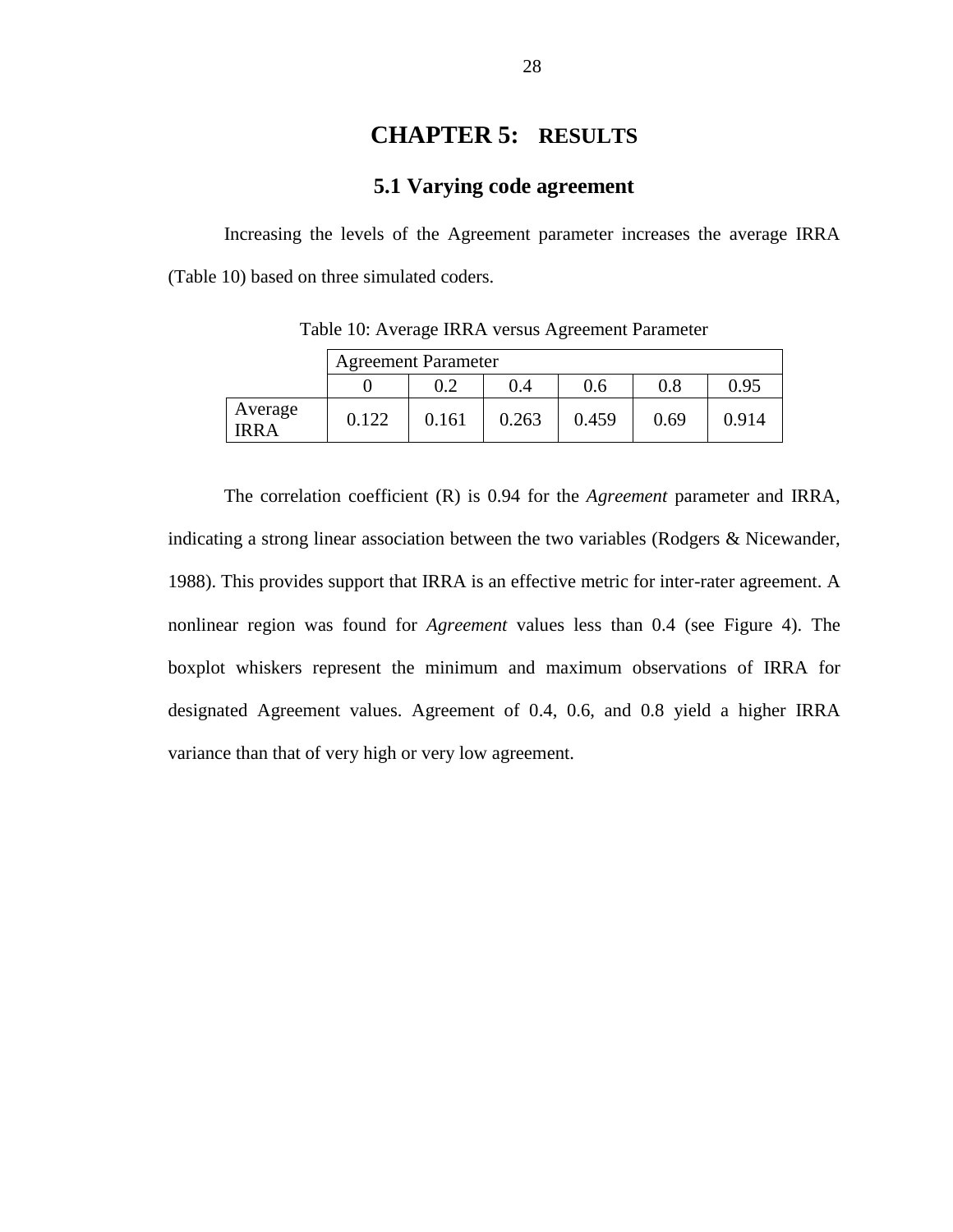

Figure 4: Boxplot of IRRA metric observations varying code agreement

<span id="page-35-0"></span>The IRRA samples had a large minimum to maximum observation interval for each set of parameters which was influenced by the uniformly generated Length of Code parameter. This caused high activity sample variation which generated between 5-400 codes.

The mean was evaluated for all simulated variables represented by 300 samples each. Confidence intervals surrounding the mean do not overlap as indicated by the width of the calculated 99% confidence intervals (Table 11). The mean confidence intervals of Agreement 0.0 and 0.2 are the closest to overlapping, but still provide statistically significant results.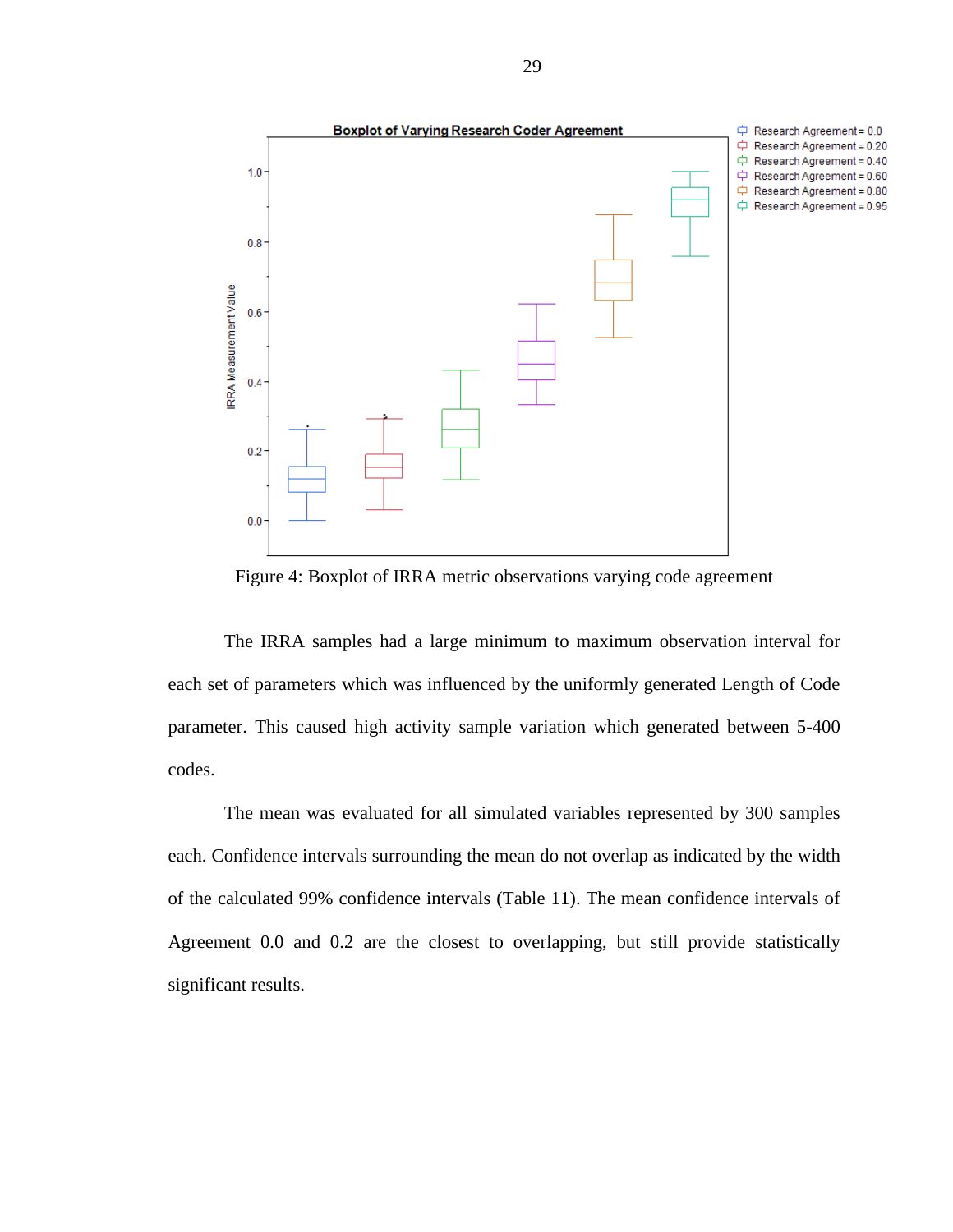| Agreement<br>Level | Mean   | Std<br>Dev | Lower<br>99% | Upper<br>99% |
|--------------------|--------|------------|--------------|--------------|
| 0%                 | 0.1216 | 0.0521     | 0.1138       | 0.1293       |
| 20%                | 0.1611 | 0.0548     | 0.1529       | 0.1693       |
| 40%                | 0.2631 | 0.0719     | 0.2523       | 0.2738       |
| 60%                | 0.4587 | 0.0703     | 0.4482       | 0.4693       |
| 80%                | 0.6895 | 0.0788     | 0.6778       | 0.7013       |
| 95%                | 0.9138 | 0.0614     | 0.9046       | 0.923        |

<span id="page-36-1"></span>Table 11: Means and standard deviations of agreement levels for 300 samples each

When the Agreement parameter is 0.0, there is complete randomness amongst coders. This represents a scenario where coders are purely guessing because the data is difficult to interpret or the coders are poorly trained. The mean posted for *Agreement* = 0.0 is 0.1216 (see Table 11). However, any value up to approximately 0.30, though rare, is possible given random parameters (as seen in Figure 4). The level of agreement was used as a control for complete randomness. A similar technique was recommended in other string-editing algorithms to determine a baseline (Sellers, 1974). In this dataset, values in the range of 0.30 to 1.00 are only achieved by having some level of agreement between coders.

### **5.2 Varying number of coders**

<span id="page-36-0"></span>By varying the number of coders, we address the issue of how many coders should be used in protocol analysis. Simulations were performed with an agreement level of 0.80 and each dataset had 300 observations. As the number of coders increase, the minimum to maximum interval of IRRA measurement values decrease resulting in more reliable estimates of inter-rater agreement (see Figure 5). There are observed diminishing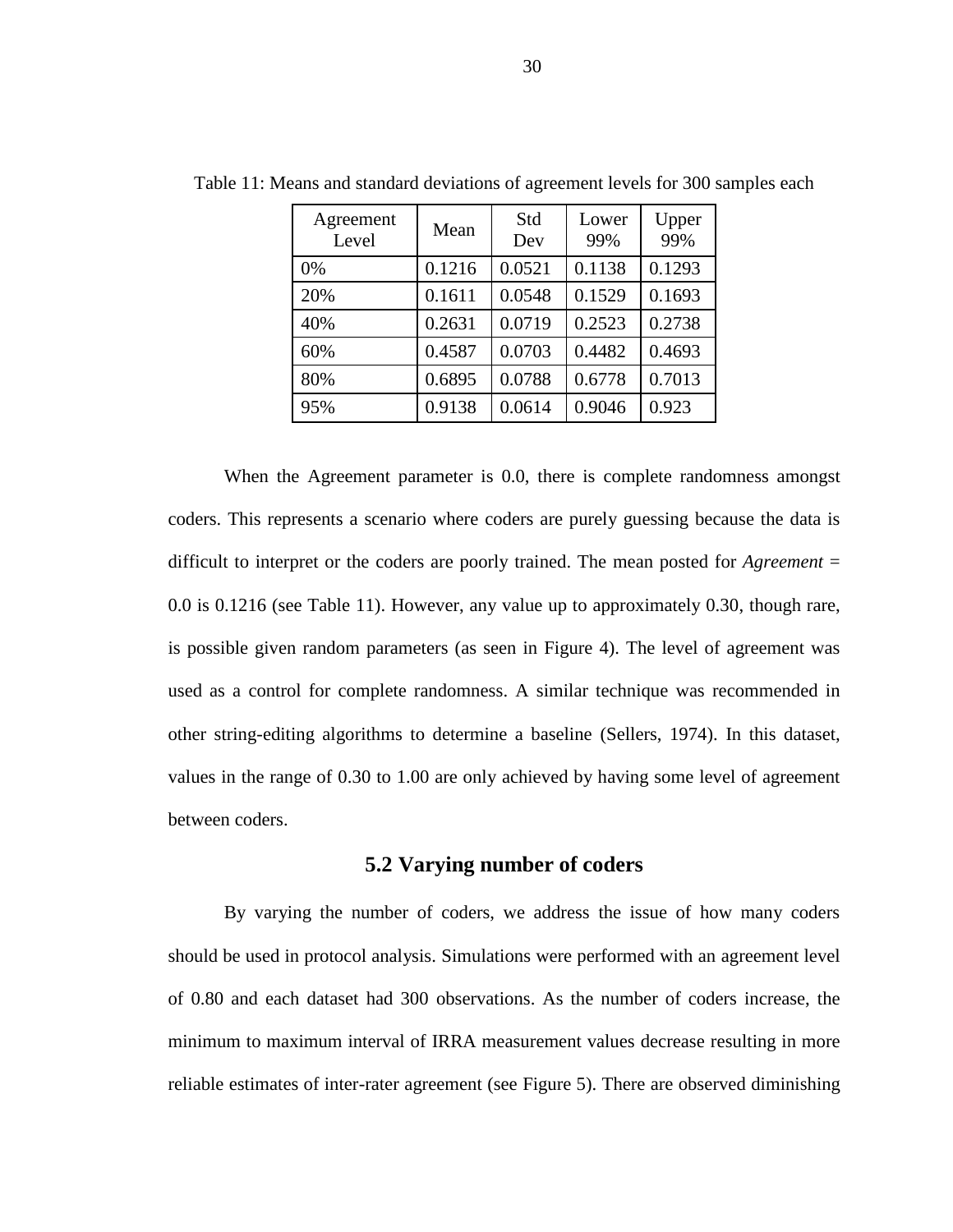returns in minimum to maximum IRRA intervals as an increase from 10 to 20 coders provides a smaller interval gain than 3 to 5 coders.



Figure 5: Boxplot of IRRA metric observations varying research coders

Additionally, there is a decrease in variation from 3 coders to 20 coders which is observed in the histogram interval (See Figures 6 & 7). It was found the IRRA metric at Agreement 80% converged around value 0.68.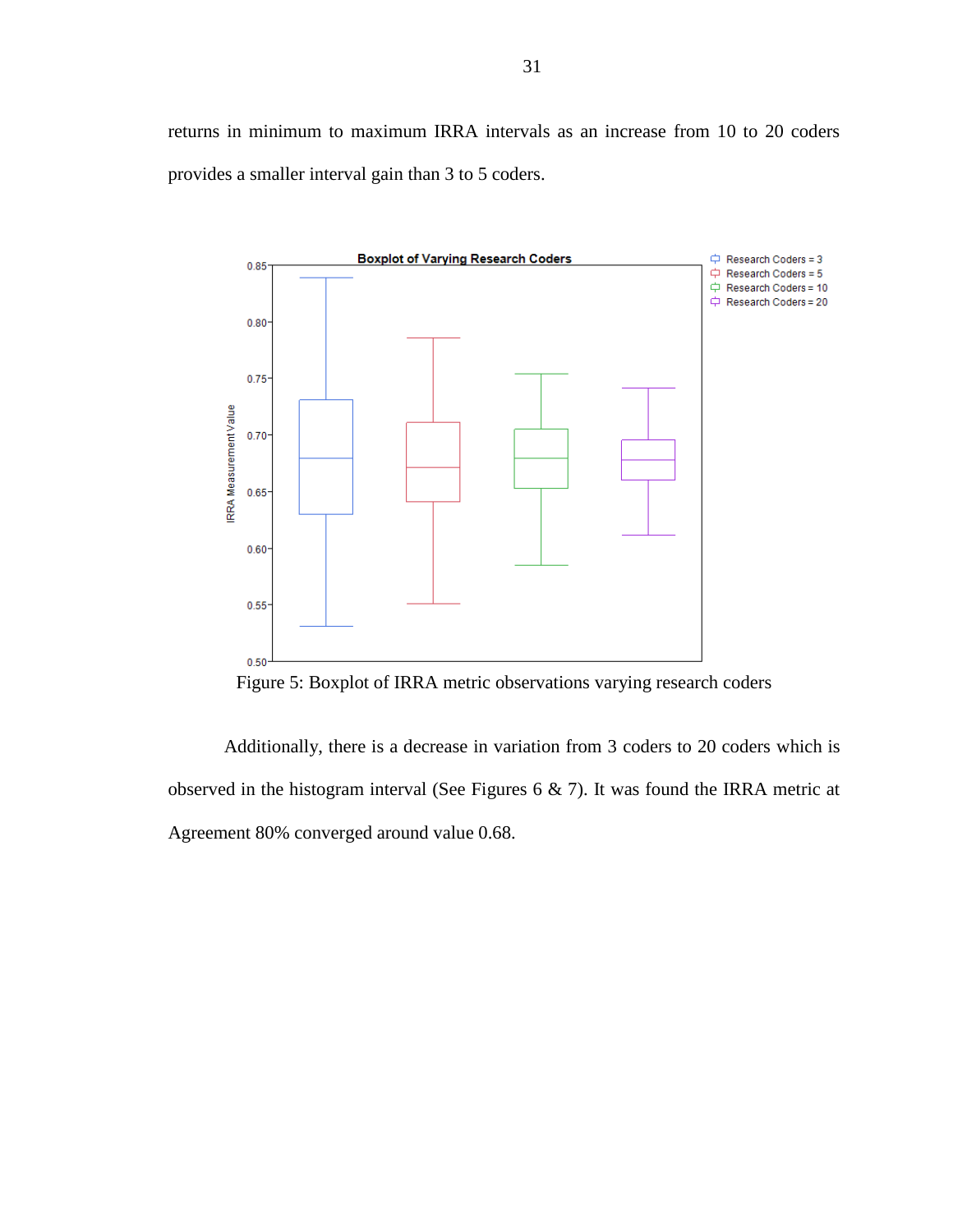

Figure 5: Histogram of 80% Agreement with 3 coder evaluations

<span id="page-38-0"></span>

<span id="page-38-1"></span>Figure 6: Histogram of 80% Agreement with 20 coder evaluations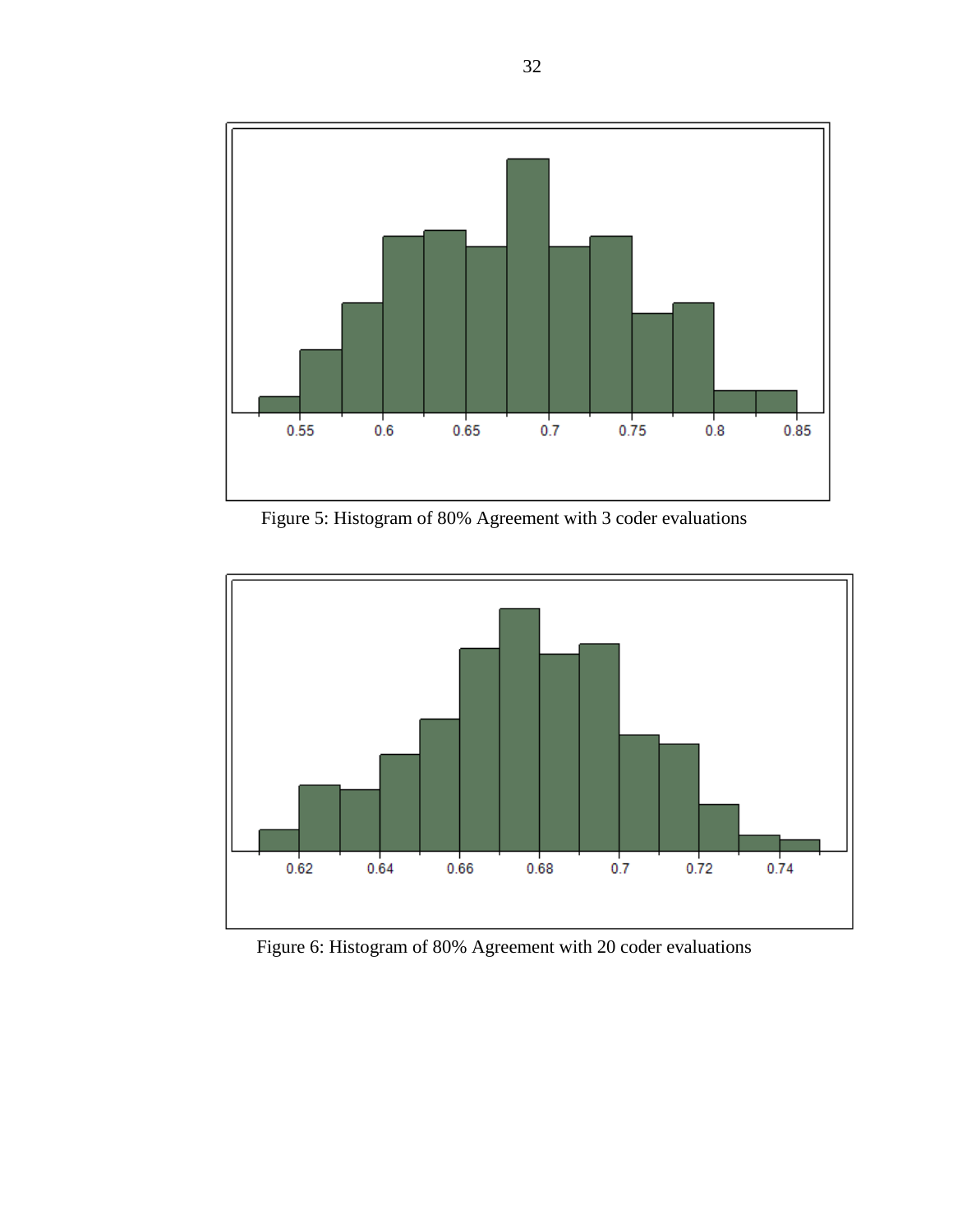### **5.3 Varying the number of activities**

<span id="page-39-0"></span>Dataset 3 was defined to evaluate the effects of increasing the number of activities, or codes, on IRRA. As in previous datasets, all codes are parsed by one second before applying the custom IRRA measurement in order to avoid codes of unequal code length. The results found that increasing the number of the codes has little effect on the average value (see Table 12) but decreased observed measurement variation and minimum and maximum intervals (Figure 7). The result is consistent with statistical sampling because as the number of activities increase the estimate of the standard deviation decreases. The implication in this context is that datasets with relatively few activities are unlikely to provide meaningful results unless the activities are easily interpreted. These results can provide guidance for researchers in designing their "thinkaloud" scenarios so that there are sufficient activities.

Table 12: Varying Coding lengths

<span id="page-39-1"></span>

|              | Coding length (min) |       |       |       |
|--------------|---------------------|-------|-------|-------|
|              | 20                  | 40    |       | 60    |
| Average IRRA |                     |       |       |       |
| Measurement  | 0.698               | 0.694 | 0.688 | 1.687 |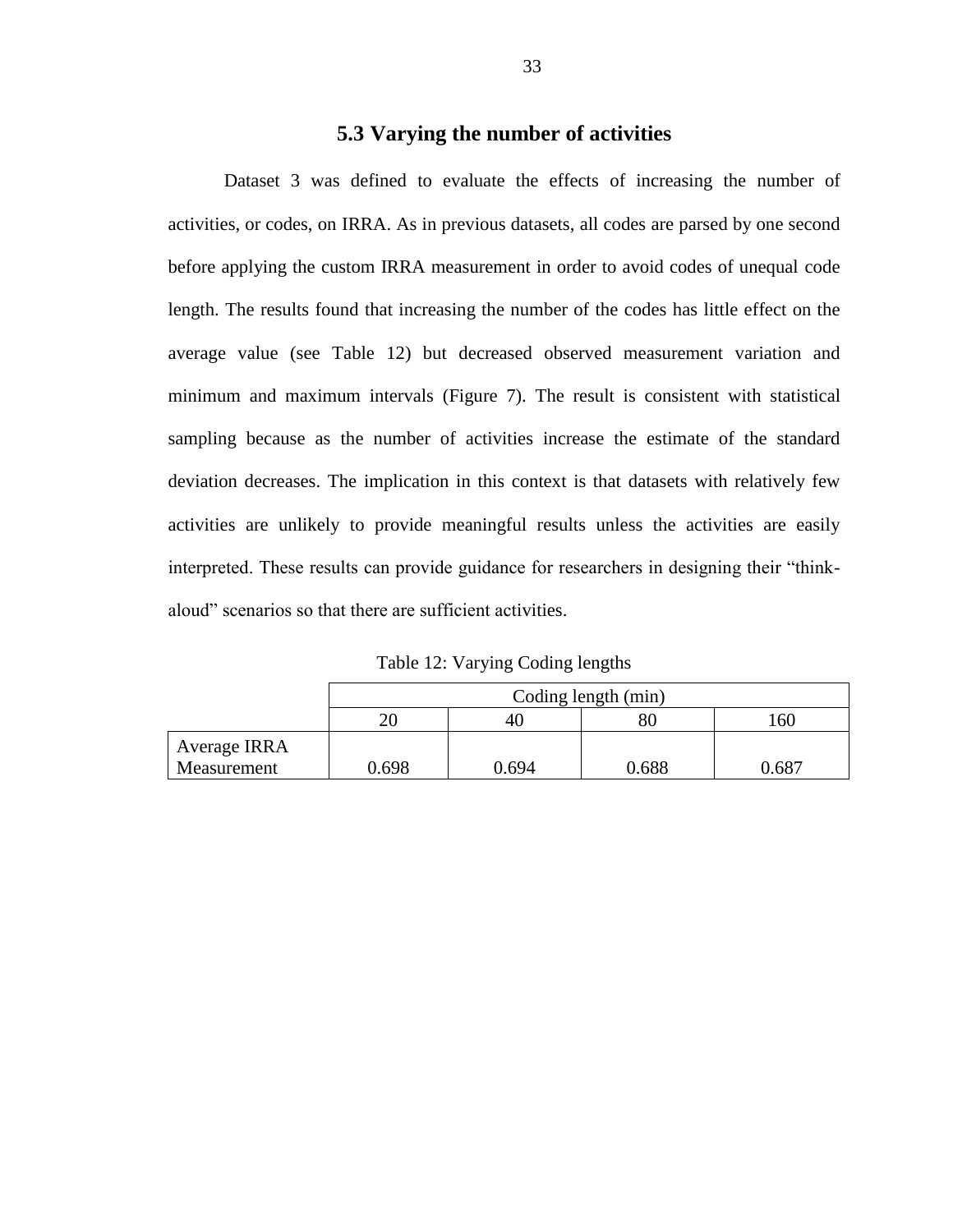

Figure 7: Boxplot of IRRA varying code frequencies

<span id="page-40-0"></span>Increasing the length of a protocol analysis decreases the variation between independent observations. When protocol analysis studies increase in time the variation between coders decrease as the IRRA is able to more accurately predict a measure for agreement. Similar to number of coders there was a diminishing return on increasing the coding length. The results indicate, based on the simulator parameters, coding sets above 80 minutes long do not provide any substantial variance reduction.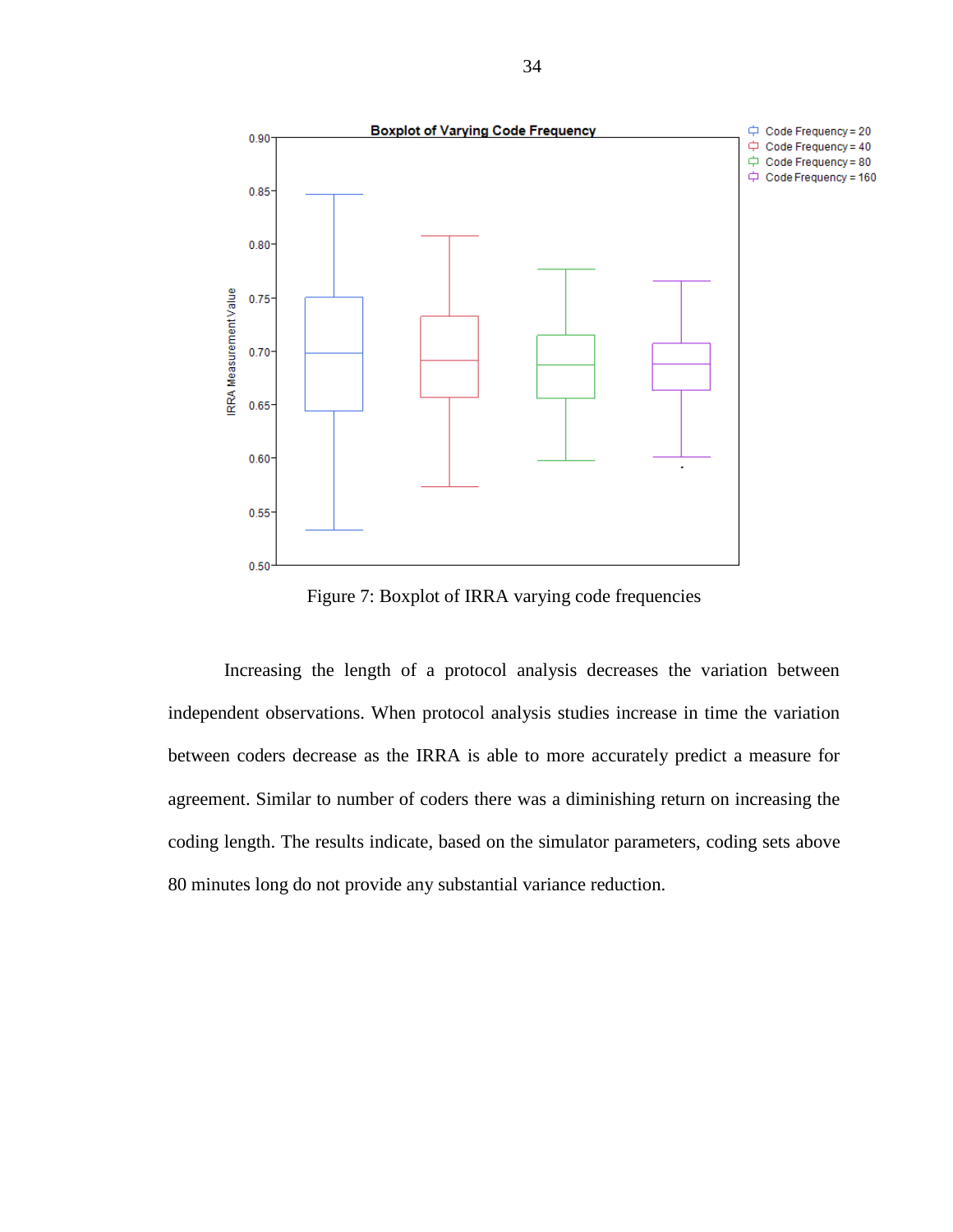# <span id="page-41-0"></span>**CHAPTER 6: CONCLUSIONS AND FUTURE WORK 6.1 Conclusion and future work**

<span id="page-41-1"></span>We formulated a new inter-rater agreement metric based on previous work in string matching. The metric uses the Levenshtein Distance, an algorithm designed for determining differences in strings. In studies involving multiple coders, a high degree of agreement is necessary to make valid conclusions. The performance of the metric was evaluated using a simulator that generated coded activity sets. Codes were parsed into 1 second intervals before applying the measurement; otherwise the activities would have varying duration. We found strong correlation  $(R = 0.94)$  between simulated agreement and the IRRA metric. Agreement results in Chapter 5.1 provided suggested inter-rater intervals for future evaluations utilizing the IRRA measurement (Table 13).

| Coder agreement | range         |
|-----------------|---------------|
| None            | $0 - 0.20$    |
| Low             | $0.20 - 0.40$ |
| Medium          | $0.40 - 0.60$ |
| High            | $0.60 - 0.80$ |
| Very high       | $0.80 - 1.00$ |

<span id="page-41-2"></span>Table 13: Coder agreement suggested intervals

Even though there was high correlation between agreement and IRRA, there was significant observed variance in the IRRA estimates as can be seen in the overlap of distributions (Figure 4). Increasing the number of coders and increasing the number of codes decreased the variation of IRRA.

The datasets in Chapter 3.2 that were incorrectly evaluated by Cohen's Kappa are compared to the IRRA metric (Table 14  $\&$  15). The results indicate the custom IRRA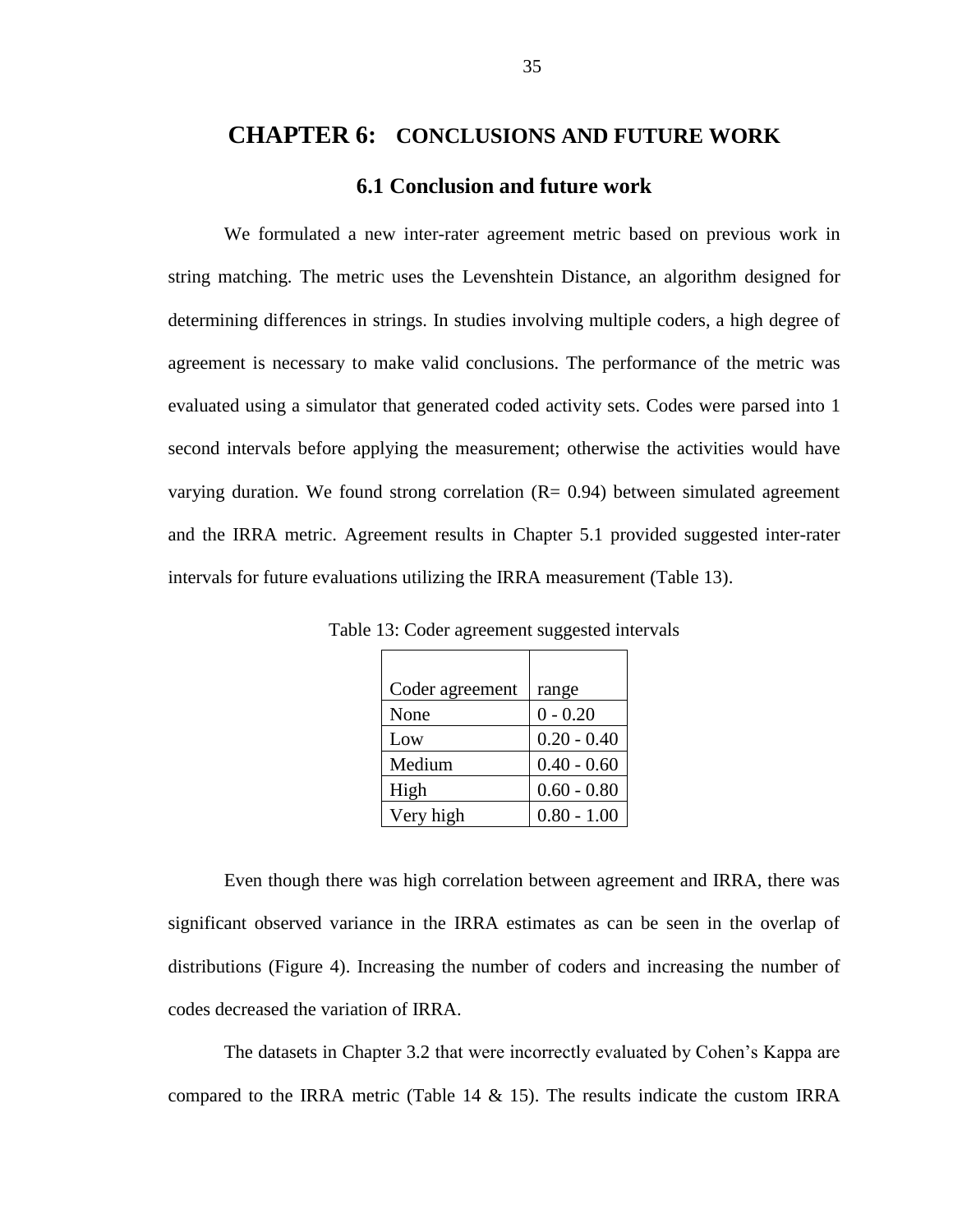metric can handle all datasets available in protocol analysis as opposed to only subsection.

<span id="page-42-0"></span>

| Rater | <b>Sequence</b>                     | Cohen's<br>Kappa | <b>Custom</b><br><b>IRRA</b><br><b>Metric</b> |
|-------|-------------------------------------|------------------|-----------------------------------------------|
|       | AAAAABBBBBAAAAAAAAAABBBBBCCCCCCCCC  | 0.38             | 0.91                                          |
|       | AABBBBBAAAAAAAAAABBBBBCCCCCCCCCC--- |                  |                                               |

Table 14: Comparing Cohen's Kappa to IRRA metric example 1

Table 15: Comparing Kohen's Kappa to IRRA metric example 2

<span id="page-42-1"></span>

| Rater          | <b>Sequence</b> | Cohen's<br>Kappa | <b>Custom</b><br><b>IRRA</b><br><b>Metric</b> |
|----------------|-----------------|------------------|-----------------------------------------------|
|                | ABCDEFG         | 0.00             | 0.86                                          |
| $\overline{2}$ | BCDEFG-         |                  |                                               |

It is worth noting the custom IRRA metric, similar to other inter-rater measurements, cannot evaluate a *bad* coder. A *bad* coder is a researcher who does not know how to correctly identify the proper protocol analysis activities. The measurement evaluates the similarity, or distance, between coders evaluating activities. The possibility still exists that all coders have similar results, but all apply a similar incorrect methodology in protocol analysis surveys. One possible solution to this problem is to compare a research coder in training to that of an *expert* research coder until their results become similar enough for independent work. Another solution is to create training datasets where the behavioral actions are known and verified. Training research coders can evaluate the training sets until reaching a threshold IRRA value. Both these scenarios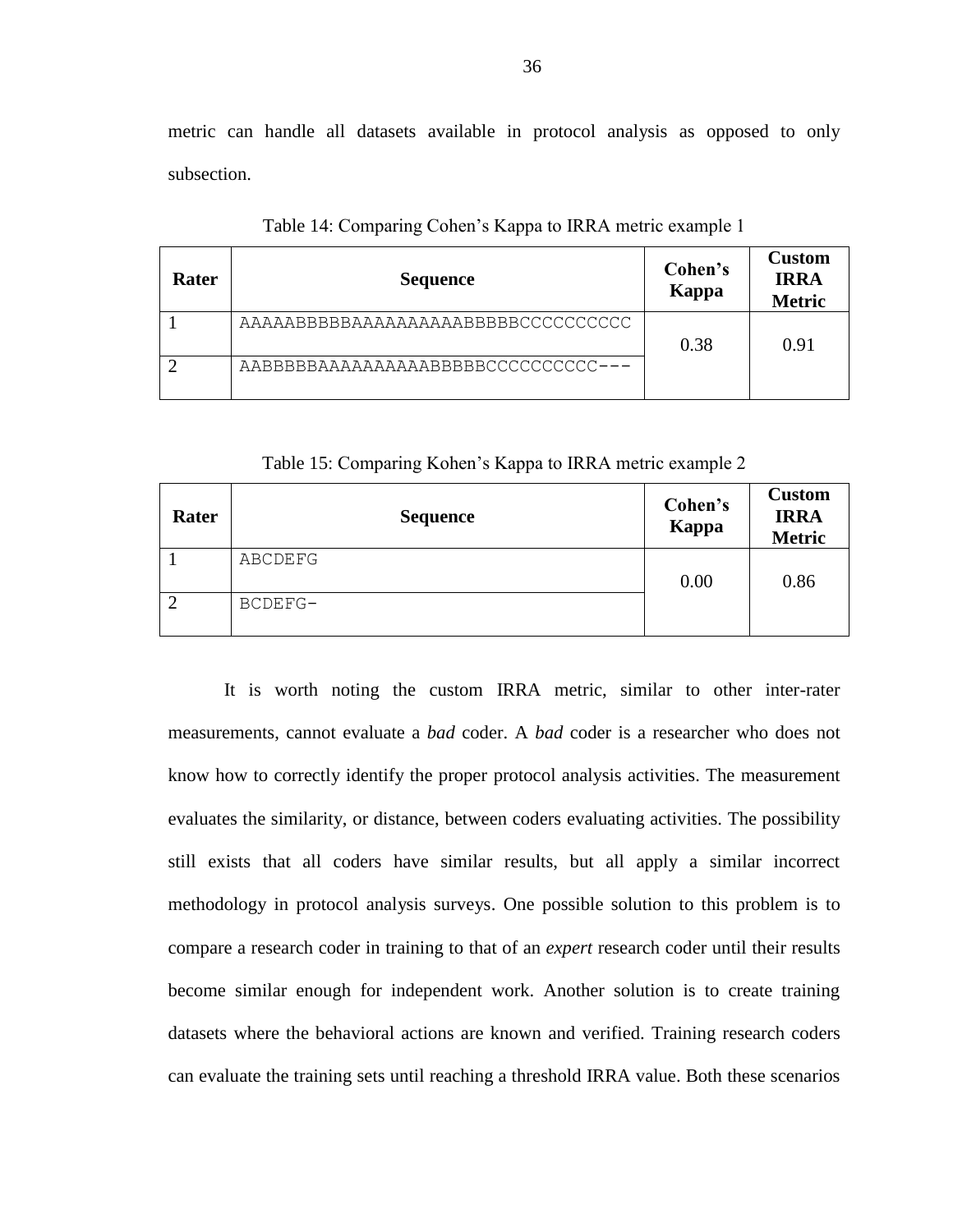are not the main purpose of the custom IRRA metric, however the measurement can provide additional uses in student to expert research.

Opportunity for future work includes refining this approach in order to determine more appropriate boundaries for coder agreement states by determining the relationship of parameters. Another opportunity of exploration is varying the parsing, or separation, timings for protocol analyses. Analyzing at lower parse times, such as one second, the algorithm favors transformational operation substitution over insertion or deletion due to quantity of data. The custom IRRA measurement may be able to provide similar results with less data than traditional methods. It is expected that increasing this interval will reduce the variance of many estimates.

A large improvement in reducing variation and increasing the ability to hierarchically cluster related sequences (Corpet, 1988) could be gained by using an algorithm with a *conversion matrix* and *penalty gap* matrices. However, additional research is required before adding these components because changing conversion matrices can have significant consequences (either good or bad) on the magnitude of the measurement (Wu, 2000). One way to calculate a conversion matrix in text matching is to have costs inversely proportional to the transition rates (Lesnard, 2006). In this methodology more common typing mistakes are less costly than uncommon blunders which allow identification of the most probably correctly spelled word to replace the incorrect word. However, this does not transfer in the same respect to inter-rater agreement. A proposed solution is to have more difficult to recognize code disagreements, such as *Monitoring their status* in place of *Evaluating their approach*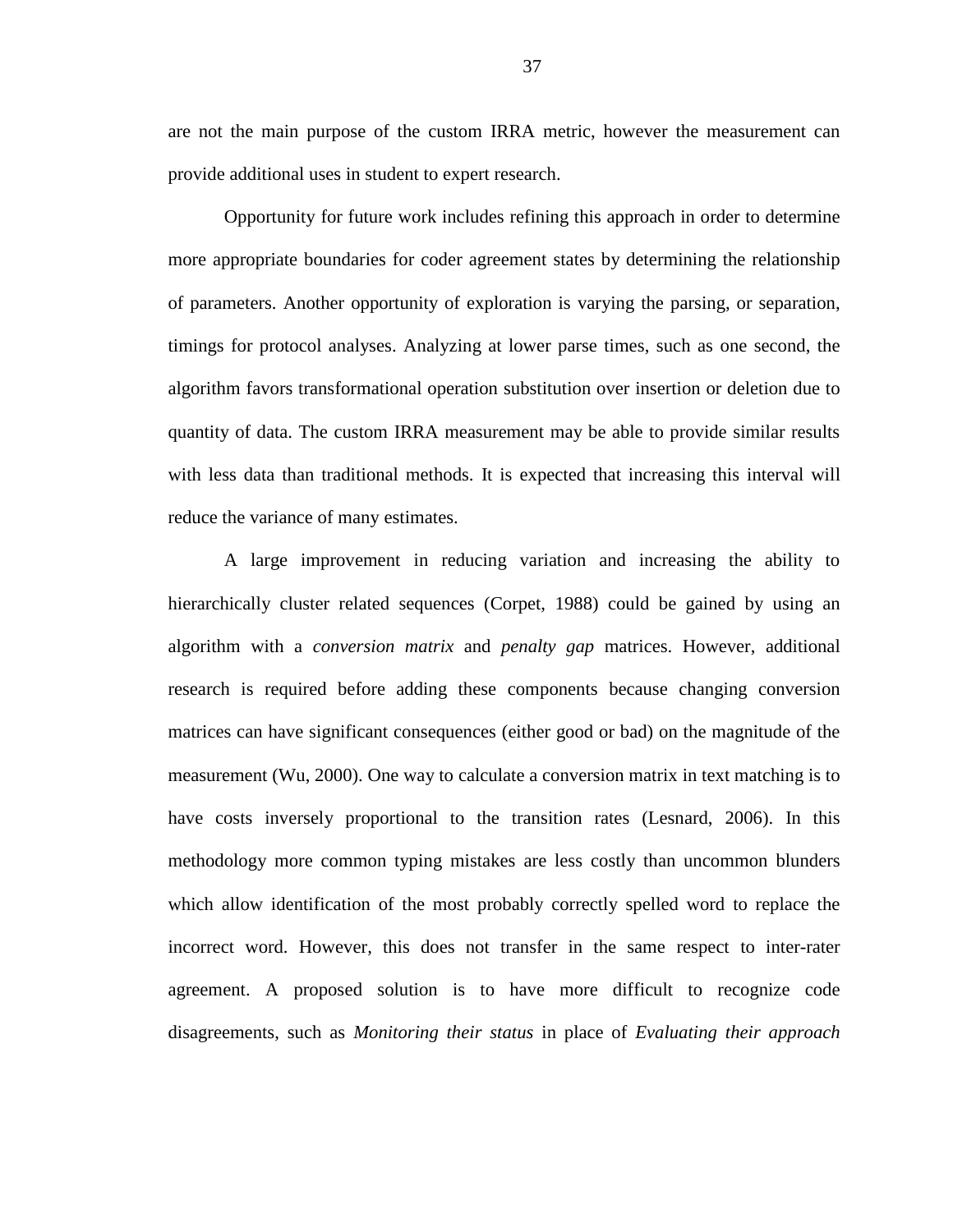activity cost less than a more easily distinguishable action disagreement such as identifying *Drawing a figure/diagram* in place of a *Calculating* activity.

Another alternative for an inter-rater agreement metric beyond string-editing algorithms is hidden Markov chains. This approach has been used for the same sequence analysis problem domain as string-editing algorithms (Rabiner, 1989) (Hughey & Krogh, 1996). A probabilistic approach may be able to improve insights into more of the behaviors of student pathway sequences in addition to providing a reliable quantitative metric.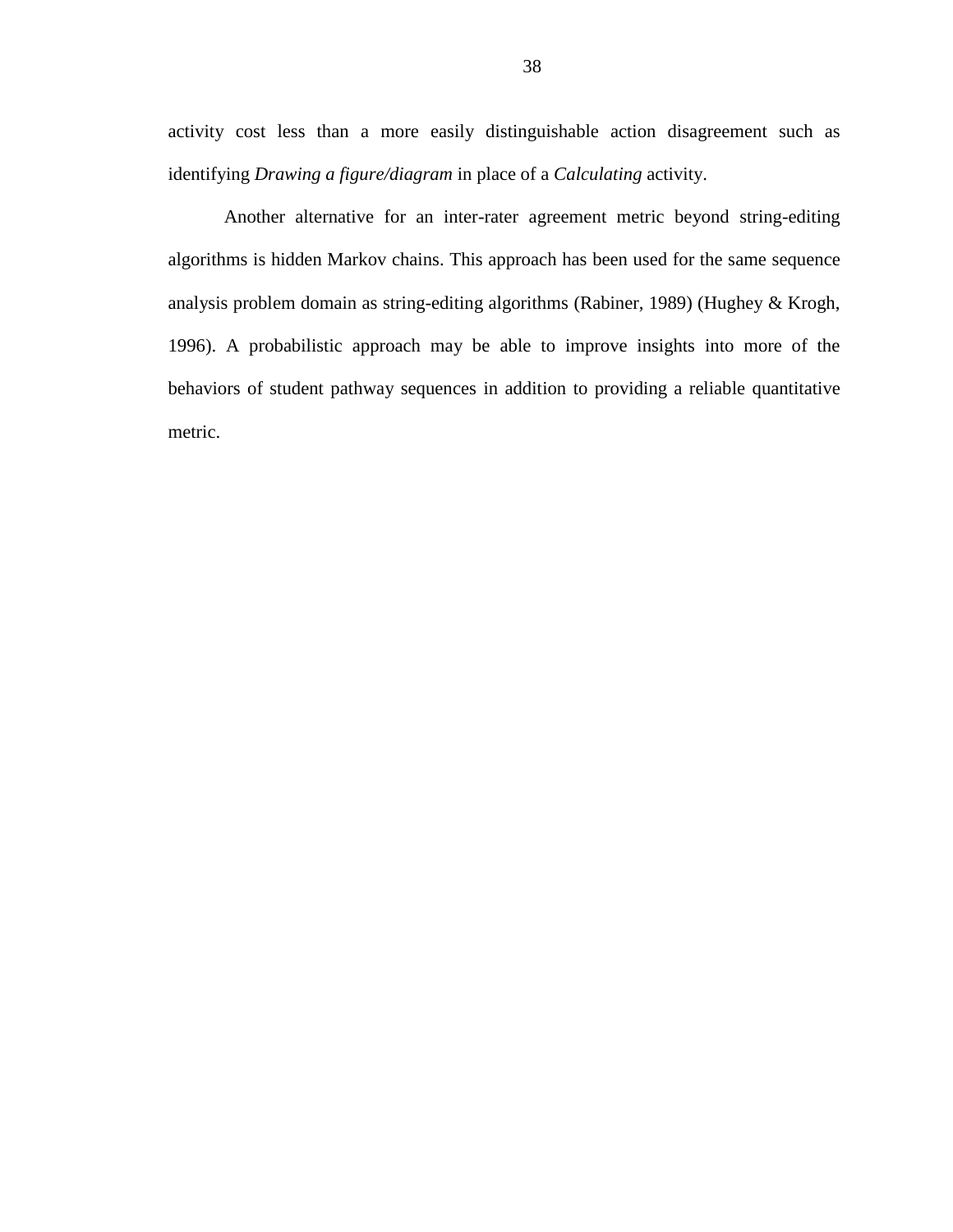# **REFERENCES**

- <span id="page-45-0"></span>Abbot, A. (1995). Sequence analyis: new methods for old ideas. *Annual review of socialogy*, 93-113.
- Abbott, A., & Forrest, J. (1986). Optimal matching methods for historical sequences. *Journal of Interdisciplinary History*, 471-494.
- Antonenko, P. D., Ogilvie, C. A., Niederhauser, D. S., Jackman, J., Kumsaikaew, P., Marathe, R. R., et al. (2011). Understanding student pathways in context-rich problems. *Education and Information Technologies*, 323-342.
- Blanchard, P., Buhlmann, F., & Gauthier, J. A. (2012). Sequence Analysis in 2012. *Unpublished paper present at Lausanne Conference on Sequence Analysis*.
- Brzinsky-Fay, C., & Kohler, U. (2010). New developments in sequence analysis. *Sociological Methods & Research*, 359-364.
- Chi, M. T., Feltovich, P. J., & Glaser, R. (1981). Categorization and representation of physics problems by experts and novices. *Cognitive science*, 121-152.
- Cohen, J. (1960). A coefficient of agreement for nominal scales. *Educatinoal and Psychological Measurement, 20*, 37-46.
- *Cohen's Kappa.* (2007). Retrieved 3 23, 2013, from psych.unl.edu: http://psych.unl.edu/psycrs/handcomp/hckappa.PDF
- Corpet, F. (1988). Multiple sequence alignment with hierarchical clustering. *Nucleic acids research, 16*(22), 10881-10890.
- Craig, R. T. (1981). Generalization of Scott's index of intercode agreement. *Public Opinion Quarterly, 45*, 260-264.
- Dijkstra, W., & Taris, T. (1995). Measuring the agreement between sequences. *Sociological methods and research, 24*(2), 214-231.
- Elzinga, C. H. (2003). Sequence Similarity A Nonaligning Technique. *Sociological Methods & Research, 32*(1), 3-29.
- Ericsson, K. A. (2006). The influence of experience and deliberate practice on the development of superior expert performance. *The Cambridge handbook of expertise and expert performance*, 683-703.
- Fleiss, J. L. (1971). Measuring nominal scale agreement among many raters. *Psychological Bulletin, 76*, 378-382.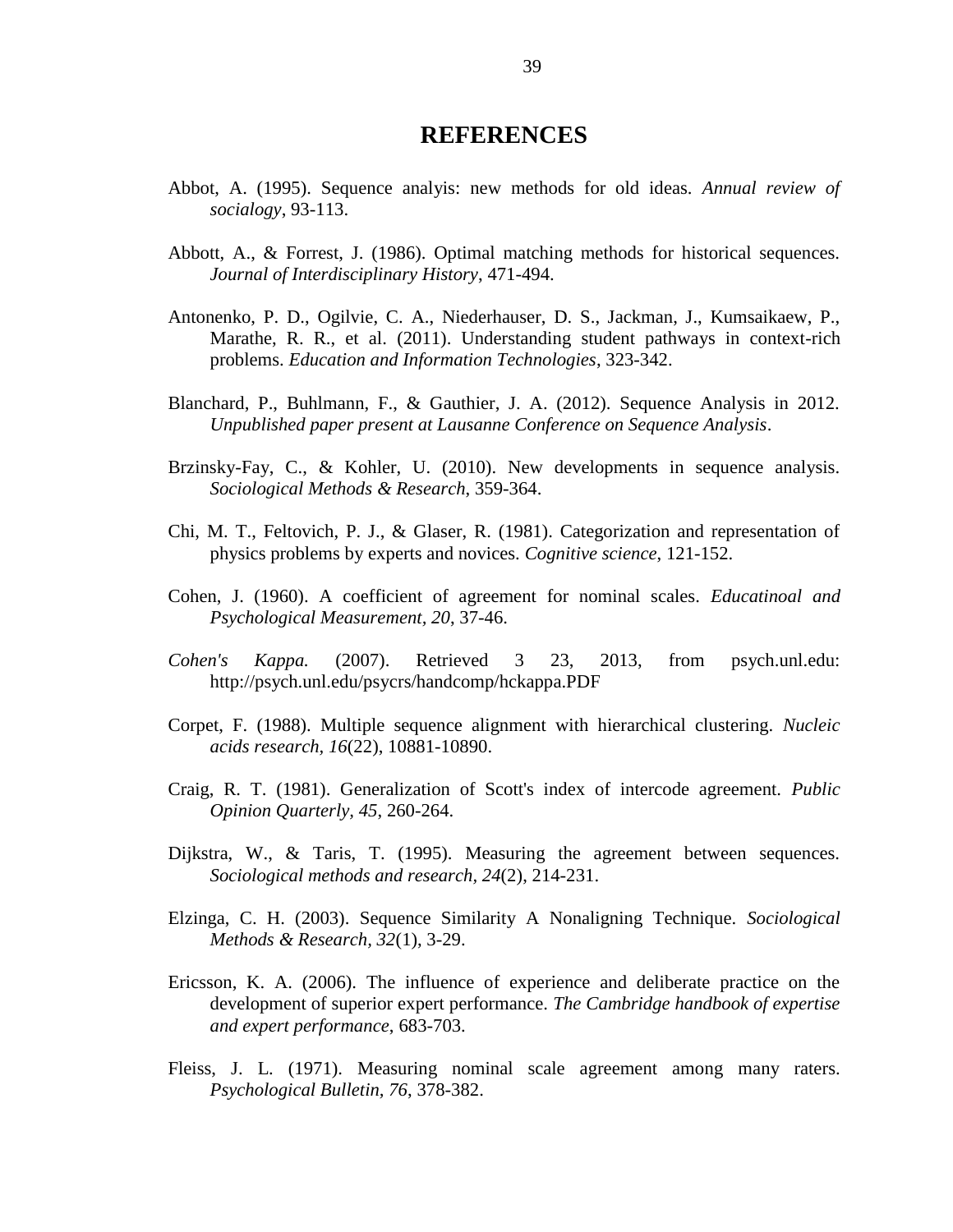- Gwet, K. (2001). *Handbook of inter-rater reliability.* Gaithersburg, MD: Advanced Analytics, LLC.
- Hamming, R. W. (1950). Error detecting and error correcting codes. *Bell System technical journal, 29*(2), 147-160.
- Hayes, A. F., & Krippendorff, K. (2007). Answering the call for a standard reliability measure for coding data. *Communication Methods and Measures, 1*(1), 77-89.
- Holsti, O. R. (1969). Content analysis for the social sciences and humanities. Reading, MA: Addison-Wesley.
- Hughey, R., & Krogh, A. (1996). Hidden Markov models for sequence analysis: extension and analysis of the basic method. *Computer applications in the biosciences: CABIOS, 12*(2), 95-107.
- Illiopoulos, C. S., & Rahman, M. S. (2009). A new efficient algorithm for computing the logest common subsequence. *Theory of Computer Systems, 45*(2), 355-371.
- Kipp, M. (2001). Anvil A Generic Annotation Tool for Multimodal Dialogue. Proceedings of the 7th European Conference on Speech Communication and Technology (Eurospeech), 1367-1370.
- Krippendorff, K. (1980). Content analysis: An introduction to its methodology. Beverly Hills, CA: Sage.
- Kruskal, J. B. (1983). An overview of sequence comparison: Time warps, string edits, and macromolecules. *SIAM review, 25*(2), 201-237.
- Landis, R. J., & Koch, G. G. (1977). The Measurement of Observer Agreement for Categorical Data. *Biometrics, 33*(1), 159-174.
- Lesnard, L. (2006). Optimal matching and social sciences. CREST-INSEE Work. Pap., Inst. Natl. Stat. Etudes Econ.
- Levenshtein, V. (1966). Binary codes capable of correcting deletions, insertions, and reversals. *Sov. Phys. Dokl., 10*, 707-710.
- Mabroukeh, N. R., & Ezeife, C. I. (2010). A taxonomy of sequential pattern mining algorithms. *ACM Computing Surveys (CSUR), 43*(1), Article No. 3.
- MacIndoe, H., & Abbott, A. (2004). Sequence analysis and optimal matching techniques for social science data. *Handbook of data analysis*, 387-406.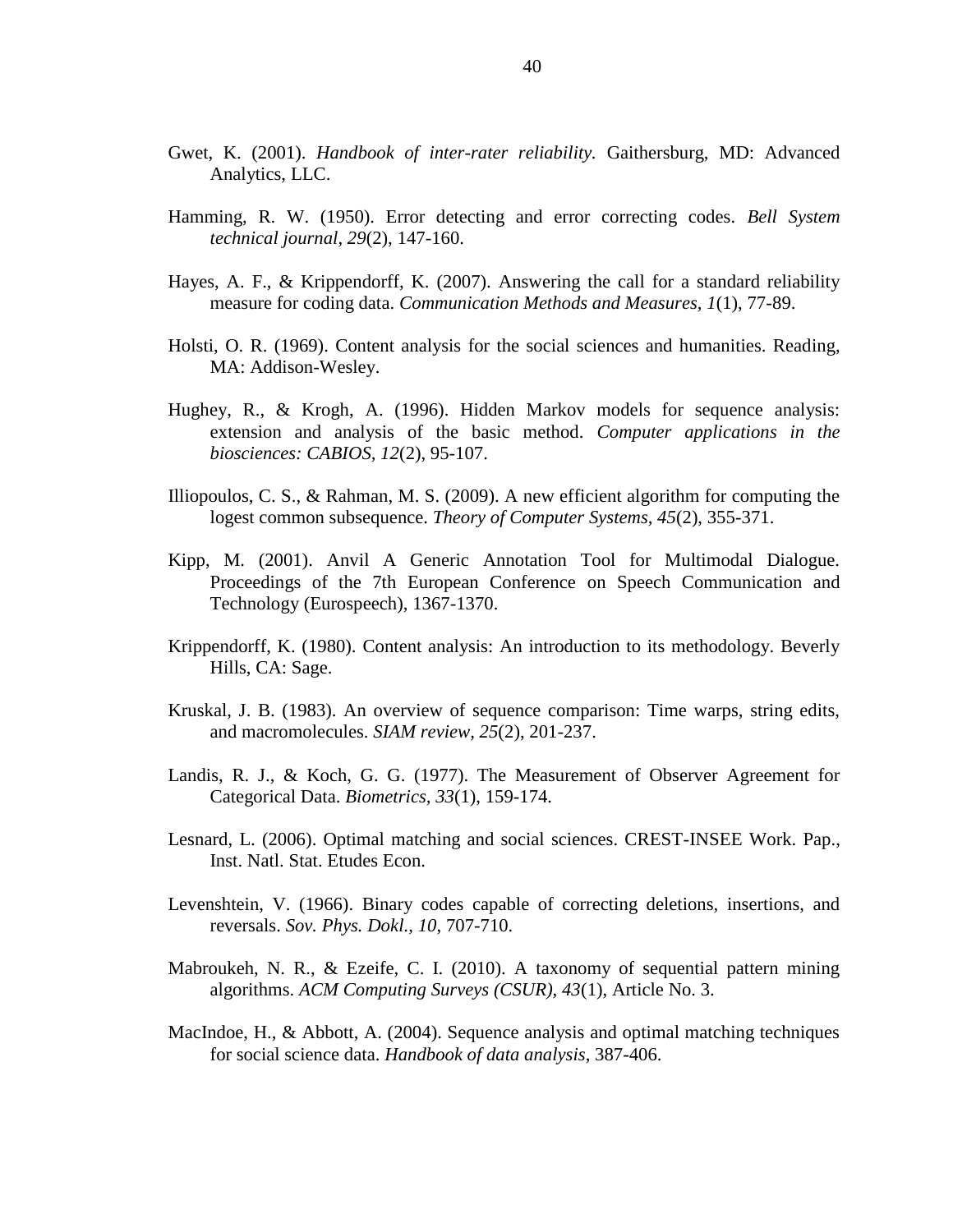- Marzal, A., & Vidal, E. (1993). Computation of normalized edit distance and applications. *Pattern Analysis and Machine Intelligence, IEEE Transactions on, 15*(9), 926-932.
- Masek, W. J., & Paterson, M. S. (1980). A faster algorithm computer string edit distances. *Journal of Computer and System sciences, 20*(1), 18-31.
- Myford, C. M., & Wolfe, E. W. (2009). Monitoring rater performance over time: A framework for detecting differential accuracy and differential scale category use. *Journal of Educational Measurement, 46*(4), 371-389.
- Navarro, G. (2001). A guided tour to approximate string matching. *ACM Computing Surveys (CSUR), 46*(4), 31-88.
- Needleman, S. B., & Wunsch, C. D. (1970). A general method applicable to the search for similarities in the amino acid sequence of two proteins. *Journal of molecular biology, 48*(3), 443-453.
- Neter, J. (1996). *Applied linear statistical models.* Chicago: Irwin.
- Pulakos, E. D. (1984). A comparison of rater training programs: Error training and accuracy training. *Journal of Applied Psychology, 69*(4), 581-588.
- Rabiner, L. R. (1989). A tutorial on hidden markov models and selected applications in speech recognition. *Proceedings of the IEEE, 77*(2), 257-286.
- Rodgers, J. L., & Nicewander, A. (1988, Feb). Thirteen Ways to Look at the Correlation Coefficient. *The American Statistician, 42*(1), 59-66.
- Scott, W. A. (1955). Reliability of content analysis: The case of nominal scale coding. *Public opinion quarterly.*
- Sellers, P. H. (1974). On the theory of computation of evolutionary distances. *SIAM Journal on Applied Mathematics, 15*(1), 787-793.
- Tinsley, H. E., & Weiss, D. J. (1975). Interrater reliability and agreement of subjective judgements. *Journal of Couneling Psychology, 22*, 358-376.
- Wagner, R. A., & Fischer, M. J. (1974). The string-to-string correction problem. *Journal of the ACM (JACM), 21*(1), 168-173.
- Wu, L. L. (2000). Sequence analysis and optimal matching methods in sociology: Review and prospect. *Sociological methods and research, 29*(1), 41-64.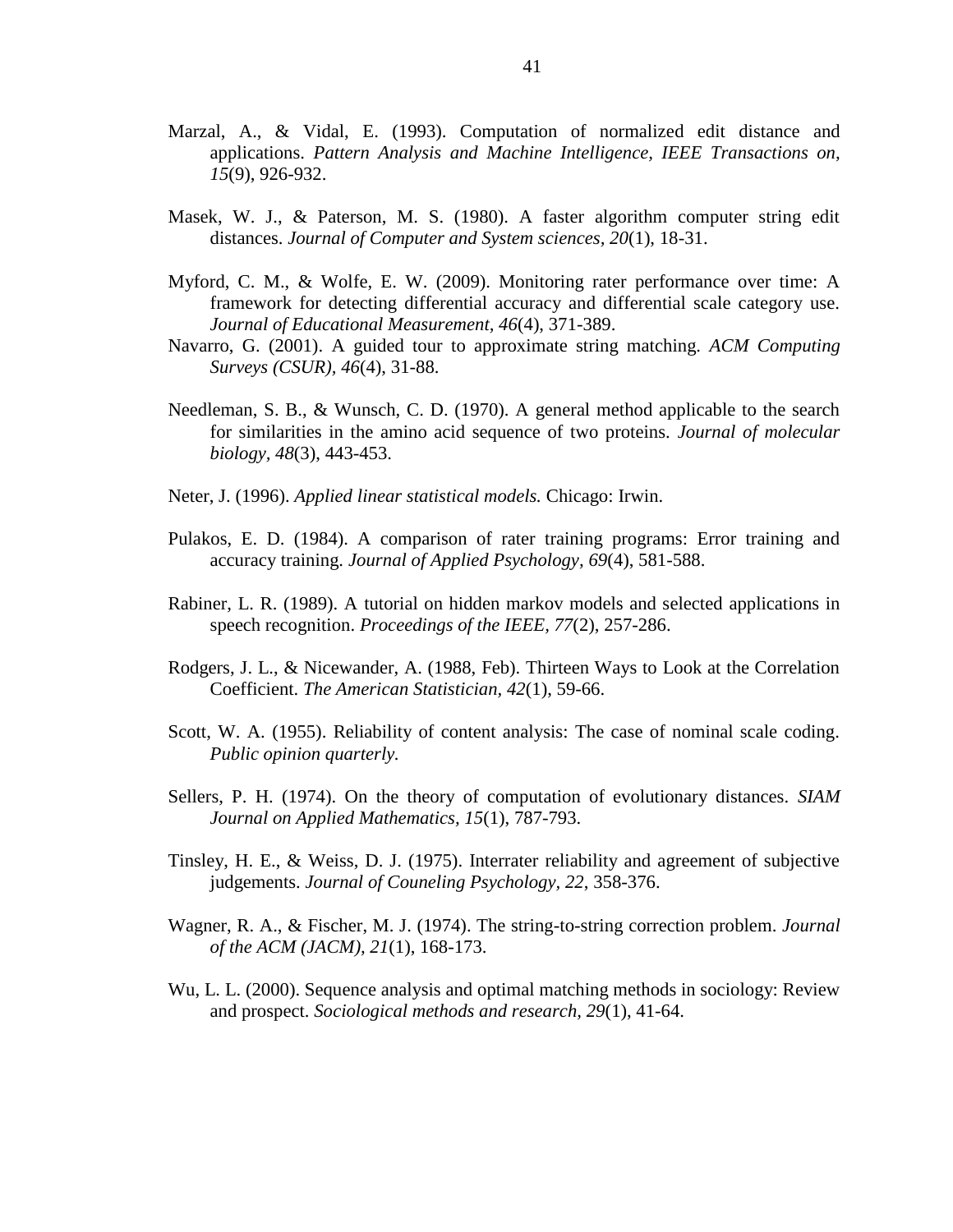# **APPENDIX A**

<span id="page-48-0"></span>

Figure A: Visualization of two independent student pathways after a protocol analysis is performed by a coder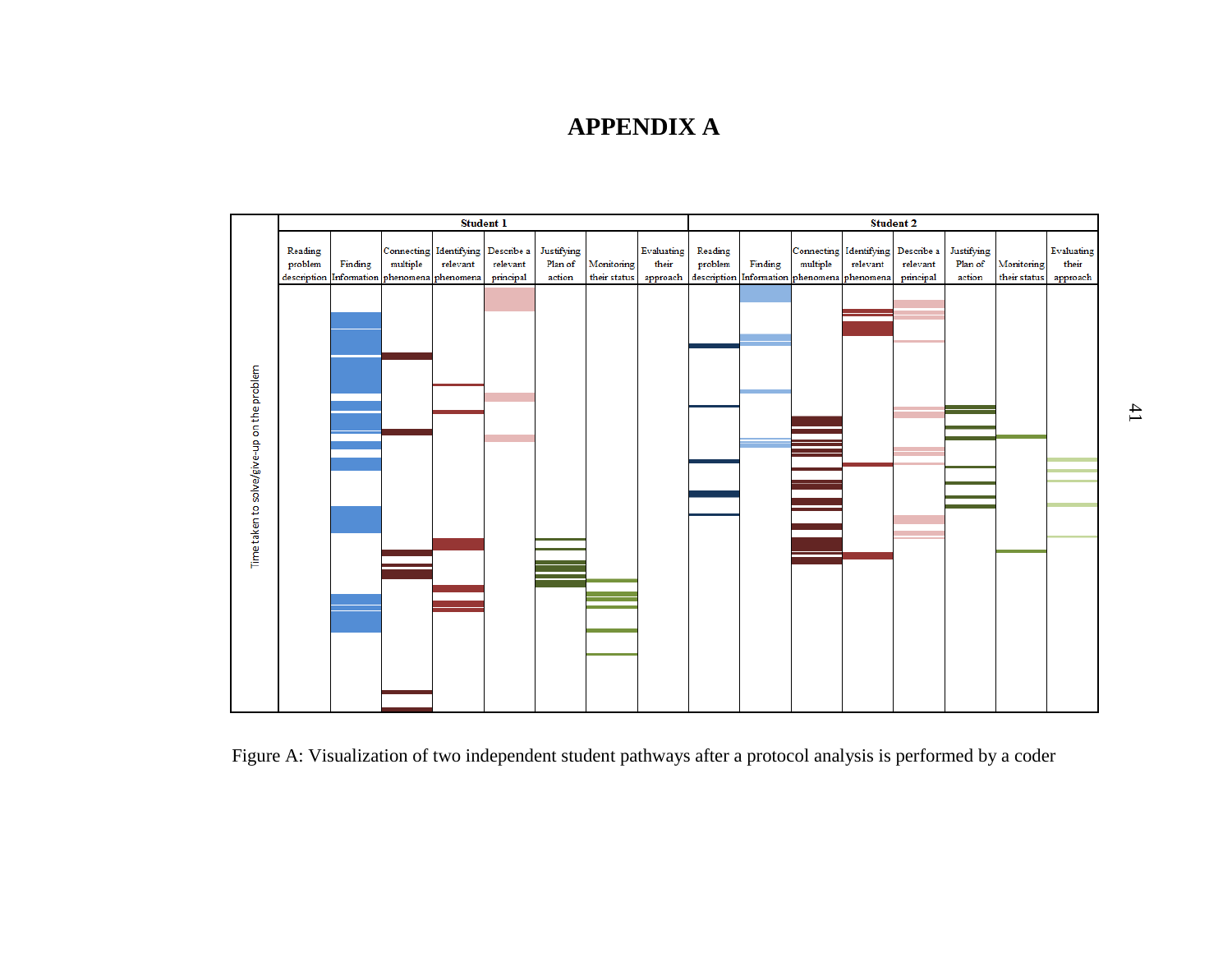# **APPENDIX B**

<span id="page-49-0"></span>Suppose we are given the following two strings:

String 1**- thesis** String 2 **- oasis**

> 1) The first step is to start forming a table of the costs or all transformations. Here we assume a unit cost of 1 for all transformations.

> 2) Complete Table 1– Convert String 1: "" to String 2: "", "o", "oa", "oas", "oasi", "oasis"

|  | $\mathbf{O}$ | a             | $\cdot$ S |   | S |
|--|--------------|---------------|-----------|---|---|
|  |              | $\mathcal{D}$ | 3         | 4 |   |
|  |              |               |           |   |   |

| Table 1: Converting "" to "oasis" |  |  |
|-----------------------------------|--|--|
|-----------------------------------|--|--|

Table 1 explains the required steps to convert String 1: "" to String 2: "" is 0 steps

as none of the characters are equal.

To convert String 1: "" to String 2: "o" is 1 step.

To convert String 1: "" to String 2: "oa" is 2 steps, etc.

<span id="page-49-1"></span>3) Next, we add a row converting the cost of String 1: "t" to characters of String 2 (Table 2)

Table 2: Converting "t" to "oasis" position letters "t" and "o"

|                | $\mathbf 0$ | $\mathbf{a}$ | S |                | ${\bf S}$ |
|----------------|-------------|--------------|---|----------------|-----------|
| $\overline{0}$ |             | $\mathbb{Z}$ | 3 | $\overline{4}$ | 5         |
|                |             |              |   |                |           |

Cost of converting String 1: "t" to String 2: "" in [Table](#page-49-1) is obviously equal to 1.

Determining the cost of converting String 1: "t" to String 2: "o" is a bit more complex as

it is a minimum cost value associated with the following transformational operations.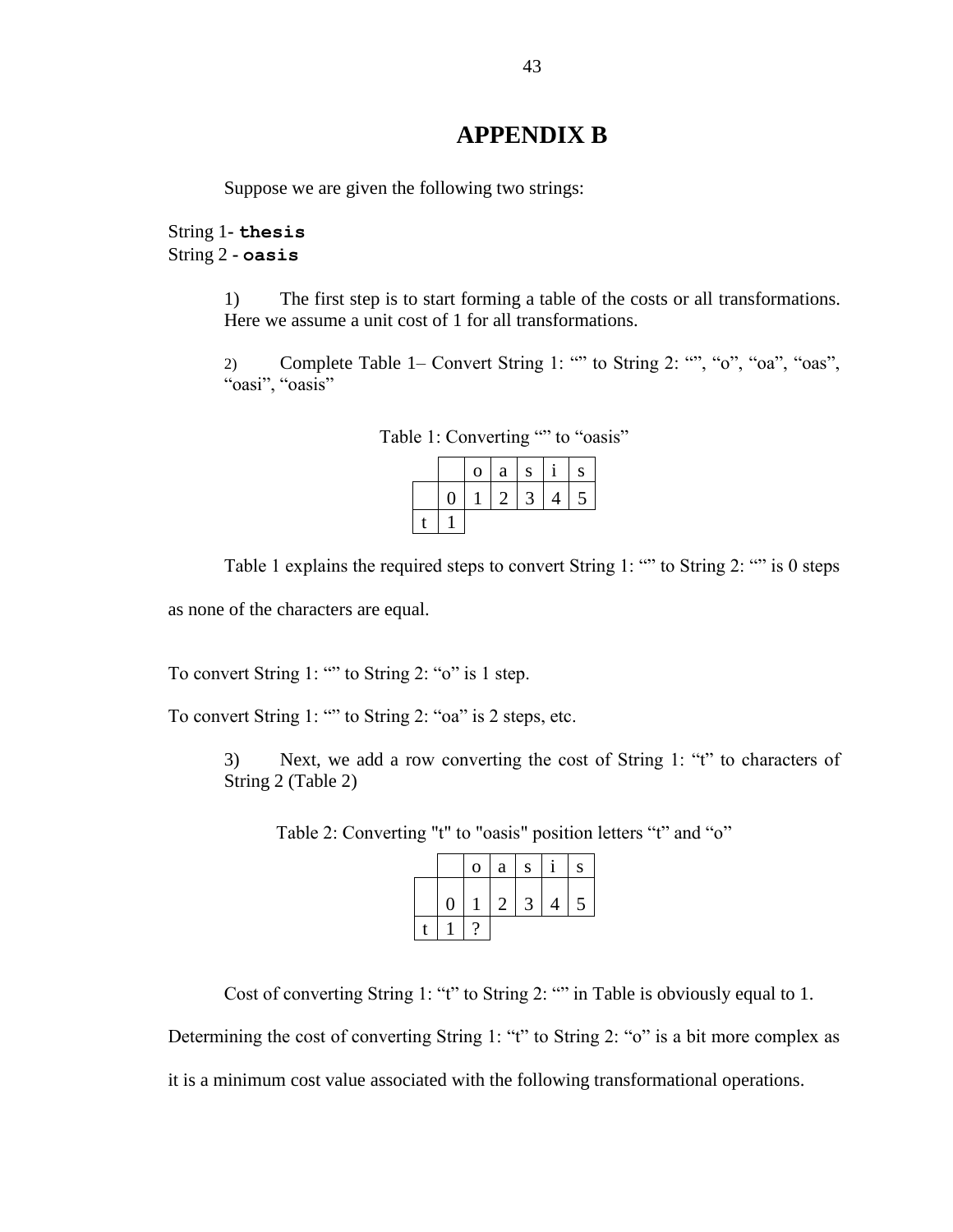- 1) Add
	- Calculate 1 plus the cost of converting "t" to "" (the left position)
	- $\text{Costs} = 1 + 1 = 2$
- 2) Remove
	- Calculate 1 plus the cost of converting "" to "o" (the above position)
	- $Cost = 1 + 1 = 2$
- 3) Change
	- Calculate 1 plus the cost of converting "" to "" (up and to the left position)
	- $Cost = 0 + 1 = 1$

Therefore, the minimum cost to the missing value in Table 2 is 1 which corresponds to the change operation. This cost will be added to the matrix in the missing location.

4) Continue with the next entry in the matrix

|  |                   | $\mathbf{O}$ | a          | S |                |   |
|--|-------------------|--------------|------------|---|----------------|---|
|  | $\mathbf{\Omega}$ |              | $2 \mid 3$ |   | $\overline{4}$ | 5 |
|  |                   |              |            |   |                |   |

Table 3: Converting "t" to "oasis" position letters "t" and "oa"

Convert String 1: "t" and String 2: "oa" using the minimum of the three transformational operations.

- 1) Add
	- Calculate 1 plus converting "t" to "o" (the left one position)
	- $Cost = 1 + 1 = 2$
- 2) Subtract
	- Calculate 1 plus converting "" to " $oa$ " (the up one position)
	- $Cost = 2 + 1 = 3$
- 3) Change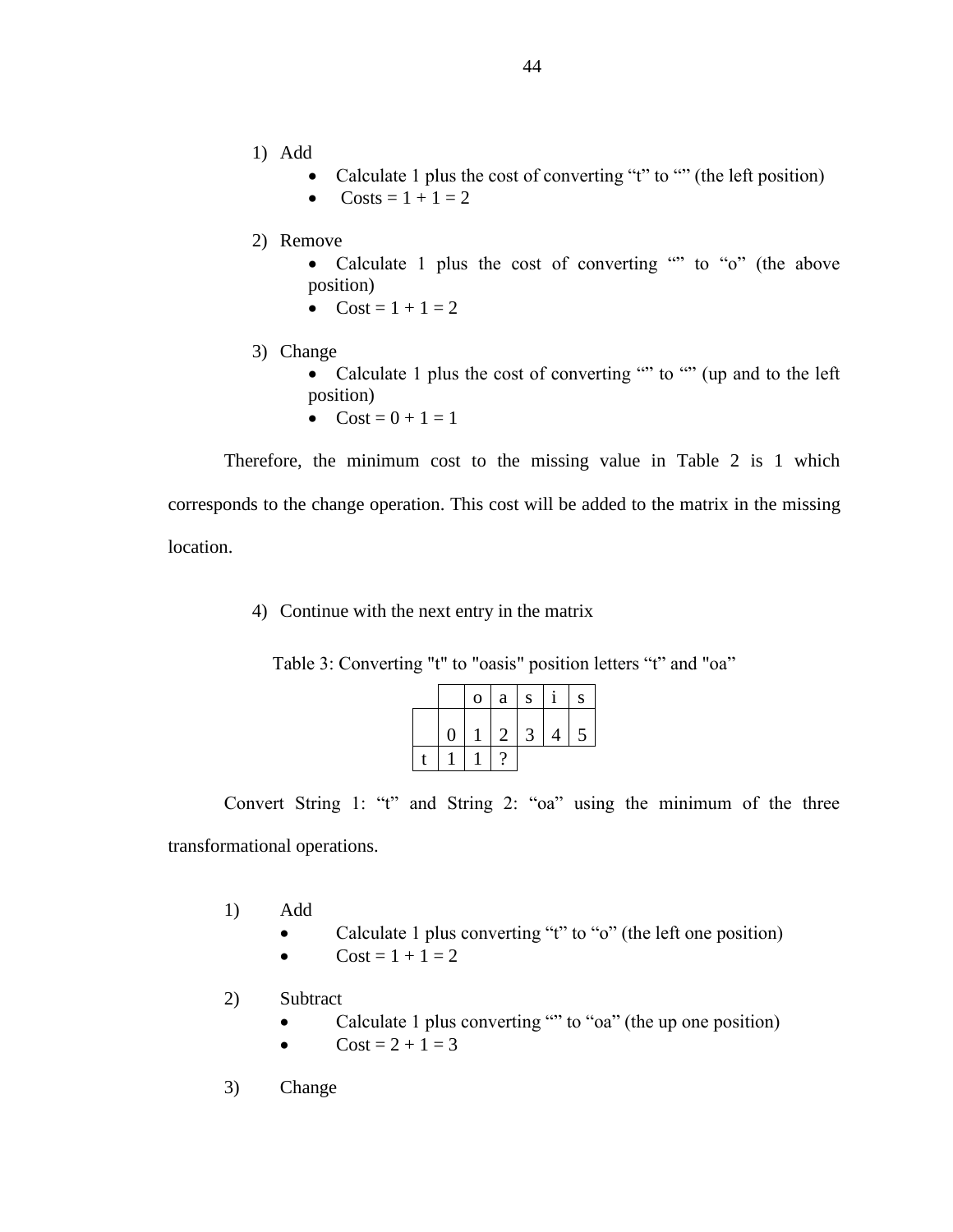•  $Cost = 1 + 1 = 2$ 

The minimum cost for the entry in Table 3 is 2 which can be added to the matrix in the missing location.

5) Continue with the next entry in the matrix

Table 4: Comparing "t" to "oasis" position letters "t" and "oas"

|                | $\mathbf 0$ | a | S |                | ${\bf S}$ |
|----------------|-------------|---|---|----------------|-----------|
| $\overline{0}$ |             | 2 | 3 | $\overline{4}$ | 5         |
|                |             |   |   |                |           |

6) Continue filling in the matrix using the same methodology

|  | Table 5: Completed cost matrix between "thesis" and "oasis" |  |  |  |
|--|-------------------------------------------------------------|--|--|--|
|--|-------------------------------------------------------------|--|--|--|

|                  |                | $\overline{O}$ | a              | S              | i              | S              |  |  |
|------------------|----------------|----------------|----------------|----------------|----------------|----------------|--|--|
|                  | $\pmb{0}$      | $\mathbf{1}$   | $\overline{c}$ | 3              | 4              | 5              |  |  |
| t                | $\mathbf 1$    | $\overline{1}$ | $\overline{2}$ | $\overline{3}$ | 4              | 5              |  |  |
| $\boldsymbol{h}$ | $\overline{c}$ | $\overline{2}$ | $\overline{2}$ | $\overline{3}$ | 4              | 5              |  |  |
| $\mathbf{e}$     | 3              | 3              | $\overline{3}$ | $\overline{3}$ | $\overline{4}$ | $\overline{5}$ |  |  |
|                  | 4              | $\overline{4}$ | 4              | $\overline{3}$ | $\overline{4}$ | 4              |  |  |
| $rac{s}{i}$      | 5              | 5              | 5              | 4              | $\overline{3}$ | 4              |  |  |
| S                | 6              | 6              | 6              | 5              | 4              | 3              |  |  |

Each matrix includes a minimum cost path, or pathway chosen determined by minimizing the costs associated with each operation (this example all costs are 1). The minimum cost path in the cost matrix is highlighted in the completed Table 5. There may be more than one path of equal values in order to reach the minimum cost. In this example the three paths that provide the minimum costs correspond to the following word changes: